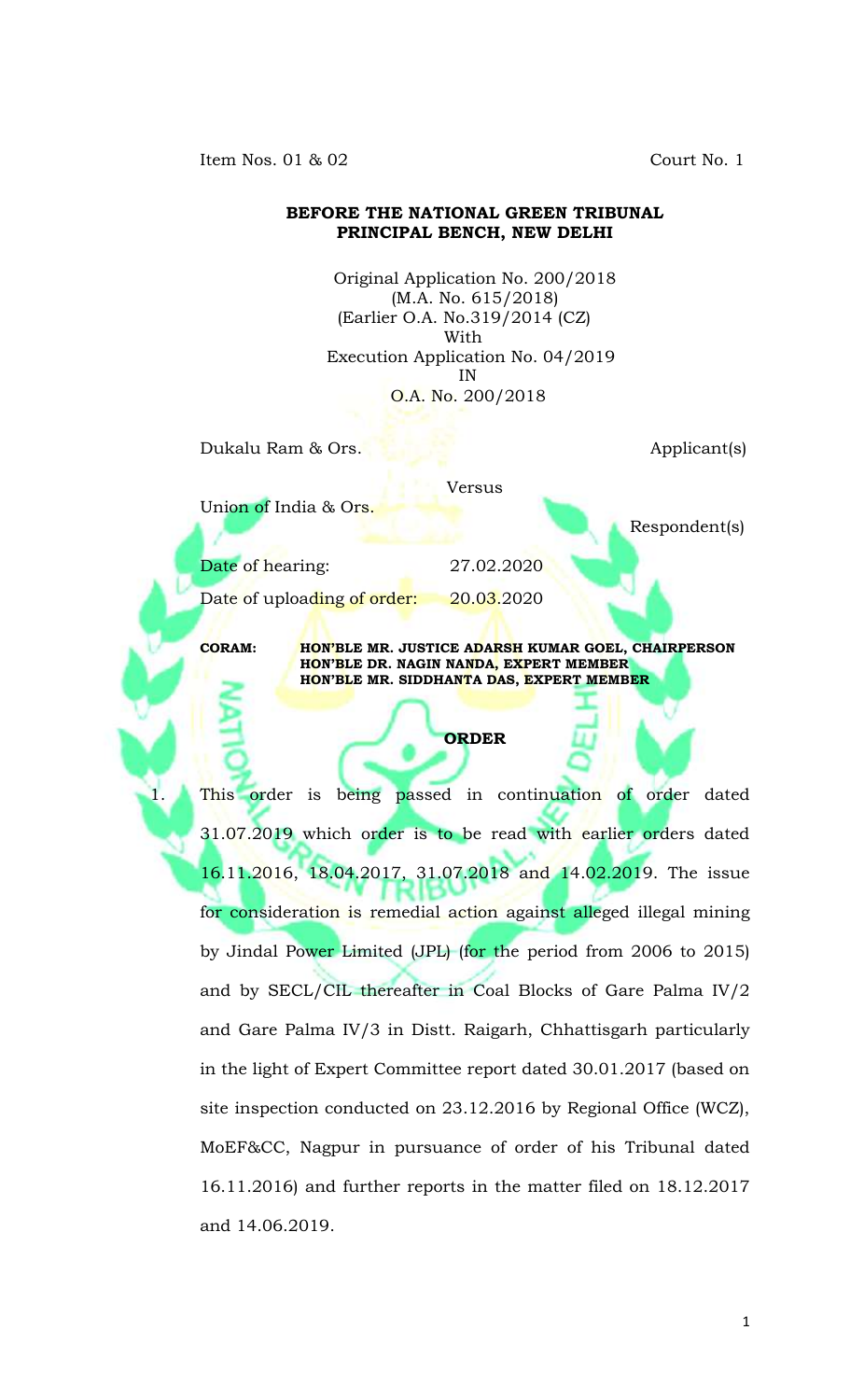2. The illegalities found are: (a) diverting forest land for mining, (b) causing pollution in the course of mining, affecting the crops of the farmers, (c) dumping of chemical and coal water into the fields, (d) increase in production capacity of the open-cast mine without clearance from the Ministry of Environment, Forest and Climate Change (MoEF&CC), (e) not complying with the EC conditions for developing green belt around the mining area, (f) not sprinkling of water on the roads, (g) transportation of coal in open trucks causing air pollution, (h) causing ground water levels to recede which had adverse effect on the bio-diversity of the region, (i) loss of ecological services, (j) not providing health facilities to the victims of pol<mark>lution,</mark> ins<mark>pit</mark>e of order of this Tribunal.

Case of the applicant as emerging from the application and documents on record is that the coal blocks were allotted to JPL on 23.05.1998. Mining lease was given over 964.650 ha in said coal blocks for electricity generation on 12.10.2004 by the Ministry of Coal and on 12.05.2005 by the Govt. of Chhattisgarh. EC was granted by the MoEF&CC on 22.09.2004 subject to certain conditions. It was mentioned in the EC that no R&R was involved. Out of the said area, 48.20 ha is forest land and the remaining is the revenue land. Forest Clearance was granted on 10.12.2003. The coal mine was to feed the power plant of 1000 MW TPP, 9 km away from the mines. First phase of mining started in May 2006. Initial capacity was for production of 5.25 Million Tonne Per Annum (MTPA). Expansion for production for 6.25 MTPA of coal was accorded by MoEF&CC on 12.06.2012 involving the same lease area. This expansion project also comprised component of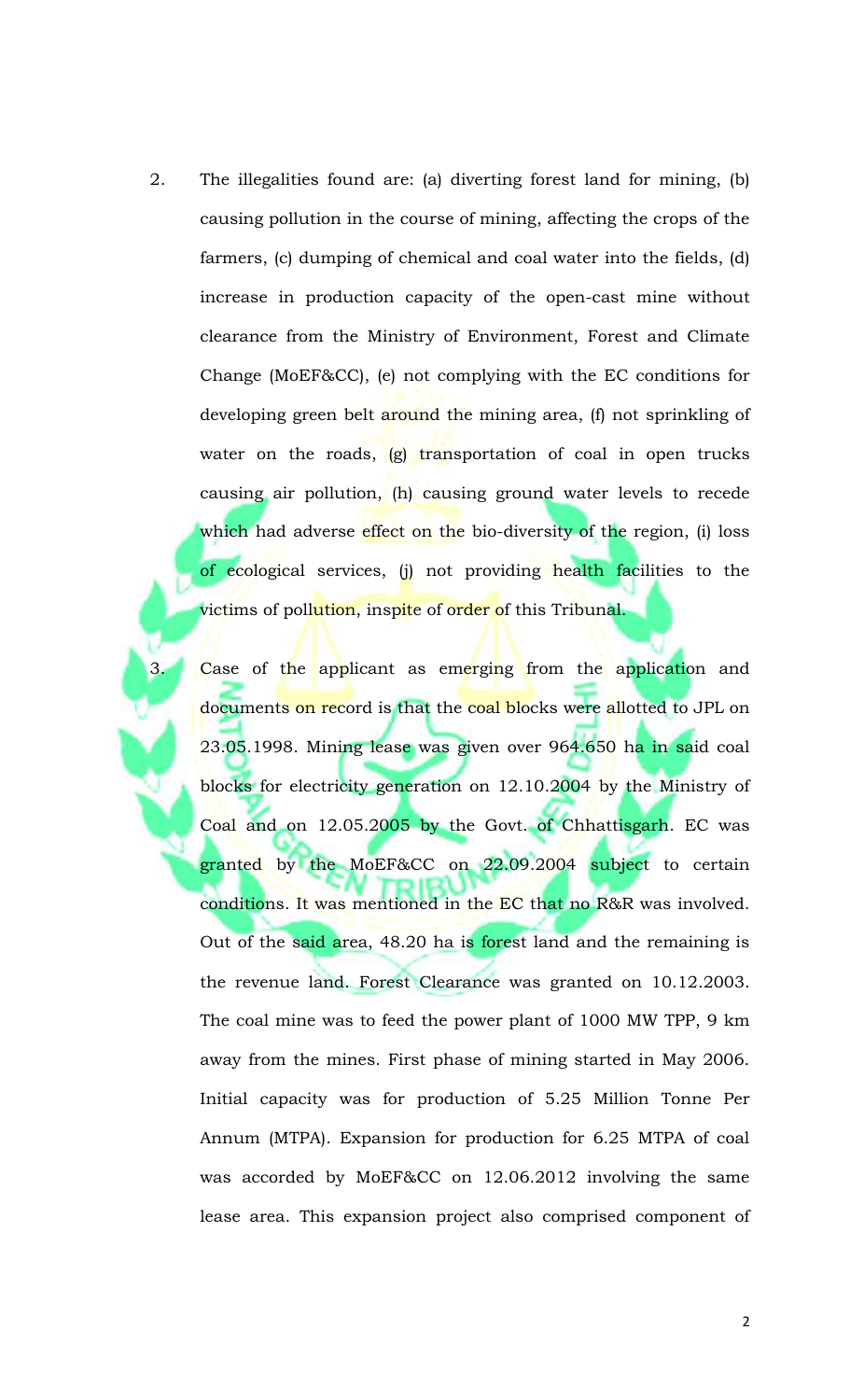4.75 MTPA (800 TPH) of pit head coal washery within the mine lease. This production of 6.25 MTPA of coal was for meeting the requirements of 1000 MW linked TPP. Further the MoEF&CC amended the EC on 16.04.2015 in respect of certain 'specified' conditions. The grant of lease was challenged before the Chhattisgarh High Court in *W.P. (c) No. 7864/2011, Karam Singh & Ors. v. State of Chhattisgarh & Ors*. Interim order was granted on  $02.01.2012$ . However, the company continued mining and applied for increase of coal production capacity. Though the EAC expressed unwillingness to accord such permission, the company continued capacity enhancement, including underground mining. No requisite safeguards were adopted during mining which adversely affected the inhabitants. No green belt was built, no sprinkling of water was done on the roads. Transportation was in open trucks causing pollution and affecting biodiversity of the area. Mining was also done in the forest area. The applicants filed several complaints and since no adequate action was taken, the present application was filed before this Tribunal on 22.09.2014.

4. On 25.09.2014, this Tribunal issued notice to the MoEF&CC, Chhattisgarh Environment Conservation Board and the Jindal Power Limited (JPL). The MoEF&CC filed its reply on 11.12.2014 to the effect that the JPL was bound to follow the conditions of EC for expansion of coal mine project granted on 12.06.2012 and also the provisions of the Air (Prevention and Control of Pollution) Act, 1981, Water (Prevention and Control of Pollution) Act, 1974 and Environment (Protection) Act, 1986. The Chhattisgarh Conservation Environment Board (CECB) also filed a similar reply on 15.12.2014.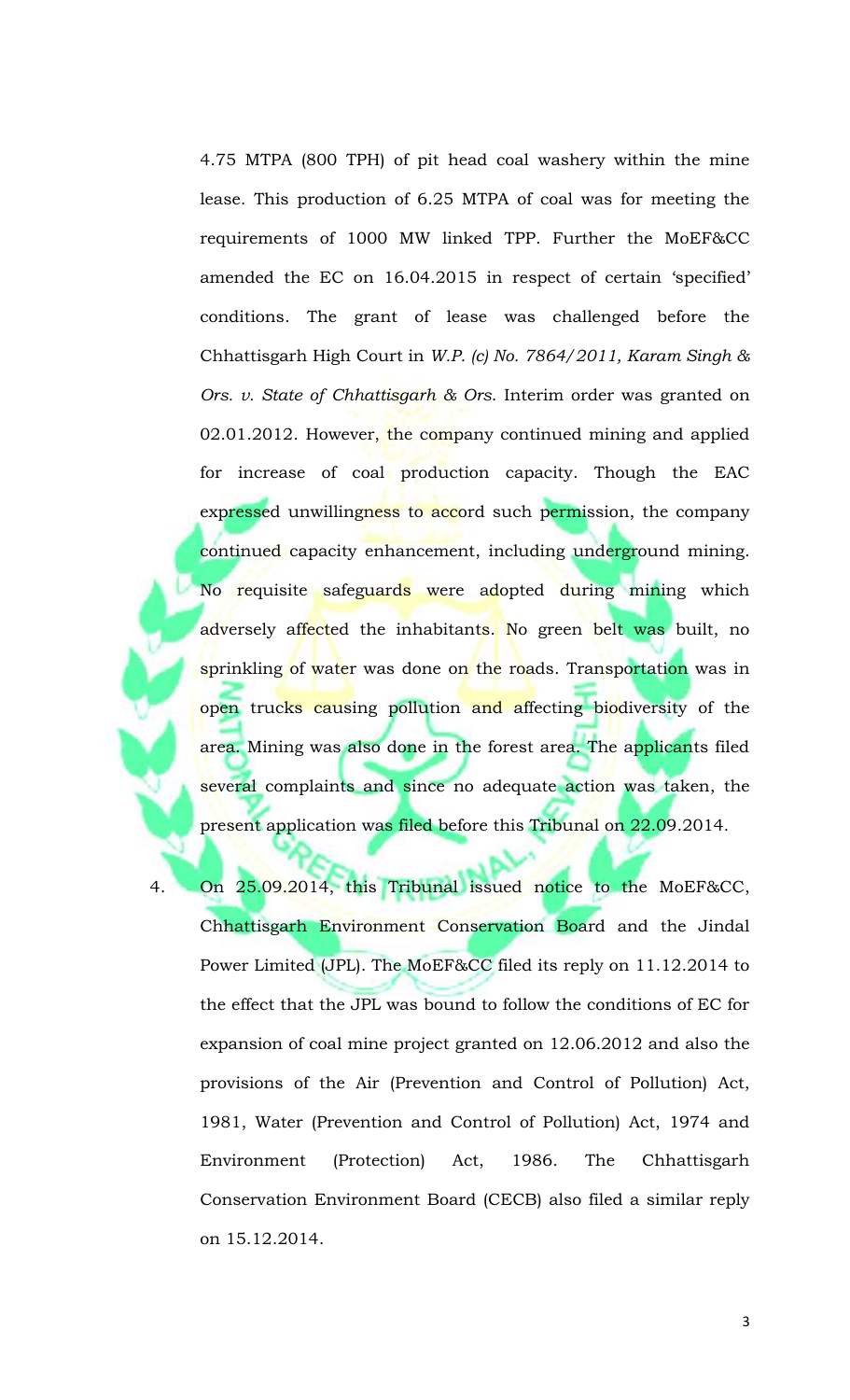- 5. By judgment of the Hon'ble Supreme Court dated 25.08.2014 in *M.L. Sharma vs Principal Secretary & Ors., (2014) 9 SCC 516* allocation of coal blocks was declared illegal and by further order dated 24.09.2014 in the said matter reported in *(2014) 9 SCC 614,* compensation was directed to be deposited. In view of these developments, vide order dated 22.04.2015, this Tribunal impleaded Coal India as party as the coal blocks were reallocated to Coal India.
- 6. Reply to the application was filed by the JPL on 08.10.2015 stating that since Coal India was the designated custodian of the coal block in question in view of the order of the Delhi High Court dated 27.03.2015, JPL had no liability. Allegation of discharge of chemicals and violation of environmental norms was denied. It was also denied that the coal was transported by open trucks or that the green belt was not developed or that the other EC conditions were not carried out. Coal India filed its reply on 08.10.2015 claiming compliance of EC conditions on its part.
	- 7. Vide orders dated 05.04.2016, 01.08.2016, 16.09.2016 and 16.11.2016, this Tribunal considered the issue of compliance of environmental norms. CECB was required to furnish a specific report whether JPL had complied with the EC conditions before Coal India taking over the coal blocks. **In response to the said orders, in particular order dated 16.11.2016, the MoEF&CC filed its report on 30.01.2017 annexing a detailed site inspection report dated 23.12.2016 to which reference will be made later. We may only note that in the said report**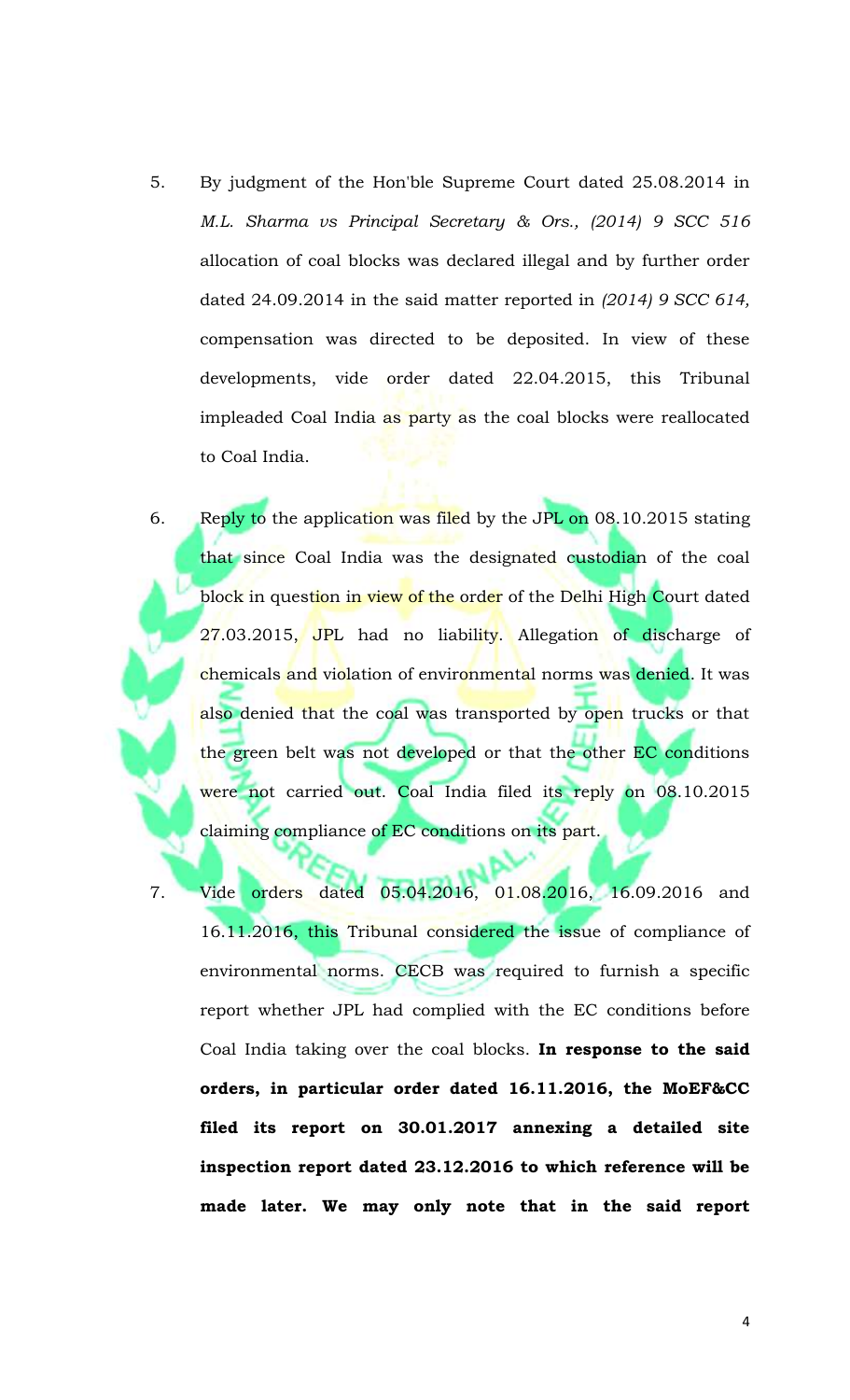**violations of EC conditions and environmental norms during the mining were clearly found (Para 17). The said report has never been challenged.**

The report was considered by the Tribunal on 18.04.2017 and it was observed that JPL is liable for non-compliance as it had carried operations since 2006 till the operations were taken over by Coal India (in March 2015) and thereafter liability is of CIL/SECL.

For this purpose, the Tribunal vide order dated 18.04.2017 constituted a Committee comprising of Joint Secretary, MoEF&CC and Joint Secretary of Ministry of Coal. The Committee was to give hearing to the parties and file a report before this Tribunal by 10.07.2017. Relevant part of the order dated 18.04.2017 is as follows:

*"xx xx xx*

*… since the existing operations were carried out since 2006 at the site in question and for which the EC was granted, however, looking to the intervening factors the allotment was cancelled up to the point of time the Respondent No. 4 was in control of operations. The non compliance of the EC conditions make the Respondent No. 4 liable. They are responsible in terms of the noncompliances made and their impact and adverse consequences both to the environment and consequential adverse effect on the residents of the nearby villages also needs to be studied and determined. At the same time remedial measures both for the environment as also compensatory measures for the residents of the area who have been adversely affected also needs to be studied and compensation award considered.*

*xx xx xx*

*… We direct that the committee of two persons of the level of Joint Secretary one from the Ministry of Environment of Forest & CC as also a person from Ministry of Coal Mine Government of India be constituted for dealing with and submitting a report on the above issues before this Tribunal. The Secretary, MoEF & CC in consultation with the Secretary, Ministry of Coal & Mines, Government of*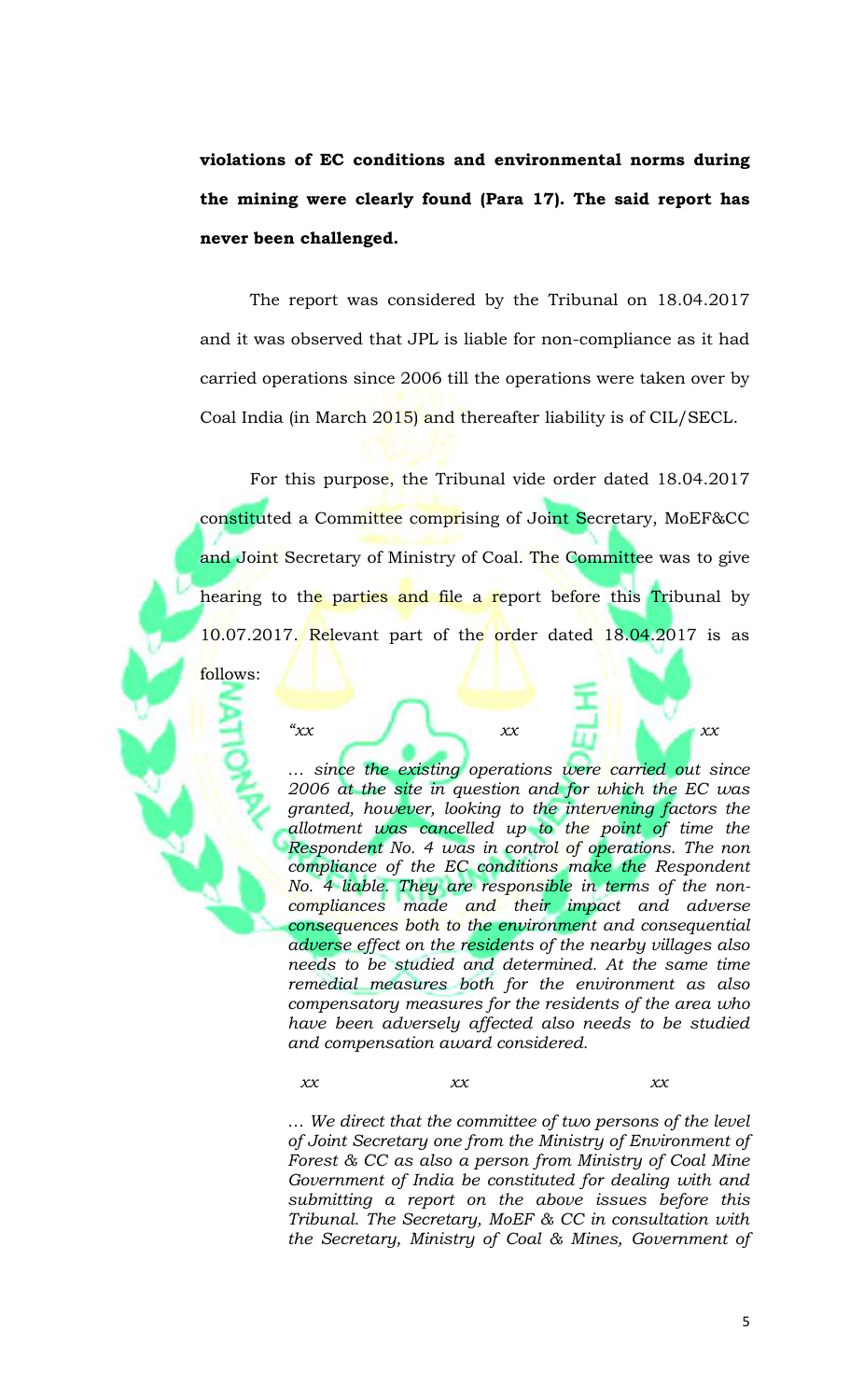*India shall constitute the aforesaid committee. The committee shall be answerable to the Secretary MoEF and CC, Government of India for constituting their recommendation along with the report and observations and also fixing the liability on the respective project proponents that is Respondent No. 4 and Coal India Ltd. / SECL. This report be submitted before this Tribunal within two months.*

*We further direct that the committee shall give a hearing to all the parties including the Applicant and the Respondents. The committee shall also be entitled to call the representatives of the experts with their reports / observations and recommendations including experts from ISM, CIMFR, CMPDI or any other experts as it may deem proper. The parties would be free to produce before committee all the material that has already been filed before us and forms part of the record or any other material that may be relevant for determining the issue.*

*We would further direct that both Respondent No. 4 and CIL shall deposit with the Registrar of NGT CZB a performance guarantee bond (a solvent security bond ) for an amount of Rs. 5 crores each for fulfilling any requirement of payment of compensation in case the need so arises in terms of the recommendations of the committee for compensating the affected persons and also for complying with the necessary conditions under the EC.*

*The said committee shall finally submit its report to this Tribunal on or before 10.07.2017. We further direct that the hearing in this matter shall be held at Bilaspur in Chhattisgarh by the said committee. It is also expected and directed that the committee for its own observations inspect the site in question and make a record of their observations. The first hearing of this committee at Bilaspur by the time and steps shall be notified by the Secretary MoEF to all the parties concerned."*

*xx xx xx xx* 

8. In pursuance of the above, a report was filed before the Tribunal on 18.12.2017, which was considered by the Tribunal on 31.07.2018. The Committee confirmed the findings in the earlier report dated 23.12.2016 referred to above and found various deficiencies in the process of mining. The observations and suggestions of the Committee are as follows: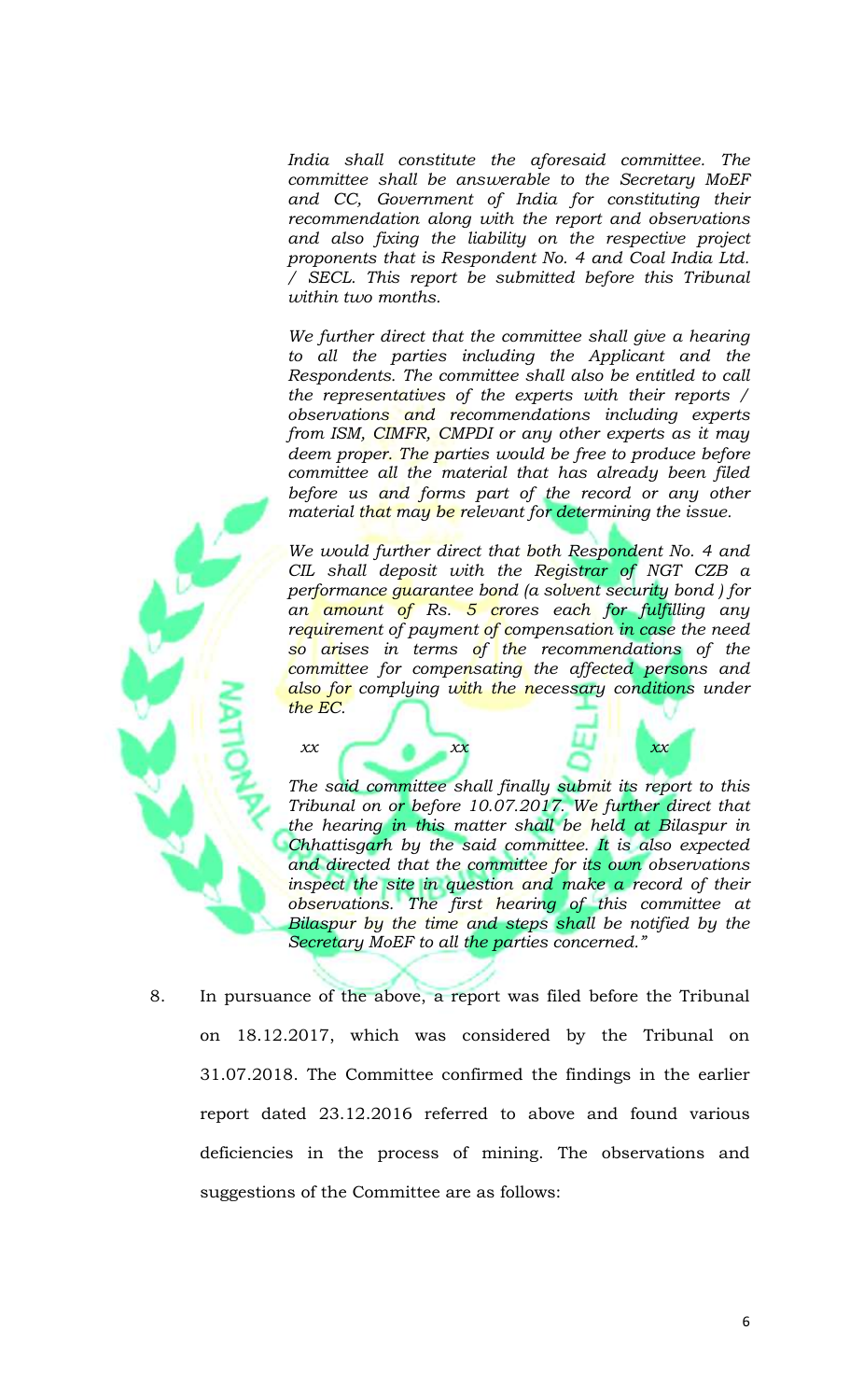#### *"Observations and Suggestions:*

 *(i) The Committee observed that the issues which emerged out of the original application filed in the Hon'ble National Green Tribunal, Bhopal and subsequent miscellaneous application, inter-alia include*

### *a) Illegal Mining,*

*b) encroachment by the mining company in the village property,*

- *c) damage to houses due to heavy blasting,*
- *d) raging of fire,*

*e) impact of mining on Ambient Air Quality, water (surface & ground) quality, health of habitation, etc.*

- *(ii) The compliance report as submitted by the MOEFCC Regional Office, Nagpur reported noncompliance of various environmental conditions. It has been observed, that after the elapse of almost 8 months, there has not been any significant improvement in the compliance status. The custodian akin also seems to be not serious in effective implementation of the project. The Committee was of the view that pursuant to grant of environmental clearance, monitoring of project is the only criteria to assess the seriousness of the proponent towards environment. No significant improvement in compliance of environmental safeguards has been seen post December, 2016. It is a very sensitive matter and has direct implication with the public health, the SECL was therefore directed to take immediate necessary action for effective compliance of the stipulated safeguards.*
	- *(iii) Raging of fire in mining pit and OB dump is one of the sensitive issues, which was also contained in the order of Hon'ble NGT. The report submitted by ISM Dhanbad and CIMFR, Dhanbad was only an interim report. On a question to M/s SECL regarding final report in the matter, it was informed that the interim report has been submitted to the Ministry.*
- *(iv) With regard to underground mining and non-compliance of the condition, the custodian akin has informed that the Company is presently not interested for underground mining. M/S SECL was directed to immediately take up the matter of deleting this component from the environmental clearance.*
- *(v) Regarding diversion of Bendranallah, no sincere efforts have been taken so far. About 1230 m stretch of nallah flows along the mine lease. How the earlier proponent reported that compliance is not applicable? The*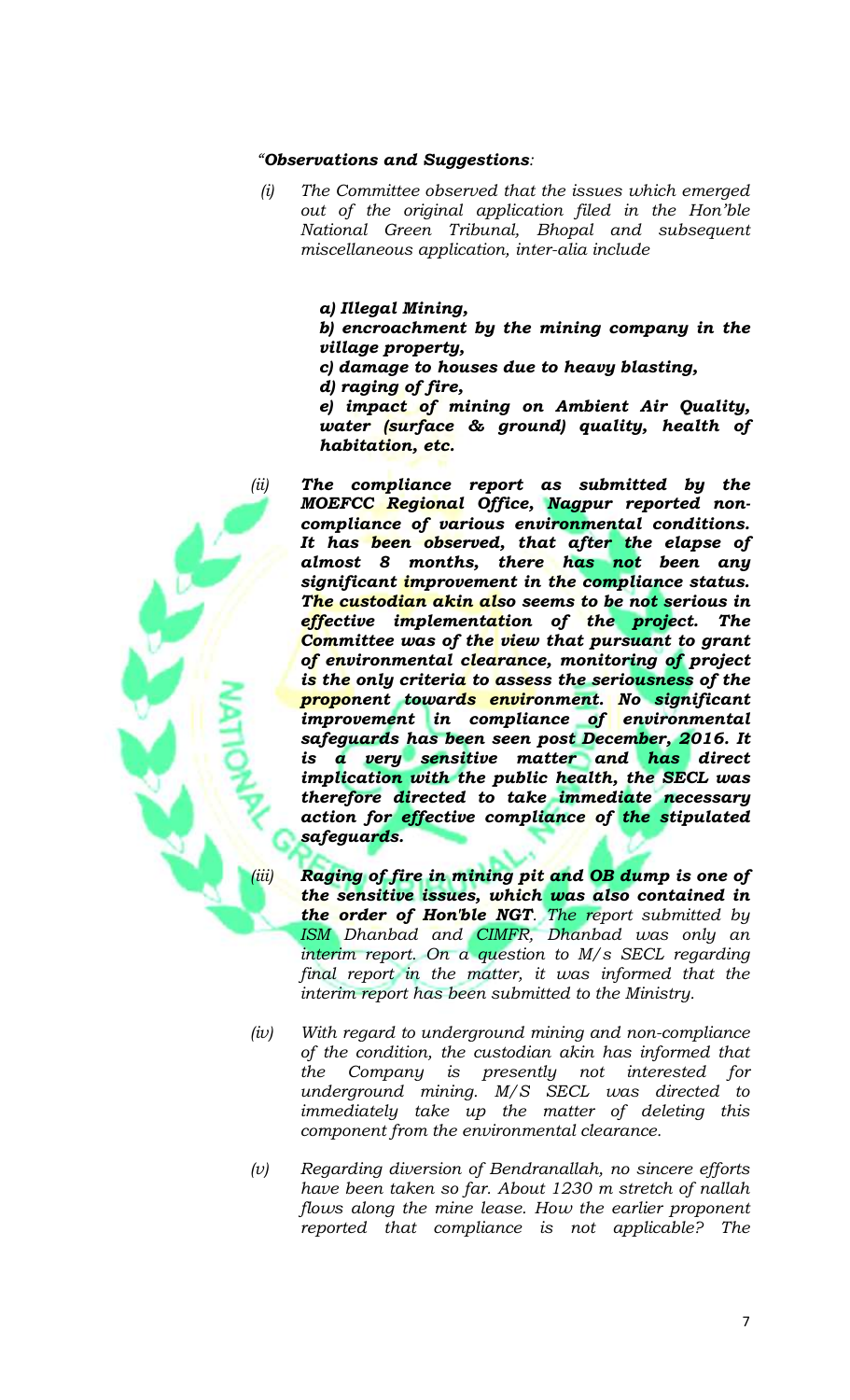*custodian akin stated that the plan for diversion of Bendranallah as prepared by M/s JSPL was not found to be feasible and they are again drawing the same in consultation with CMPIDIL. The delay caused in the process of diversion shows non-seriousness of the proponents towards surface water quality. The earlier proponent worked in the area since 2006 and benefited with ore extraction and responsible for neglecting the interest towards social, and health aspect of the society residing therein. The custodian akin has to act immediately in the proposal and finalise the same within a period of four months, so that the quality of the water of the nallah well protected.*

*(vi) Construction of embankment of 5km length between river Kelo and mining lease was not complied so far. The conditions of the environmental clearance are for compliance. This condition was for protection of surface water body from pollution caused due to mining operation. Despite operation of mine since 2006, the proponent has not shown any seriousness towards this important condition pertaining to surface water quality and therefore, it could be mentioned with certainty that the earlier proponent is more responsible for this noncompliance.*

*Topsoil is an important resource and requires utmost attention for its protection. Its formation is a very slow process and taking about 100 years for every inch of soil formation. We may not allow letting it go waste and therefore, this condition was specific to it. The Committee was informed that they have a topsoil dump of 8-10 meters height and soil is being used for reclamation and plantation. The ideal height of topsoil dump is 3 meters. The Committee felt that the top soil was not stored properly, therefore, the custodian akin should immediately initiate action for utilization of this important resource.*

*(viii) With regard external OB dump, it was informed to the Committee that there will be no new external OB dump. There is only one external OB dump and work of reclamation of dump is underway. No OB will now be dumped in to external dump. It was a new fact came to the notice of the Committee. The Committee asked, if it is true, why the proponent has not taken up the matter with the Ministry to get necessary correction in the environmental clearance letter? The custodian akin was asked to look into this aspect technically and compare the same with approved mining plan. If it is found true, immediate necessary action be initiated to get amendment in the environment clearance letter.*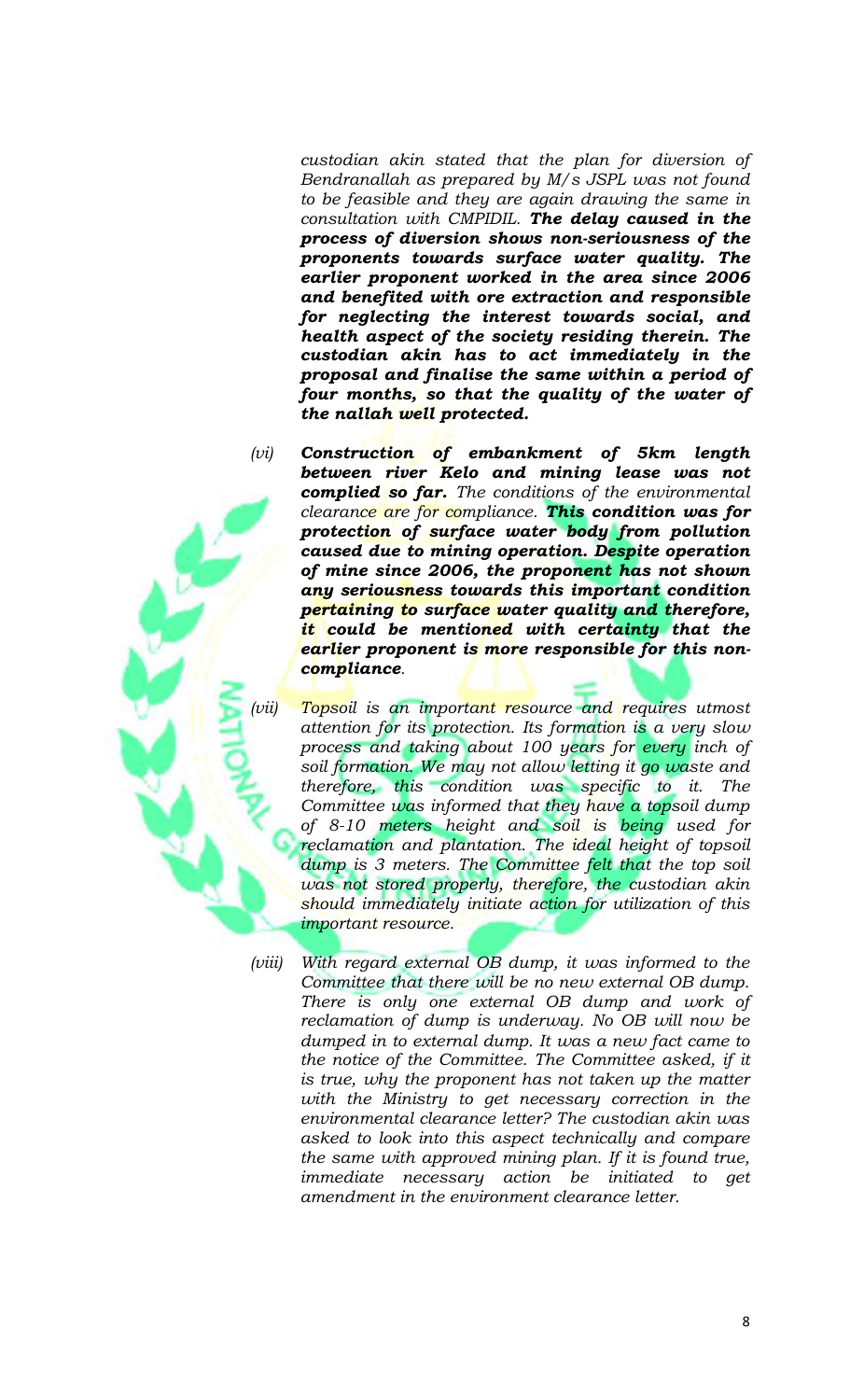- *(ix) The coal transportation is being done by road, which is in violation of the clearance letter. The custodian akin should have taken action to get this condition amended.*
- *(x) The internal roads were not black topped for which the earlier proponent is responsible to a great extent; however, the custodian akin has also not taken any initiative to comply with this condition. This needs to be done on priority as it will help in immediate abatement of fugitive emissions.*
- *(xi) Raging of fire in the mining pit and dumps is really a cause of concern and needs immediate redressal. The Committee felt that the smoke from the fires (containing Carbon Monoxide & H2S) is creating health problems for the villagers. For quenching of fire, instead of clay pasting which is not very effective. The state Government and M/s ECL have to ensure no fly ash is dumped in the area. Due to fire raging ambient temperature is increasing, which is adversely affecting the environment. Necessary timely action required to combat the fire and local people be involved in the fire fighting team.*
- *(xii) Due to fire, the area is witnessing heavy smoke, which is adversely affecting the health of inhabitants and their livestock and other living beings. It is also resulting in increase in ambient temperature due to inversion, i.e. trapping of pollution close to ground. Necessary timely action is required to combat the fire and abate the pollution. Local people may also be involved in the fire fighting team.*
	- *The Committee felt that despite rain on the day of site visit, the levels of air pollution in the area appeared to be on very higher side. It was difficult for them to continuously stay at the site. The custodian akin has to priorities this issue and take measures control the same, failing which it will badly affect the health of the locals.*
- *(xiv) The development of green belt has been neglected both by the earlier proponent d the new custodian akin. They are not clear about the concept of greenbelt and always confusing with plantation. As the name itself explain the meaning of green belt, i.e. a belt of plants around the activity area to attenuate the pollution. The liability for non-compliance of environmental condition with regard to development of green beltlies more with M/s JSPL. Both, the proponent and custodian akin are responsible for non-compliance of this important condition. No one has taken up this condition seriously. If this condition was taken up seriously, the situation would not have been so alarming.*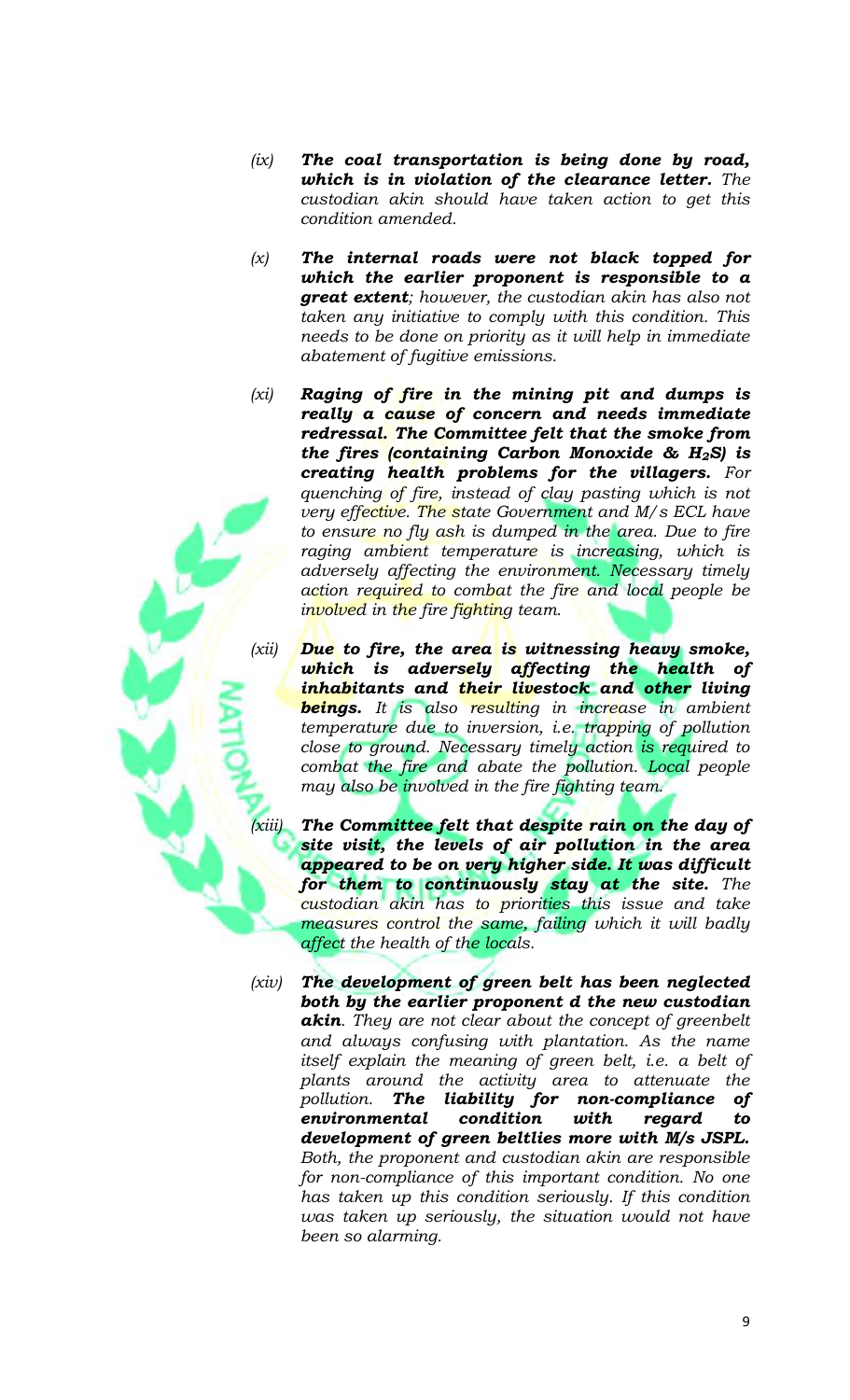- *(xv) Depletion of water table is also a cause of concern as a result of mining. The water tables have been punctured as a result the mine drainage is very common resulting both surface and also ground water. As a result, the hand pumps in the surrounding villages are reported drying. The custodian akin has now the responsibility to look into this important aspect and ensure that further depletion of water table be avoided. With regard to this specific mine the custodian akin has informed the Committee that at present they have no plan to work the mine underground.*
- *(xvi) In order to provide effective health facilities to the villagers, M/s SECL shall provide for weekly visit of a qualified medical doctor for medical checkup and provide medicine free of cost."*
- 9. The report further dealt with the *inter-se* liability of JPL and SECL

as follows:

*"As regards the M/s Jindal Steel and Power Limited, following shortcomings were noticed by the Committee:*

- *(a) No clearance obtained from MoEF for capacity enhancement, including underground mining.*
	- *(b) Mining activities being conducted at a distance of 10 meters from the settlements, leading to vibration and flying rock causing destruction to house and property.*
	- *(c) No green belt developed between mine and the village & Coal being transported in open trucks.*
	- *(d) NOC of Gram Sabha of the affected village not obtained before diversion of Forest land."*

As regards M/s South Eastern Coalfields Limited following *recommendations were made by the Committee:*

*(i) The environment clearance granted to the earlier allottee required it to develop a green belt. This, however, was not visible to the Committee Members. As the mine is no longer being operated by the earlier allottee, it is suggested that the present custodian should develop this green belt as per the estimate to be prepared by the Chhattisgarh Forest Development Corporation and as per specifications laid down in the EC. The expenditure of the same shall be borne by the earlier allottee.*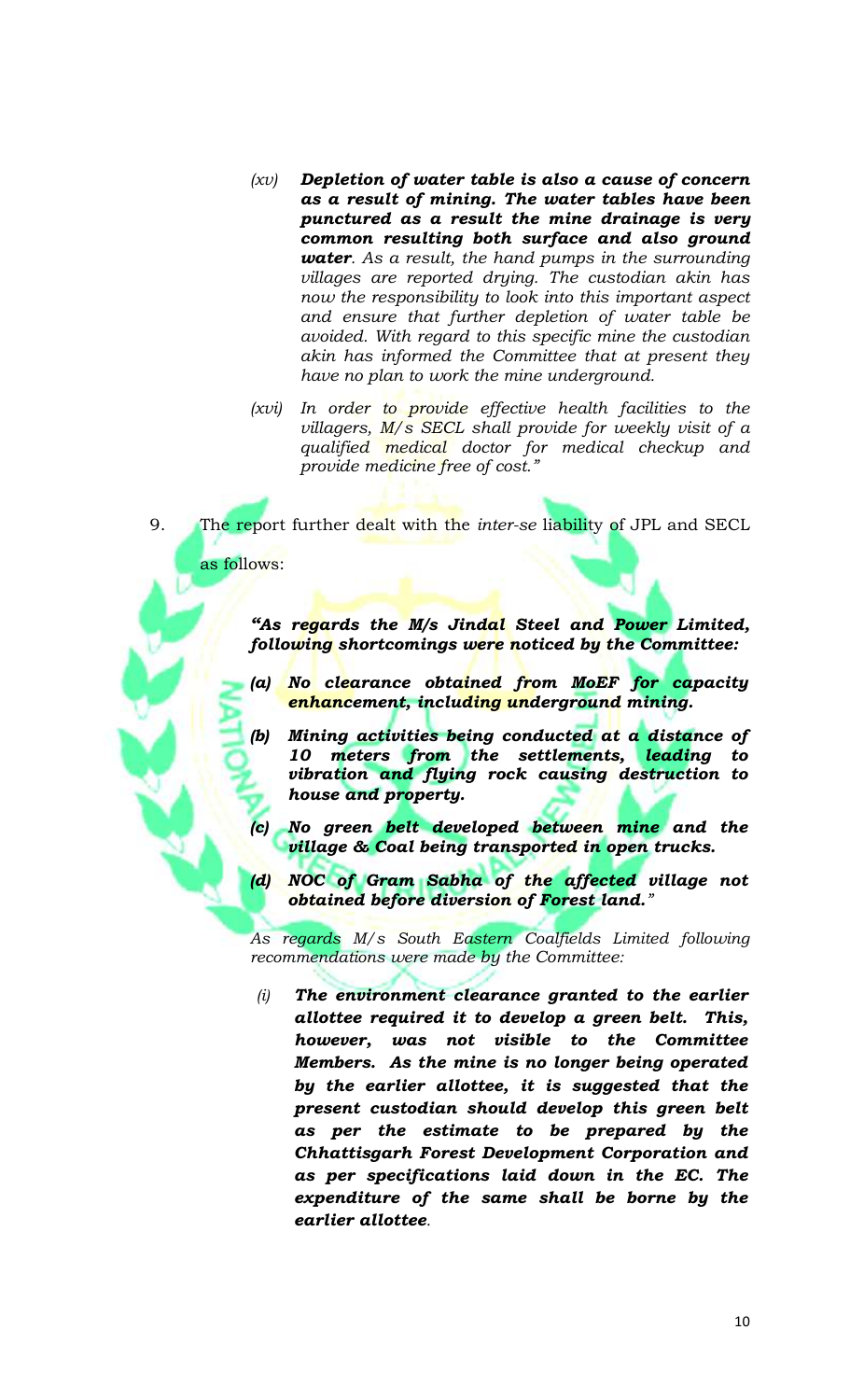*(ii) While the EC condition mandated that there should be a distance of 150 mtrs. between the mine boundary and the habitation, this distance is ineffective in protecting the habitation from the ill-effects of mining. The reason being that habitation is at much higher elevation than the mine and, therefore, the pollutants impact the villagers by being transmitted through the air. Due to mine fires, a significant quantity of CO and Sulphur was discernible in the air. It is, therefore, recommended that there should be a distance of atleast 500 mtrs. between the mine boundary and the villages. In addition, the present custodian should be directed to create a barrier, whether artificial or natural of sufficient height to minimize the impact of transmission of this pollution through the air. It may be mentioned that the Committee Members did not see any encroachment by the villagers in the mine nor it seems possible due to the differences in elevation.* 

*In order to provide effective health facilities to the villagers affected by coal mining, the present custodian should be required to depute a Doctor on a permanent basis to all the villages in the vicinity. Medicines to a certain limit, say Rupees one lakh per month, should be provided free of cost to the villagers. The Doctor should also be provided with a vehicle. The present custodian should install and maintain Air Quality Monitoring Stations at the habitation site which should be monitored quarterly by Regional officer, Nagpur of MOEFCC. The cost for the same shall be borne by the present custodian.*

*(iii) The lack of black – topped roads is a significant source of respiratory problems in the area and or air pollution. The State PWD should prepare an estimate for the black – topping of approach roads and internal roads which should be executed by the present custodian and cost borne by the earlier allottee. As the layout of internal roads shall keep changing as per the Mining Plan, the future needs should also be accounted for. In view of the non-implementation of the EC conditions by the earlier allottee, NGT may like to impose a suitable fine which could become part of the District Mineral Fund. This amount should be spent only*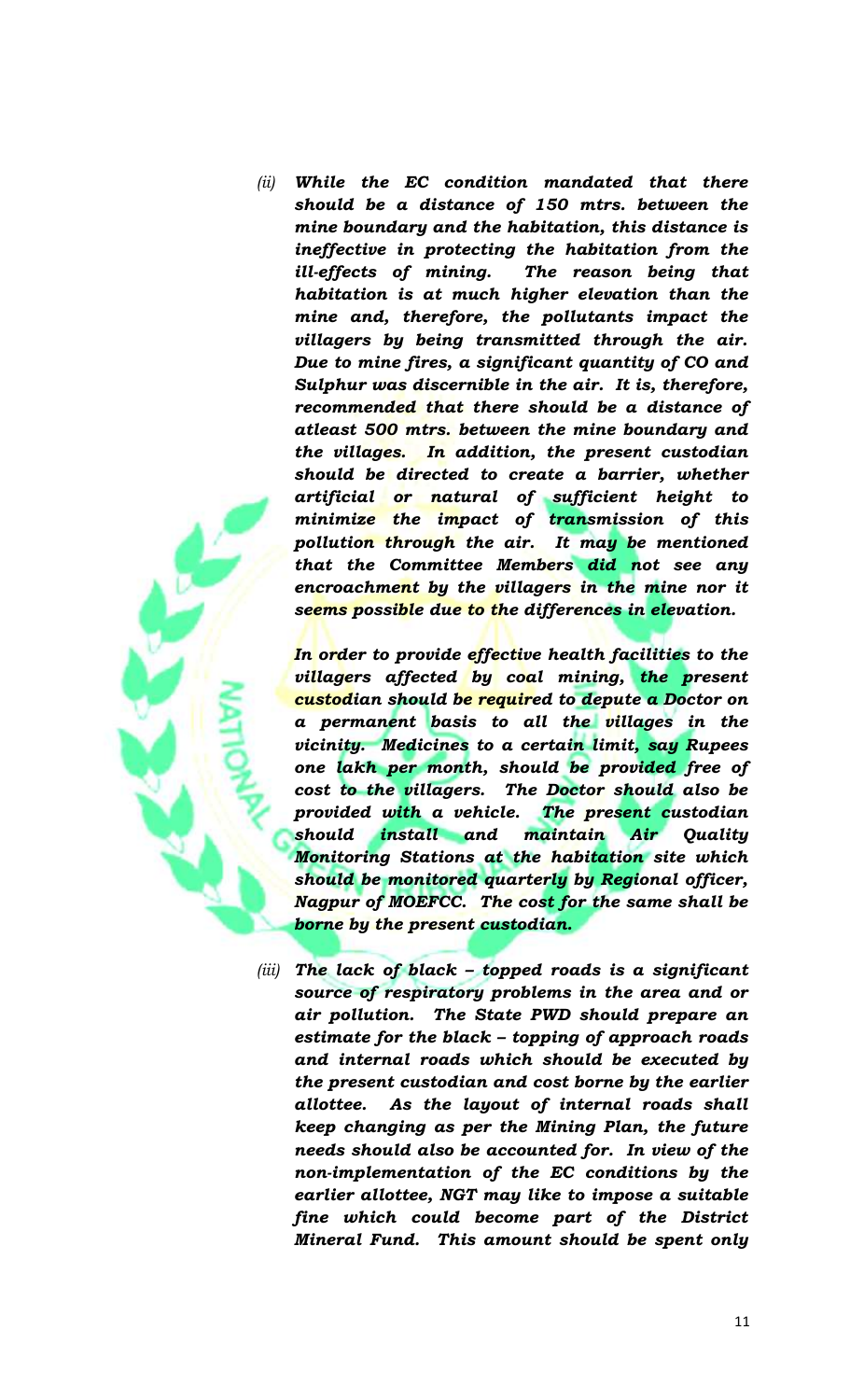*on the villages affected by mining activities and be spent on civic amenities in these habitations, for example, recharging of wells, provision of drinking water, repair of house which have cracked due to mining activities like blasting, restoration of ponds and hand pumps and also of places sacred to the tribals, Community Centre etc.* 

- *(iv) The present custodian shall ensure complete quenching of mine fires within a limited timeframe and also ensure that no fly-ash is deposited by it or by any other agency or organization.*
- *(v) The Committee also strongly feels that the State Government should review the cases against the villagers for redressal of their grievances."*

10. The report was accepted and an Oversight Committee was constituted for remedial action in the light of the report vide order dated 31.07.2018 read with 14.02.2019.

Accordingly, the Oversight Committee gave its report dated 14.06.2019 assessing monetary compensation for the violations and recommending further remedial action. The matter was considered on 31.07.2019 as follows:

> *"3. The report of the Joint Committee dated 14.06.2019 in respect of the remedial action to be taken has been furnished. Findings and suggestions therein are as follows:*

*"Based on the information and documents draft report with assessment was prepared to obtain concurrence of all committee members and expert members. Hence the second meeting of the committee was conducted on 07.05.2019 at Raigarh. The assessment report prepared for damage and restoration of environment is as under:*

| S.<br>No.                                   | Non.<br>compliances                                  | Method of<br>calculation | in<br><b>Crores</b> | Amount   Enclosure |
|---------------------------------------------|------------------------------------------------------|--------------------------|---------------------|--------------------|
| Assessment towards M/s Jindal Power Limited |                                                      |                          |                     |                    |
|                                             | As per Hon'ble   Rate adopted   23.1044   Annexure – |                          |                     |                    |
|                                             | NGT, the lack of $\int$ in the estimate              |                          |                     | XII                |
|                                             | black – topped are:                                  |                          |                     |                    |
|                                             | roads is $a \mid 1$ .                                | For<br>road              |                     |                    |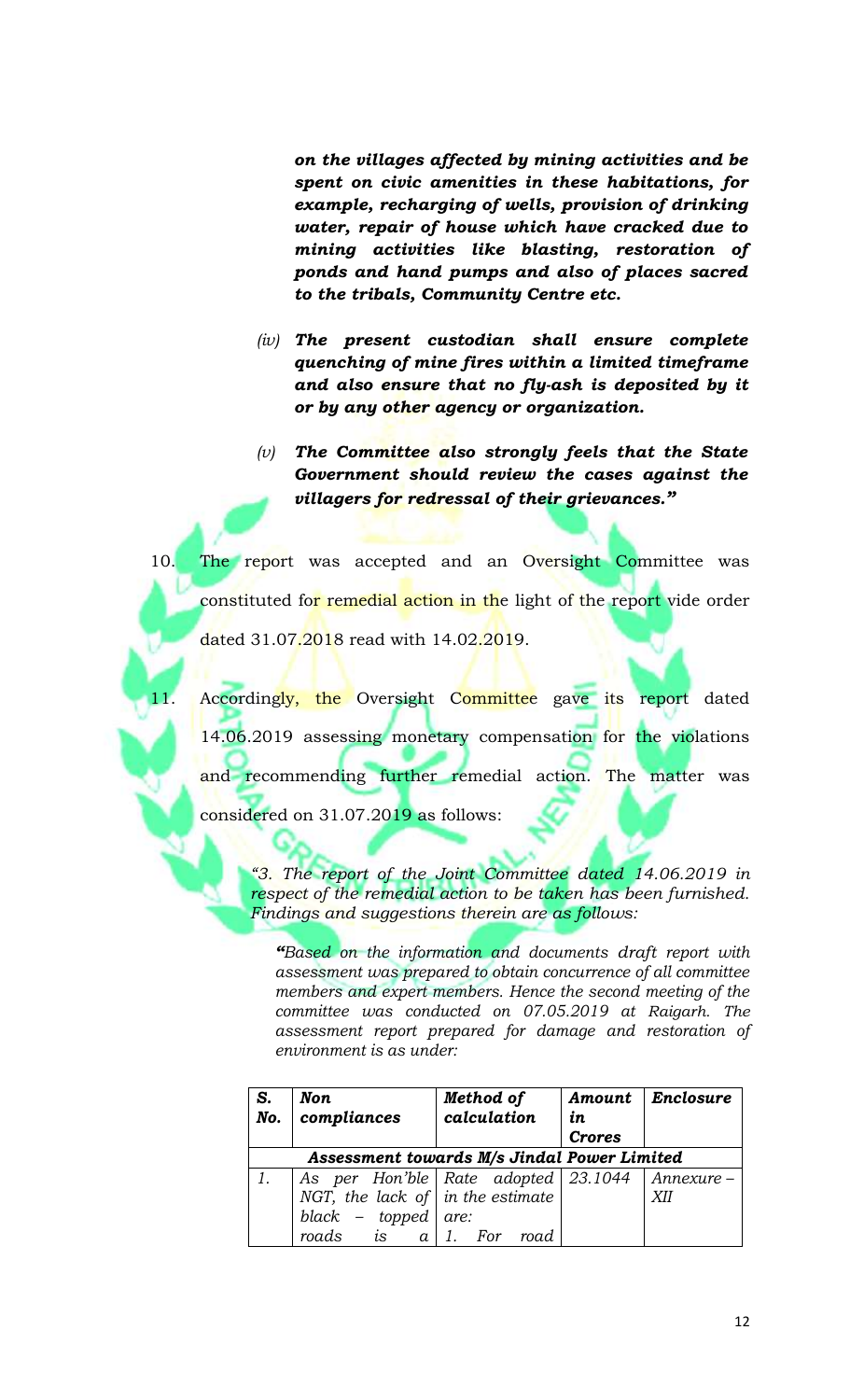|    | significant source                   | C.D.<br>and             |        |            |
|----|--------------------------------------|-------------------------|--------|------------|
|    | respiratory<br>$\sigma f$            | works as per            |        |            |
|    | problems in the                      | schedule                |        |            |
|    | area and or air                      | issued<br>by            |        |            |
|    | estimation<br>of                     | Engineer<br>in          |        |            |
|    | approach roads                       | Chief<br>C.G.           |        |            |
|    | and<br><i>internal</i>               | PWD Raipur in           |        |            |
|    | roads should be                      | force<br>from           |        |            |
|    |                                      |                         |        |            |
|    | prepared by $\vert$ 01.01.2015 &     |                         |        |            |
|    | State PWD. EE                        | amended upto            |        |            |
|    | PWD provided                         | date.                   |        |            |
|    | detailed estimate                    |                         |        |            |
|    | for construction                     |                         |        |            |
|    | of coal transport                    |                         |        |            |
|    | road at Gare                         |                         |        |            |
|    | Pelma Coal Block                     |                         |        |            |
|    | $IV/2$ & $IV/3$ in                   |                         |        |            |
|    |                                      |                         |        |            |
|    | Raigarh District                     |                         |        |            |
|    | Total Road                           |                         |        |            |
|    | $Length - 5.84$                      |                         |        |            |
|    | Кm                                   |                         |        |            |
| 2. | belt<br>Green                        | As per forest           | 28.90  | Annexure - |
|    | development in                       | conservation            |        | XIII       |
|    | 3 <mark>18.3345</mark>               | act 1980 and            |        |            |
|    | hectare<br>area                      | amendments              |        |            |
|    | $(33%$ of Lease                      | time to time for        |        |            |
|    | a <mark>r</mark> ea i.e. 964.65      | afforestation.          |        |            |
|    |                                      |                         |        |            |
|    | hectares) which                      | Copy of the             |        |            |
|    | includes<br>$\mathcal{S}$            | latest order            |        |            |
|    | hectare area to                      | dated                   |        |            |
|    | be                                   | developed 09.04.2019 is |        |            |
|    | around the presented                 | ın                      |        |            |
|    | habitation                           | area the report<br>of   |        |            |
|    | which<br>for                         | DFO Raigarh             |        |            |
|    | estimate of DFO                      |                         |        |            |
|    | attached<br>is                       |                         |        |            |
|    | annexure XII                         |                         |        |            |
| 3. | Non-compliance                       | Methodology             | 23.124 | Annexure-  |
|    | of Environmental                     | for assessing           |        | XIV        |
|    | clearance                            | Environmental           |        |            |
|    |                                      |                         |        |            |
|    | conditions (from Compensation        |                         |        |            |
|    | 22.09.2004                           | to $ $ (EC) by CPCB:    |        |            |
|    | $16.04.2015$ <i>i.e.</i>             | EC=PIxNxRxSx            |        |            |
|    | $3854 \; days$ ) – No                | $LFPL=$                 |        |            |
|    | belt<br>Green                        | Pollution Index         |        |            |
|    | development and $\int$ of industrial |                         |        |            |
|    | mining activities                    | sector                  |        |            |
|    | at a distance of $N=N$ o. of days    |                         |        |            |
|    | 10<br>$m$ .<br>from                  | $R= Factor$ in          |        |            |
|    | settlements.                         | Rs. For EC              |        |            |
|    | Joint committee                      | $S= Factor$ for         |        |            |
|    | considered<br>has                    | scale<br>of             |        |            |
|    | of EC conditions                     | operation               |        |            |
|    | intentional                          | $LF = Location$         |        |            |
|    | as                                   |                         |        |            |
|    | discharge<br>to                      | Factor                  |        |            |
|    | environment                          |                         |        |            |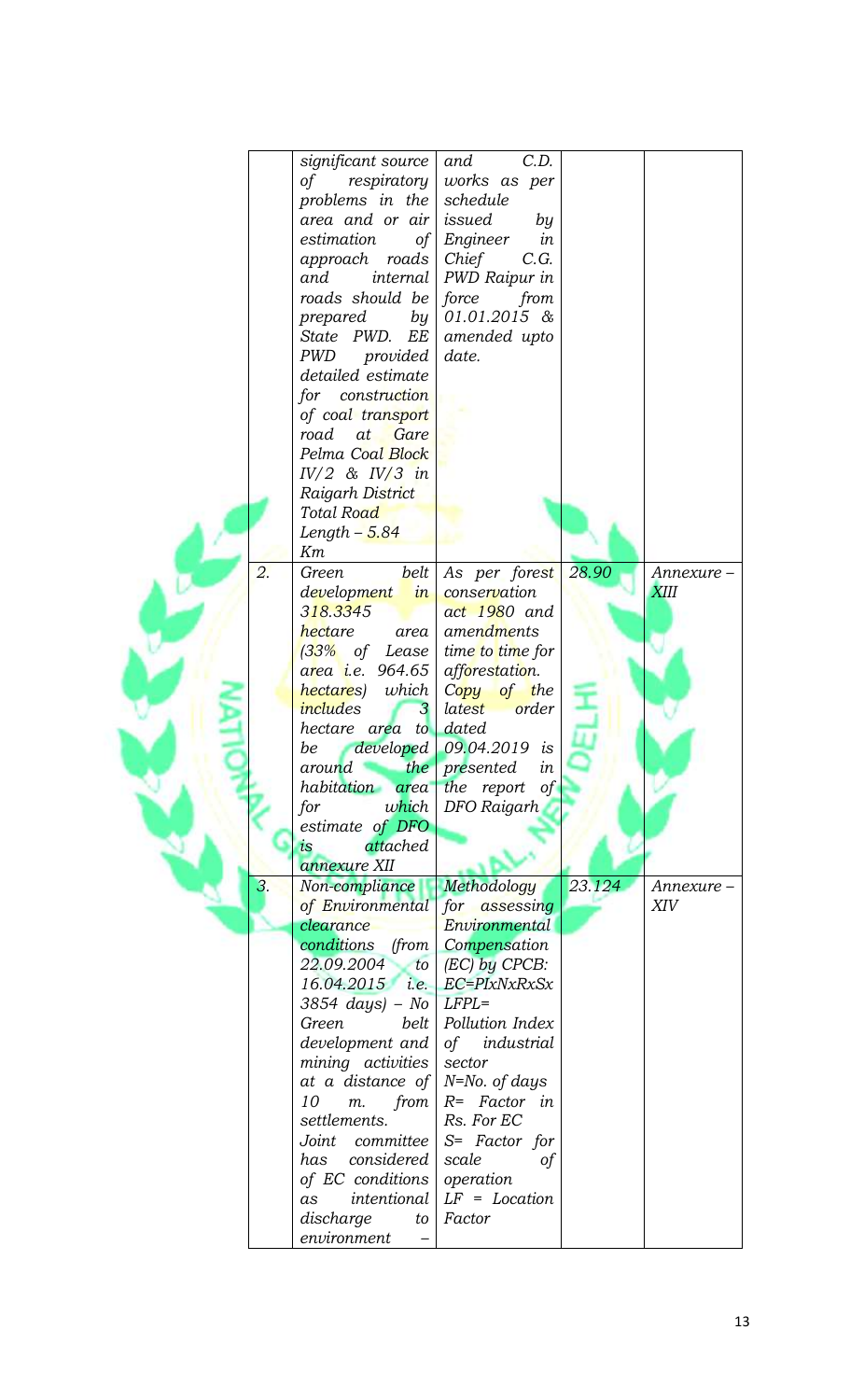|    | land, water and      |                                    |        |            |
|----|----------------------|------------------------------------|--------|------------|
|    | air resulting into   |                                    |        |            |
|    | damage to<br>the     |                                    |        |            |
|    | environment          |                                    |        |            |
|    | of<br>class<br>(e)   |                                    |        |            |
|    | environmental        |                                    |        |            |
|    | compensation         |                                    |        |            |
|    | criteria.            |                                    |        |            |
| 4. | Environmental        | in<br>Rates                        | 1.245  | Annexure-  |
|    |                      | ha                                 |        | XV         |
|    | damage<br>on         | Rupees/                            |        |            |
|    | account<br>of        | / $year$                           |        |            |
|    | ecosystem            | -water                             |        |            |
|    | services<br>losses   | purification                       |        |            |
|    | report<br>per<br>as  | $2450/-$                           |        |            |
|    | submitted by ISM     | $-GW$                              |        |            |
|    | Dhanbad-             | recharging                         |        |            |
|    | Jharkhand            | $1269/$ -                          |        |            |
|    |                      | -pollination                       |        |            |
|    |                      | 10167/                             |        |            |
|    |                      | -carbon                            |        |            |
|    |                      | sequestration                      |        |            |
|    |                      | $2442/-$                           |        |            |
|    |                      |                                    |        |            |
|    |                      | -fuel wood                         |        |            |
|    |                      | $5320/-$                           |        |            |
|    |                      | Wood<br>$-Non$                     |        |            |
|    |                      | Forest produce                     |        |            |
|    |                      | <b>NWFP</b>                        |        |            |
|    |                      | 17074/                             |        |            |
|    |                      | -Soil                              |        |            |
|    |                      | conservation =                     |        |            |
|    |                      | $9024/-$                           |        |            |
|    |                      | Bamboo                             |        |            |
|    |                      | 4274/                              |        |            |
|    |                      | Total<br>Rs.                       |        |            |
|    |                      | $64555/$ -                         |        |            |
|    |                      | 64555*48.2*4                       |        |            |
| 5. | Excess mining @      | As per notice                      | 77.706 | Annexure-  |
|    | 1MTPA                | $from$ given<br>by                 |        | Χ          |
|    | April,<br>2009<br>to | Collector                          |        |            |
|    | March, 2011 (24)     | Raigarh based                      |        |            |
|    | months               | on excess coal                     |        |            |
|    |                      | mined                              |        |            |
|    |                      | recorded<br>by                     |        |            |
|    |                      | District Mining                    |        |            |
|    |                      | Officer                            |        |            |
|    |                      | Sub Total 154.8                    |        |            |
|    |                      | <b>Assessment towards M/s SECL</b> |        |            |
|    |                      |                                    |        |            |
| 1. | compliance<br>Non    | Methodology                        | 6.696  | Annexure - |
|    | of                   | $NGT$ order for assessing          |        | XIV        |
|    | dated 14.2.2019      | Environmental                      |        |            |
|    | Effective<br>for     | Compensation                       |        |            |
|    | health facilities    | (EC) by CPCB                       |        |            |
|    | to be provided to    |                                    |        |            |
|    | villagers affected   | EC=PIxNxRxSx                       |        |            |
|    | by coal mining       | $LFPL =$                           |        |            |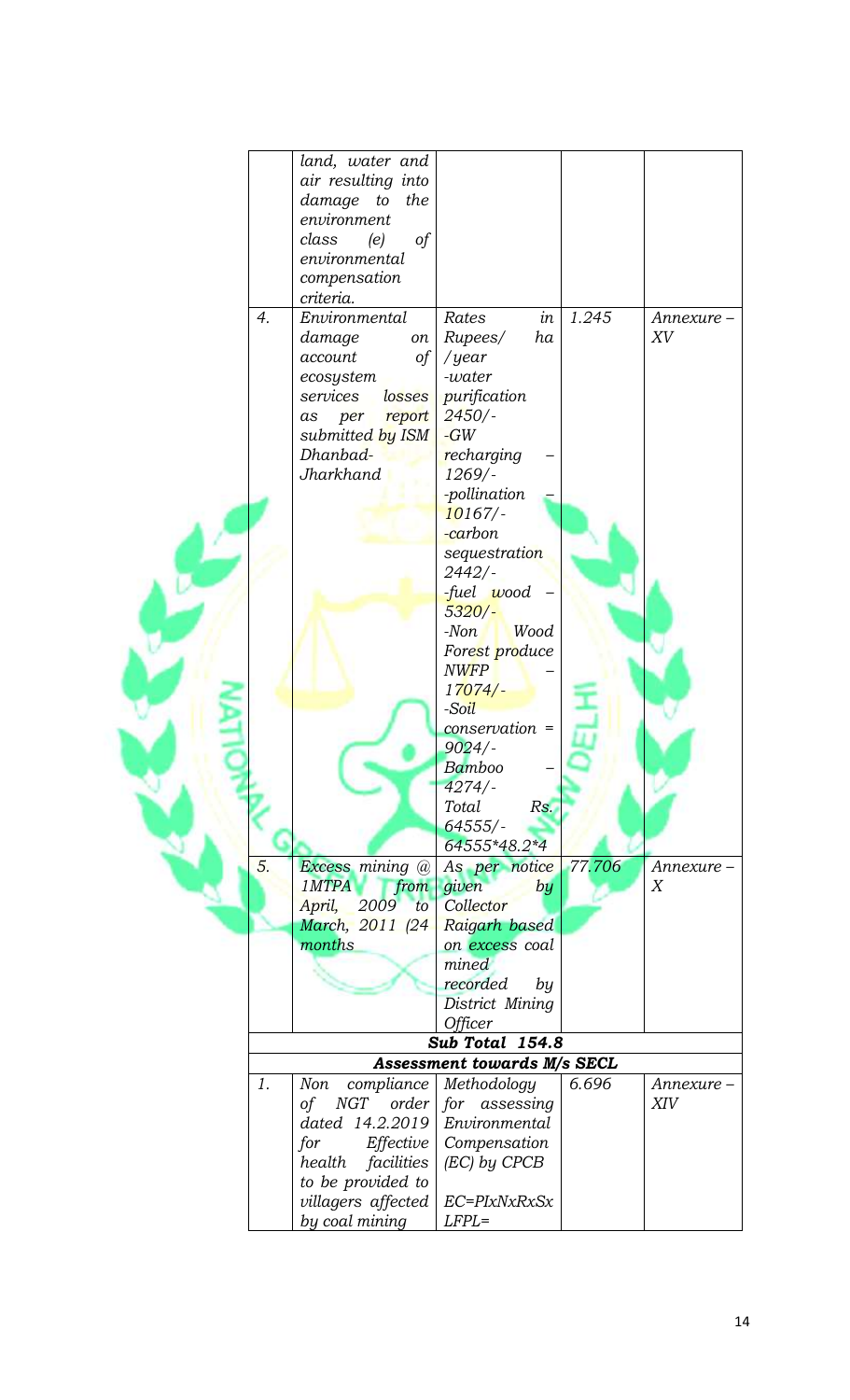

*2524/2019, M/s Jindal Power Limited v. Union of India & Ors.* which is as follows:

*"The National Green Tribunal will consider all objections raised by all the parties to the three Member Committee's Report before passing any orders in this case.*

*The interlocutory application stands disposed of.*

*Mr. Mukul Rohatgi, learned senior counsel appearing for the applicant-appellant, informs us that he will require a week's time to file objections before the National Green Tribunal. The*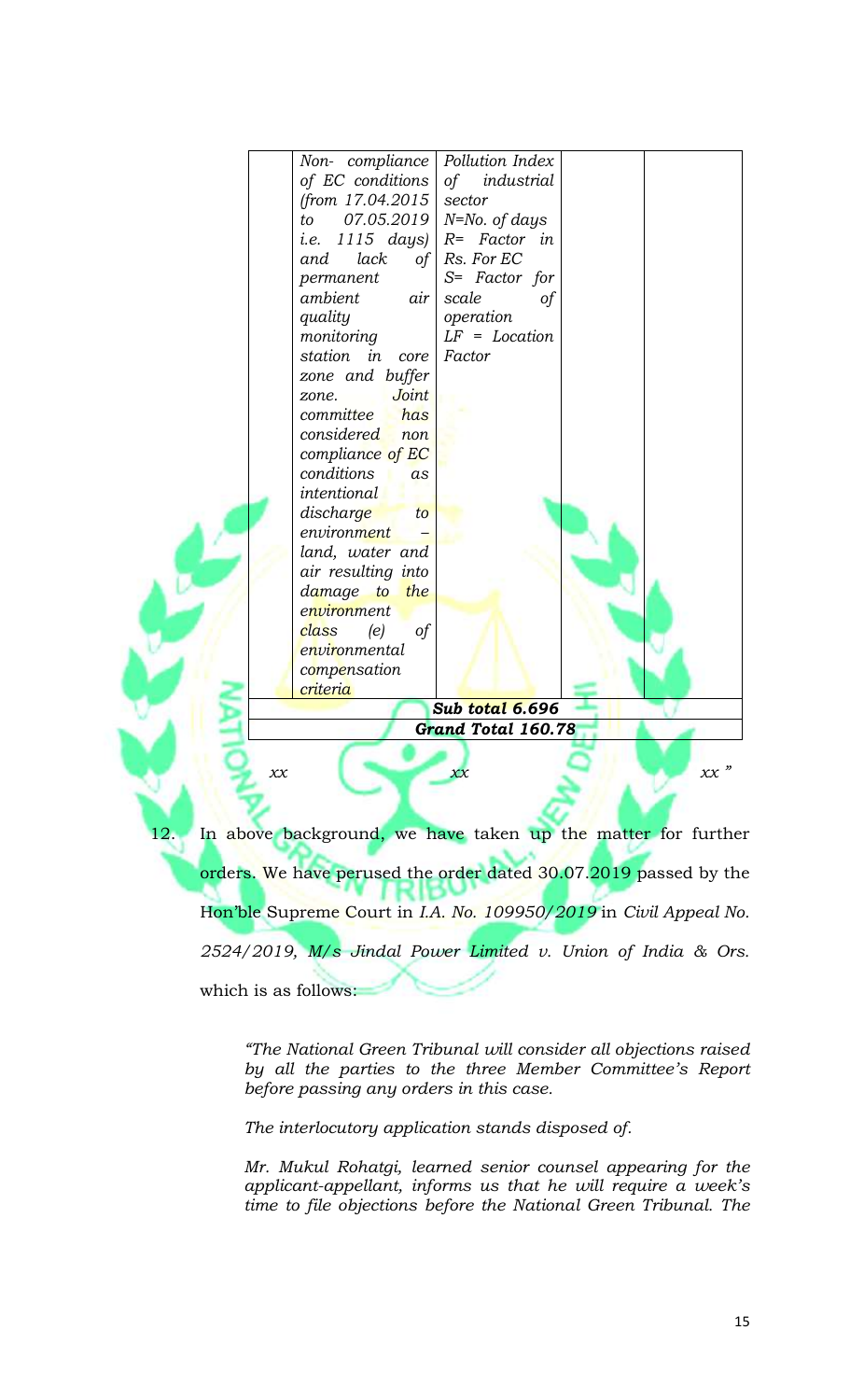*National Green Tribunal may consider this request of the applicant."*

13. We have also perused the objections filed by the Respondent No. 4, Jindal Power Limited (JPL) on 13.08.2019 and the documents relied upon on behalf of the said party including affidavit dated 10.12.2014 submitted by Scientist-B of the MoEF&CC, Regional Office, Bhopal; compliance report dated 30.09.2016 filed by SECL before MoEF&CC; compliance letter dated 04.04.2018 submitted by SECL to the MoEF&CC; work order and photographs showing cross country pipe conveyor (CCPC) installed by JPL which is still in operation; work order granted to the contractor to widen the approach road of about 6.32 km. and the certificate of completion of the same; recent photographs of the approach road; work orders granted for construction of pucca (black topped/concreated) internal roads with total length of about 4.5 kms inside the mine lease area; recent photographs of the pucca (black topped/concreated) internal roads; affidavit dated 16.09.2016 filed by the CECB before this Hon'ble Tribunal in O.A. No. 200/2018; affidavit dated 08.10.2015 filed by SECL (Coal India) before this Hon'ble Tribunal; photos showing developed green belt around the coal washery unit, crushing unit, stock yard, near transfer points and along the roads; reply dated 15.12.2014 of the CECB; documents evidencing the payments against NPV; show cause notice dated 24.12.2018 issued by the Collector, Raigarh and reply submitted by M/s JPL vide letter dated 17.01.2019. We have also perused written submission filed on behalf of the applicants on 09.12.2019 to the objections filed by Respondent No. 4.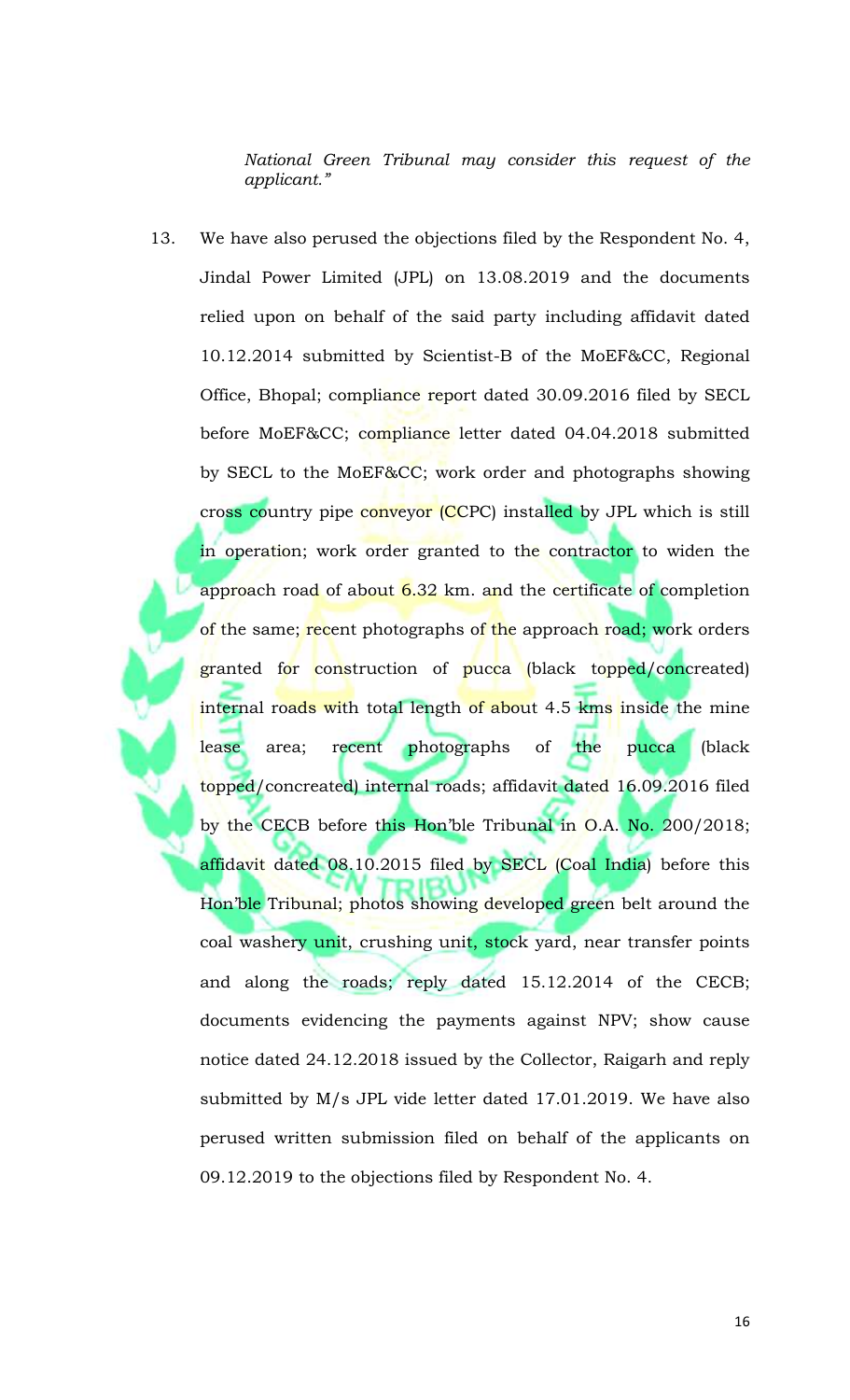- 14. We have heard learned counsel for the applicants, Respondent No. 4, CPCB and MoEF&CC. We have also perused further written submissions filed in pursuance of order dated 27.02.2020 by the applicants on 05.03.2020 and by Respondent No. 4, JPL on 12.03.2020.
- 15. Before we consider the objections now raised by JPL to the report dated 14.06.2019, we note that there first report on the subject of violation of environmental norms and EC conditions first by JPL (during 2006 – 2015) and later by SECL was filed by the MoEF&CC on 30.01.2017 which was dealt with by this Tribunal on 18.04.2017. Second report dated 18.12.2017 was thereafter filed by joint Committee confirming the findings in the report dated 30.01.2017. The said second report was duly accepted by this Tribunal <mark>vide orde</mark>rs dated 31.07.2018 and 14.02.2019. The said reports and the orders of this Tribunal are not under challenge and have attained finality. Report dated 14.06.2019 which is subject matter of present consideration is execution and quantification of the damage found in the earlier reports which have become final.
- 16. We may now refer to the first report of the MoEF&CC filed on 30.01.2017 based on site inspection dated 23.12.2016. In the said report, it was inter-alia found that there was non-compliance of EC conditions by JPL while conducting mining from 2006 to 2015 in failing to black top the roads causing respiratory problems to the inhabitants in the area, not providing green belt, discharging pollutants on the land, water and air affecting the eco-system and doing excess mining. The findings are reproduced below:

*"1. RAGING FIRE IN THE GARE IV/2 & IV/3 COAL BLOCKS*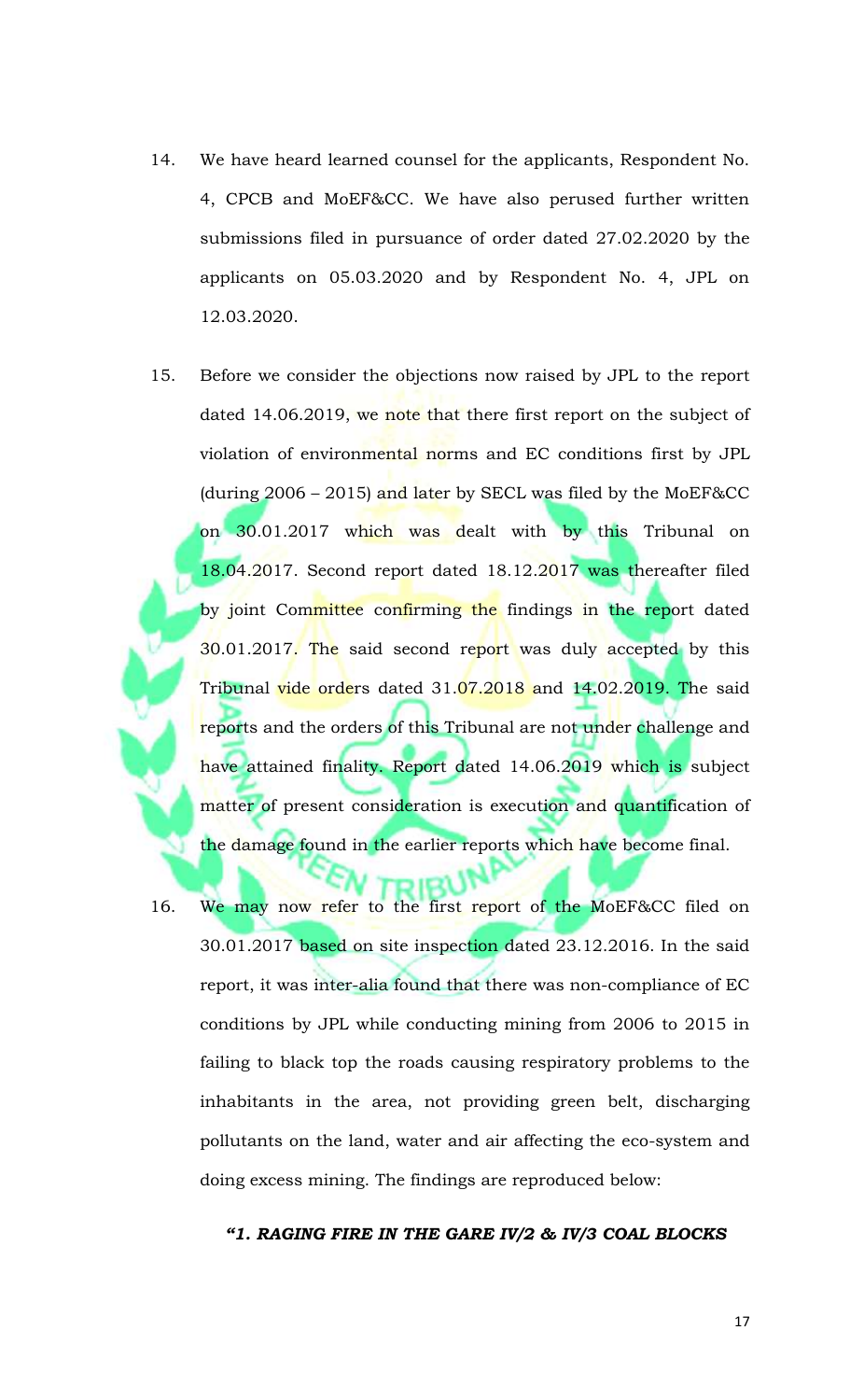- *i. Gare Palma coal block IV/2 & IV/3 is located in the south Eastern part of the Mand Raigarh Coalfield. The Gare area is divided into four sectors i.e. section I-IV. Sector IV is further subdivided into 8 sub sectors viz. IV/1 to IV/8. Gare Palma IV/2 & IV/3 OCP was first allotted to M/s Jindal Power Limited in July 1998. However, as per the direction of the Hon'ble High Court of Delhi, the SECI has been appointed as custodian of the said mine. The SECL has taken over the charge of Gare Palma IV/2 and IV/3 on 1.05.2015.*
- *ii, During the intervening period due to prolonged exposure of coal bench, spontaneous combustion i.e. self-heating fire had started in loose and blasted left out coal at various locations in different seams of the mine. In addition, fire has also occurred in OD dumps also which was further aggravated by dumping of corboneaous material. Fire was dealt by mine management using fire tender and placing water pipelines upto the fire site. Despite their efforts, fire continued to rage at several places in coal bench and in OB dumps.*
- iii. The **representatives of the** User Agency have informed *that initially raging fire was noticed at 15 locations in mining pits as well as in OB area. However, due to continuous efforts of the PP the raging fire at several locations has been quenched while efforts to quench the remaining fire are still on.*

In pursuance to the instruction contained in the Hon'ble *NGT order, the SECL has assigned a study to the ISM, Dhanbad and CIMFR, Dhanbad on the issues related to inventorization and management of the raging fire in the mining lease area. The ISM, Dhanbad, and CIMFR after carrying out survey of the area submitted an interim report on control and prevention of fire in Gare pelma OCP to the SECL on 30.11.2016 containing its recommendations for the management of raging fire. The recommendations made by the ISM Dhanbad are given at Annexure-I.*

- *v. The representative of the PP have informed that based on the thermal survey conducted in consultation with the ISM Dhanabd and CIMFR, Dhanbad total 23 sites have been identified including 15 sites reported earlier, were observed in the mining area. Status of raging fire in the various sites as reported by the ISM, Dhanbad and CIMFR, Dhanbad in their interim report is given at Annexure-II.*
- *vi. The representatives from the User Agency have informed that in accordance with the recommendation of the CIMFR and CMPDIL Ranchi, the following measures area being taken by the PP:*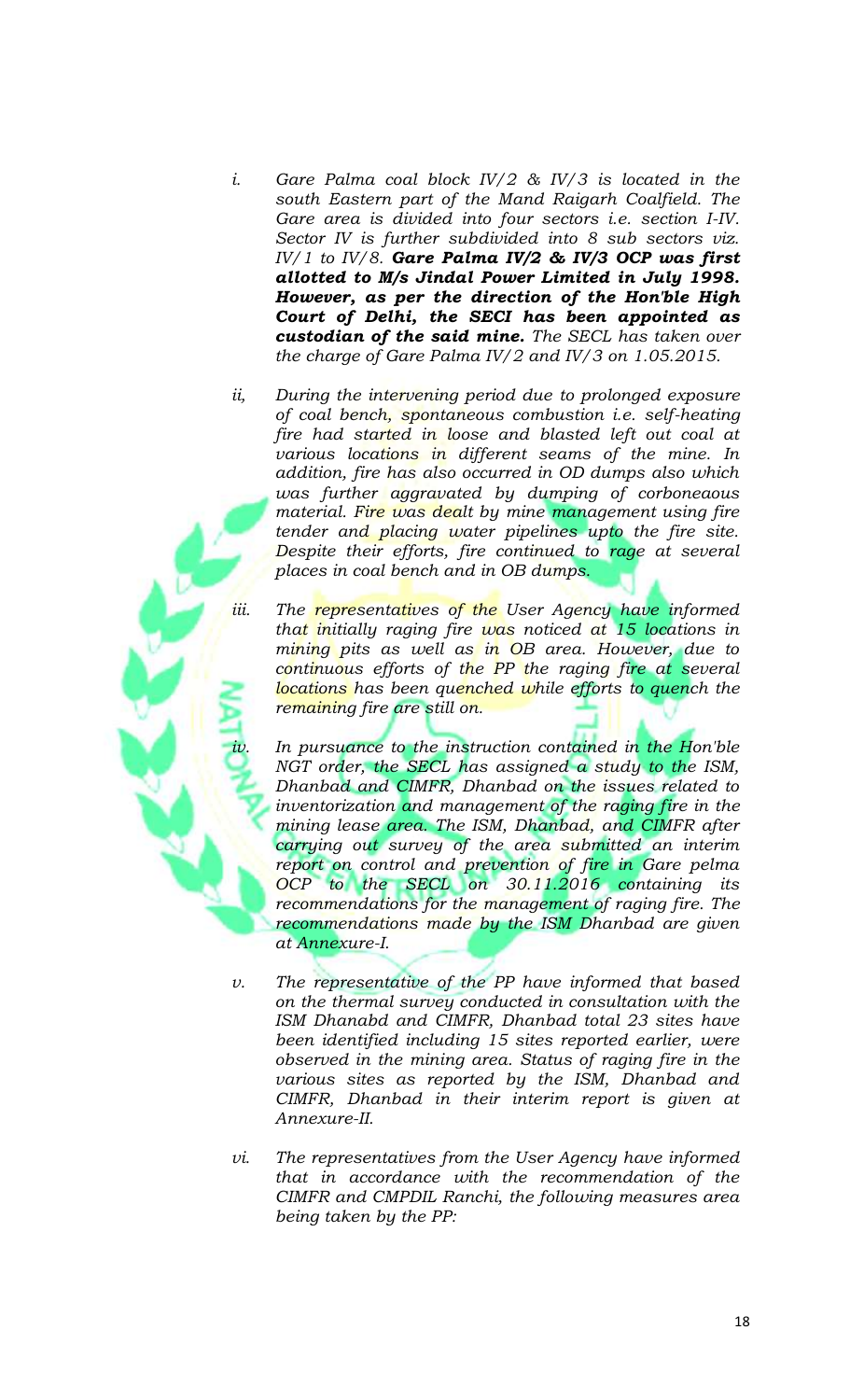- *(a) Fire fighting arrangements, as per the recommendation contained in the report have been initiated and are being implemented. However, during the inspection, with regards to efforts made by the PP towards making the fire fighting arrangements, following is observed:*
- *(b) The PP has informed that fire in the mining pit has been quenched completely. However, at places where raging fire still exist, it will be quenched soon. The PP has also informed that in the area near excavated pits, raging fire develops to spontaneous heating of exposed corbonaous material.*
- *(c) A water pipeline has been laid to ensure continuous supply of water to fire raging sites.*
- *(d) Concrete fire fighting arrangements are yet to be implemented by the PP.*
- With regards to the procurement of fire fighting *equipments like fire tankers, and chemical, it is observed that two water tankers have been engaged for fire fighting. It was also informed by the PP that fire fighting chemicals viz. Sodium Silicate & D.A.P. (Di Ammonium Phosphate) are being procured and after their procurement, the mixture of chemicals will be used to quench fire in OB area.*
- *(f) The PP have also informed that operation of the mine has been carried out as per the provisions and approval of DGMS (Directorate General of Mines Safety) and CECB (Chhattisgarh Environment Conservation Board).*
- *(g) The PP has also informed that good housekeeping practices are being adopted for early detection of fire. However, during the inspection, it was observed that constant vigil coupled with good housekeeping practice is mandatory for tackling the existing and likely raging fire effectively.*
- *(h) The PP has also informed that fire fighting team has been set up. However, detail of the team has not been made available.*
- *(i) With regards to raging fire in the close proximity of inhabited areas such as Kosampali and Sarasmal villages which are located at a distance of approximately 80-160 mts from the boundary of mining lease, the PP has informed that expeditious measures will be undertaken to quench fire in such areas. The PP has also informed adequate precautionary measures will also be undertaken to*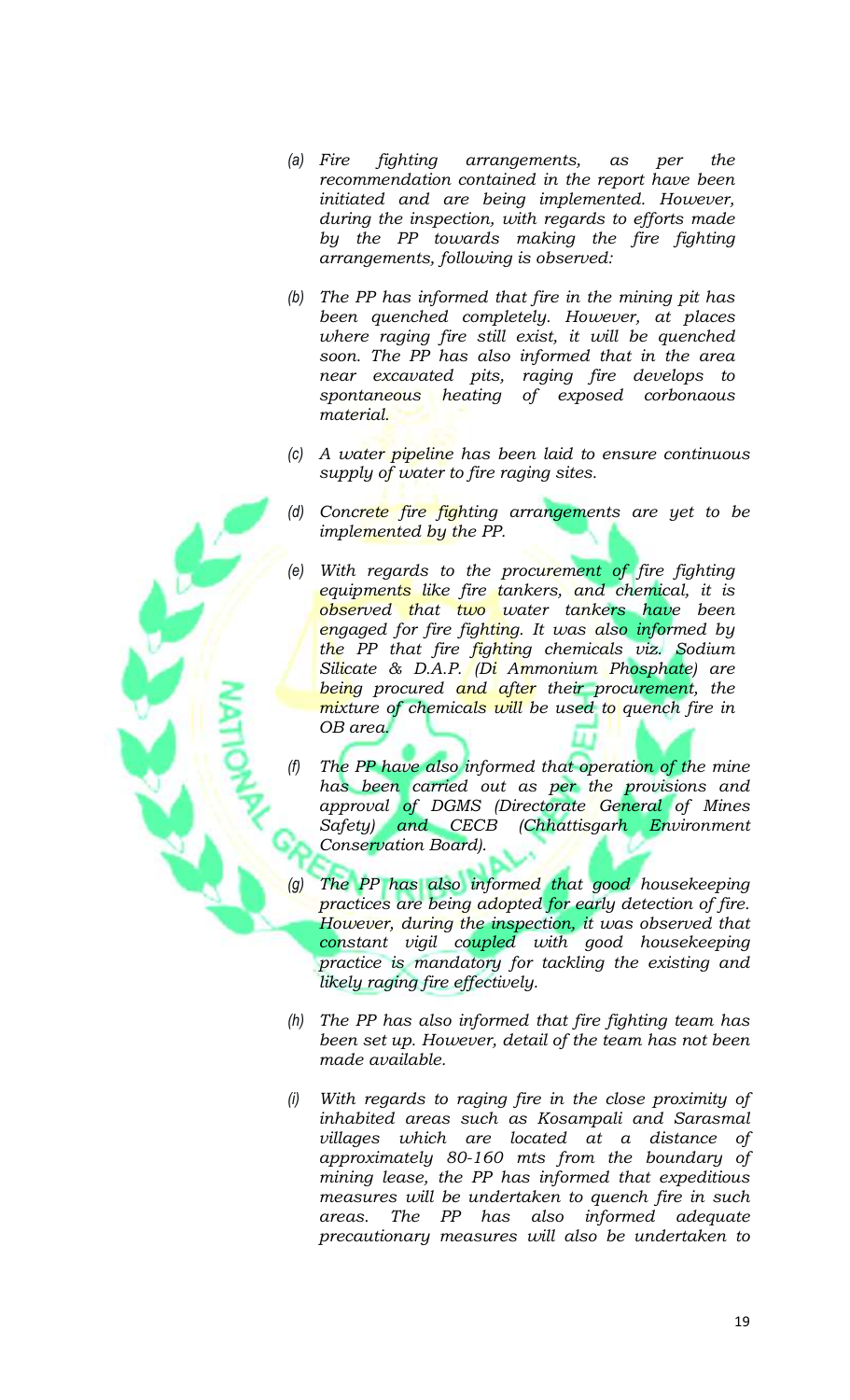*prevent incidence of raging fire in the proximity of habitation.*

- *(j) The PP has also informed that monitoring of the air quality will be done on regular basis with a view to keep the air quality within the prescribed limits.*
- *vii. The representatives from the local CBO and villagers have reported that raging fire in the mining lease has been occurring since the commencement of mining operations as no concrete efforts were made by the PP to quench the raging fire in mining pits and OB areas.*
- *viii. During the inspection also, it was observed that raging fire still exists at several locations in the mining pit area as well in the OB dumps. The smoke produced by the raging fire has transformed the local atmosphere into a turbid atmosphere emission of smoke from the raging fire contains toxic gases, including carbon monoxide and sulfur dioxide, Imo cue from the fire is causes rising levels of carbon monoxide and Sulphur dioxide which is detrimental to the local environment as well as to the health of nearby residents. The local villagers have also reported that efforts to quench fire have been initiated only after they have moved an application in the NGT, Bhopal.*

*During the inspection, after observing the raging fire and also the submission made by the local villagers, the PP has been advised to implement the recommendation before the onset of summer season as the concern for increased fire may deepened in the coming summer season.*

# *2. IMPACT OF MINING ON LOCAL ENVIRONMENT*

*It was observed that raging fire coupled with the fugitive emissions from the mining lease have transformed the local environment which is disastrous to the health. Transportation of coal through trucks instead of conveyor belt, poor management of internal roads, dumps, etc. are adding to the degradation of local environment. The better housekeeping practices, proper management of internal roads, OB dumps, etc. needs to be strengthened by the PP.*

### *3. IMPACT OF MINING ON GROUND WATER AND OTHER LOCAL WATER RESOURCES*

*i. It is reported by the custodian PP that water quality is being monitored on quarterly basis by the CMPDIL. The original allottee in its compliance report has earlier reported that peizometers at three locations have been established, as per the provisions contained in environment clearance.*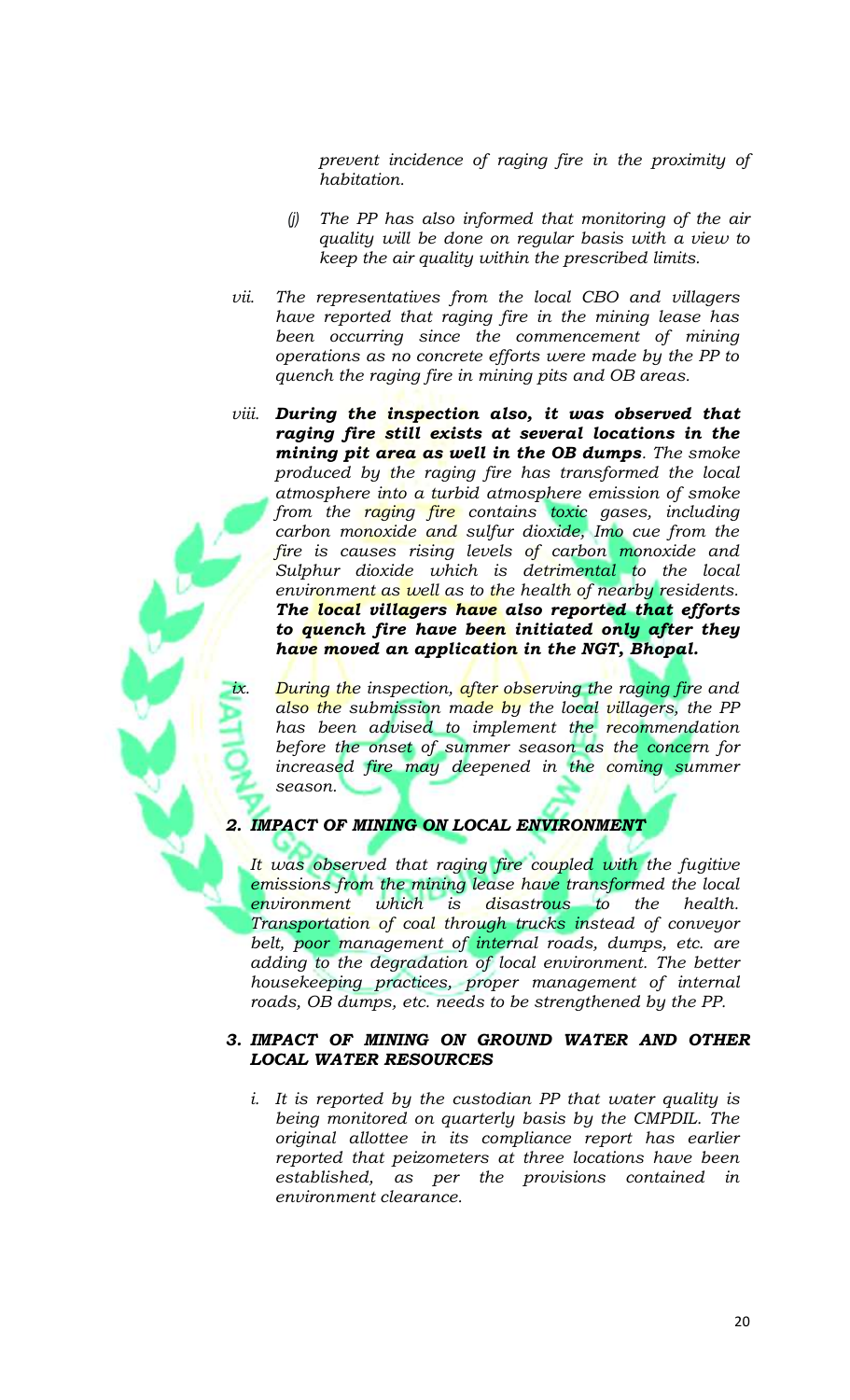- *ii. It was observed during the inspection that water sources specially ponds and handpumps in the adjacent village of Kosampalli and Sarasmal have been dried up. Two ponds, in the village of Kosampalli and Sarasmal villages have been observed to be dried up resulting into the difficulty for villagers to carry out activities linked to the village pond such as cattle rearing. The villagers have also reported that local currently, 15-17 handpumps, installed during 1995-96 in the villages to meet drinking water needs, have also been dried up and the villagers are now totally dependent on alternate water supply provided through the pumps installed by the local panchayat. In the event of power breakdown, the drinking existing water supply also ceases resulting into the drinking water crisis for villagers.*
- *iii. The representative of CBO has also informed that recently a situation analysis of the impact of mining on*  local resources was undertaken by the independent *experts. A copy of the report, as made available by the representative of the NGO is enclosed at Annexure-III. Complete details of credentials of experts who have undertaken the study have not been provided in the said report.* It is inter-alia mentioned in the report that water *resources of the region have been contaminated and the underground water is not potable.*
- *iv. Out of the dried ponds of the villages, one (Sarasmal village) is located near to the mining sump area and the sump has adequate water to meet the water requirement of the area. The PP has been advised to regularly fill the pond of the village by using sump water from the mining void as it may re-charge the ground water resources of the villages.*
- *v. In additions to above, it is also observed that local nallah named Bendra Nallah (tributary of Kelo river) which was required to be diverted in accordance with the environment clearance has not been diverted so far and it is reported to be generally laded with coal dust, released from the existing mining lease, IV/1 and mining lease of Hindalco located on the bank of the nallah. Provisions stipulated in the environment clearance to regularly monitor the quality of water needs to be strengthened and rigorously implemented in consultation with an independent agency.*
- *vi. Another local nallah named Karra (tributary of Kelo river) located between village Kosampalli and Libra village was also observed to be laden with coal dust rendering it black colour. During the inspection, it was gathered that discharge from the CHP of the PP is poured into the nallah causing its contamination.*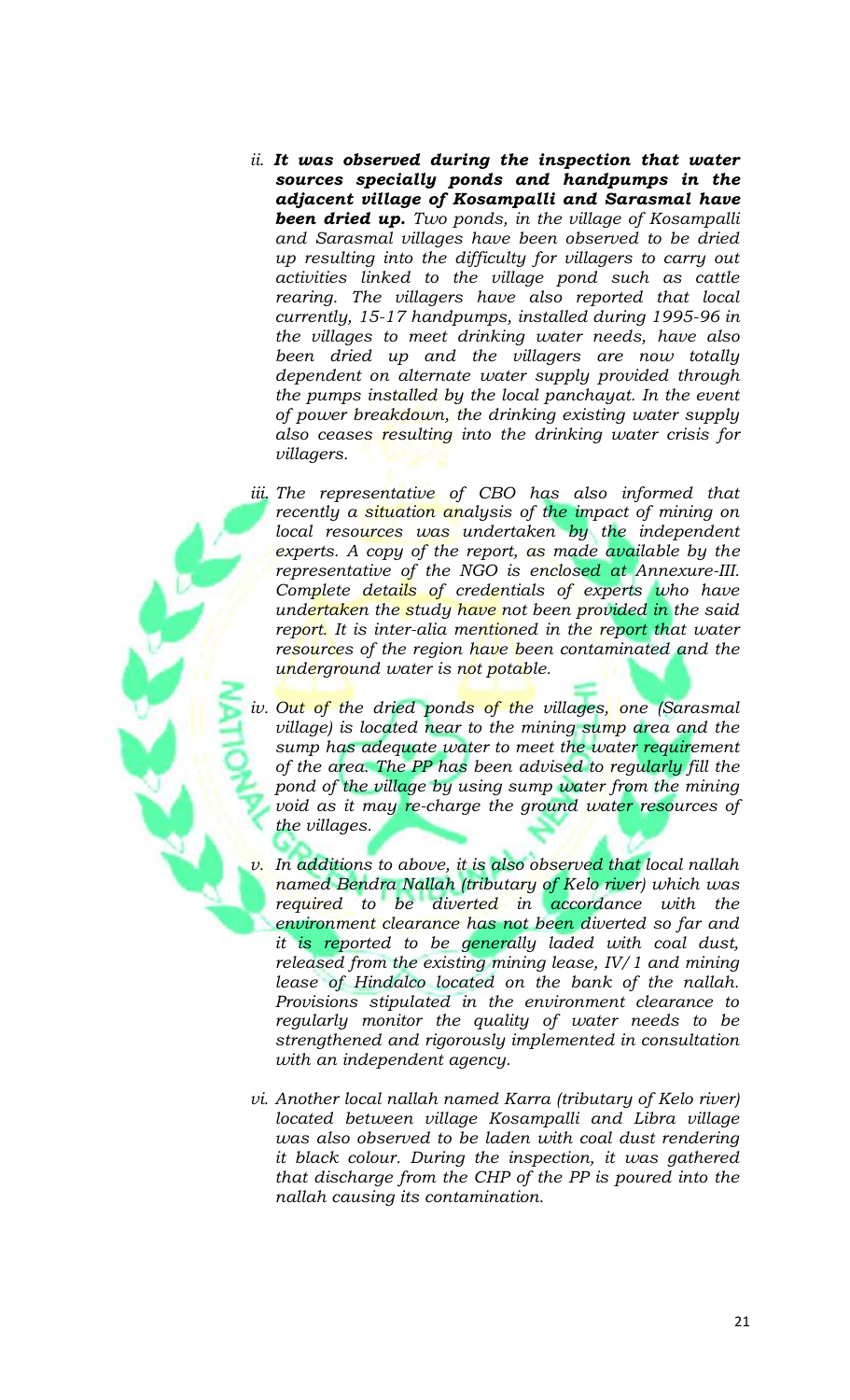## *4. MINING VIS-A-VIS SOCIOECONOMICS OF THE LOCAL VILLAGERS*

*It has been observed that mining so far has been restricted to 450 ha area only. The total lease area of the coal block is 965 ha comprising of 48.209 ha of forest land. The PP has reported that so far mining operation have been carried out in approximately over an area of 450. The remaining area out of 965 ha has been observed to be used by the villagers for agriculture. A road connecting the village of Kosampalli and Sarasmal is also passing through the lease area which as per PP will be dismantled during the expansion phase of the mining lease and the villagers will be provided access through alternate road. The local villagers have informed that due to mining their socio-economic development has come to standstill as the water resources of the village, indispensable for socio-economic development have been dried up. At present, the village of Kosampalli, is surrounded by the mining lease of Gare Pelma IV/2 & IV/3 on three sides. The distance of the village from the boundary existing lease ranges from 20 meters to 300 meters. Nearest mining pit from the village of Sarasmal appears to be located within a distance of 500 meters i.e. mining pit is located at a distance not permissible as per the existing guidelines of DGMS. Location of the village in such a close proximity of the mining lease has undoubtedly impacted the local resources and ultimately the socio-economic regimes of the local habitants. The PP has informed that they have initiated socio-economic development of the area under the CSR with a view to enhance the socio-economic development of the area.*

*It was also gathered during the inspection that so far mining operations of the PP are limited to approx 450 ha and the PP has obtained environment clearance for increased production from 5.25 MTPA to 6.25 MPTA. To achieve the production of 6.25, the mining operations are required to be extended over the entire area of approx 965 ha. Expansion of mining project will certainly have adverse impact of the villages surrounded by the mining lease of the PP.*

### *5. DEMARCATION OF LEASE BOUNDARY*

*It was observed that the PP has fenced the area under mining. However, proper demarcation of lease boundary of entire 965 ha was not observed during the inspection. Boundary pillars were observed only at few locations. The representative of the User Agency have informed that so far Differential GPS survey of the mine has not been completed and after completion of the same the lease boundary shall be demarcated by erecting concrete pillars of appropriate height bearing forward and backward bearings of their geographical location,*

### *6. COMPLIANCE OF CONDITIONS STIPULATED IN THE ENVIRONMENT CLEARANCE*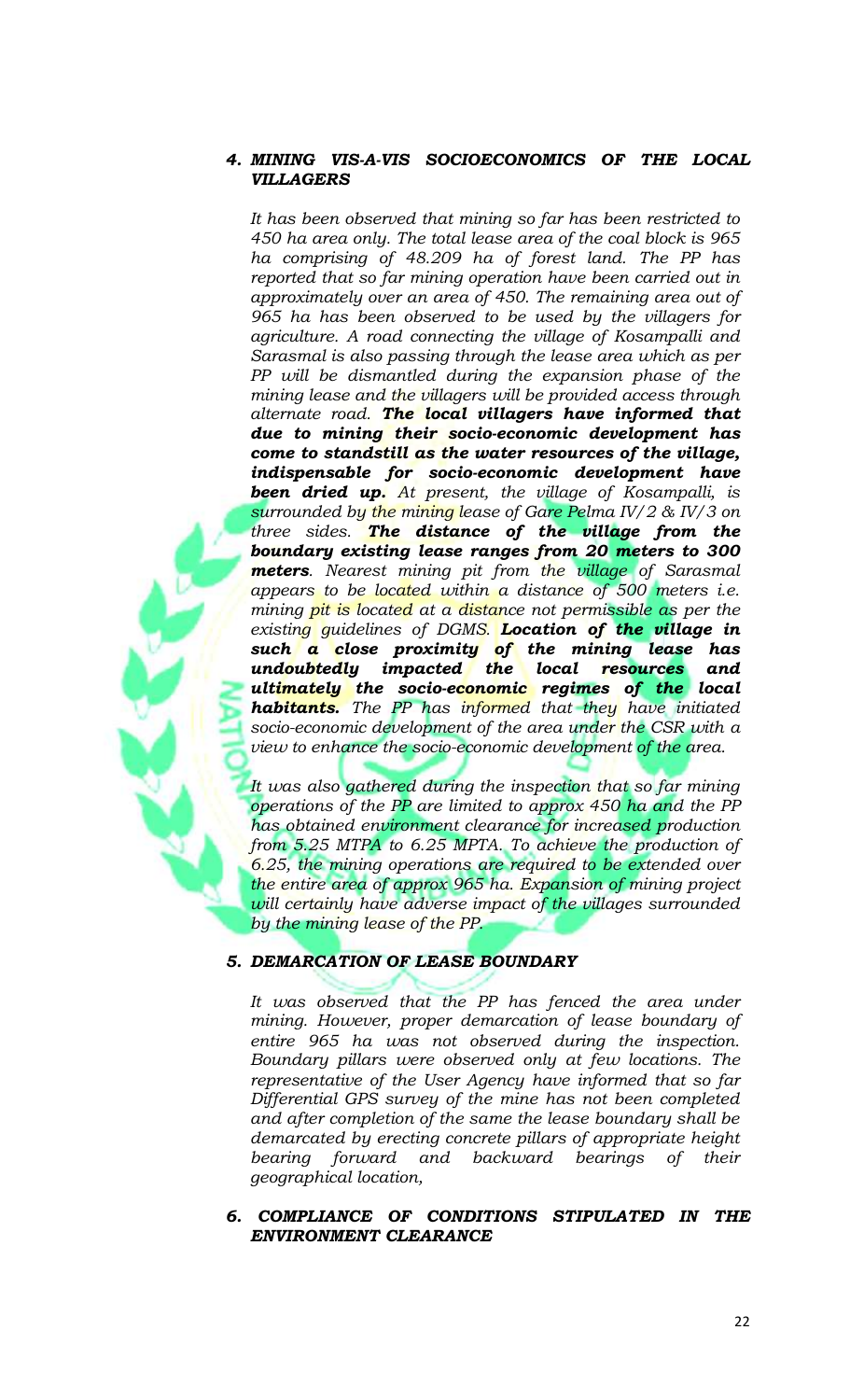*It has been observed that pending the decision on the mining lease in the Hon'ble High Court of Delhi, the provisions contained in the environment clearance have not been complied with for most of the conditions. Though the custodian company M/s SECL has been complying with the conditions stipulated in the environment clearance yet there efforts observed to be too meagre to effectively ensure compliance of environment clearance. Summary of the major findings on the status of compliance of conditions stipulated in the environment clearance is given as under:*

- *i. Most of the conditions compiled in the environment clearance viz. air quality monitoring, ground water monitoring, implementation of Wildlife Conservation Plan, etc. are not complied with properly. From the previous compliance submitted by the PP it is observed that original allocattee has initiated efforts towards their compliance, however, for want of proper follow up and also change in the PP the same are complied with effectively.*
- *ii. Measures to arrest silt in the lease area have been observed to scanty, as the silt have been flowing into the agricultural fields of local villages. Management of internal roads was observed to be poor. No drainage system was observed to be in place along the internal roads.*
- *iii. No green belt in the lease area of the PP has been observed. Moreover, no plantation on the sides of the road, on the 08 has been observed.*
	- Embankment to be construction along the Kelo river was *not observed. Prominent catch drains and garland drains were not observed in place may be because of their poor management.*
	- *Management of OB is not in accordance with the provisions stipulate in the environment clearance.*
- *vi. Ground water monitoring being done by the PP needs to be strengthened as the local water sources observed to be dried up.*
- 17. The report also annexes an interim report of the ISM, Dhanbad and CIMFR on the subject of control and prevention of fire in Gare Pelma OCP. It is not necessary to quote the recommendations which are contained in Annexure-I to the report. The report gives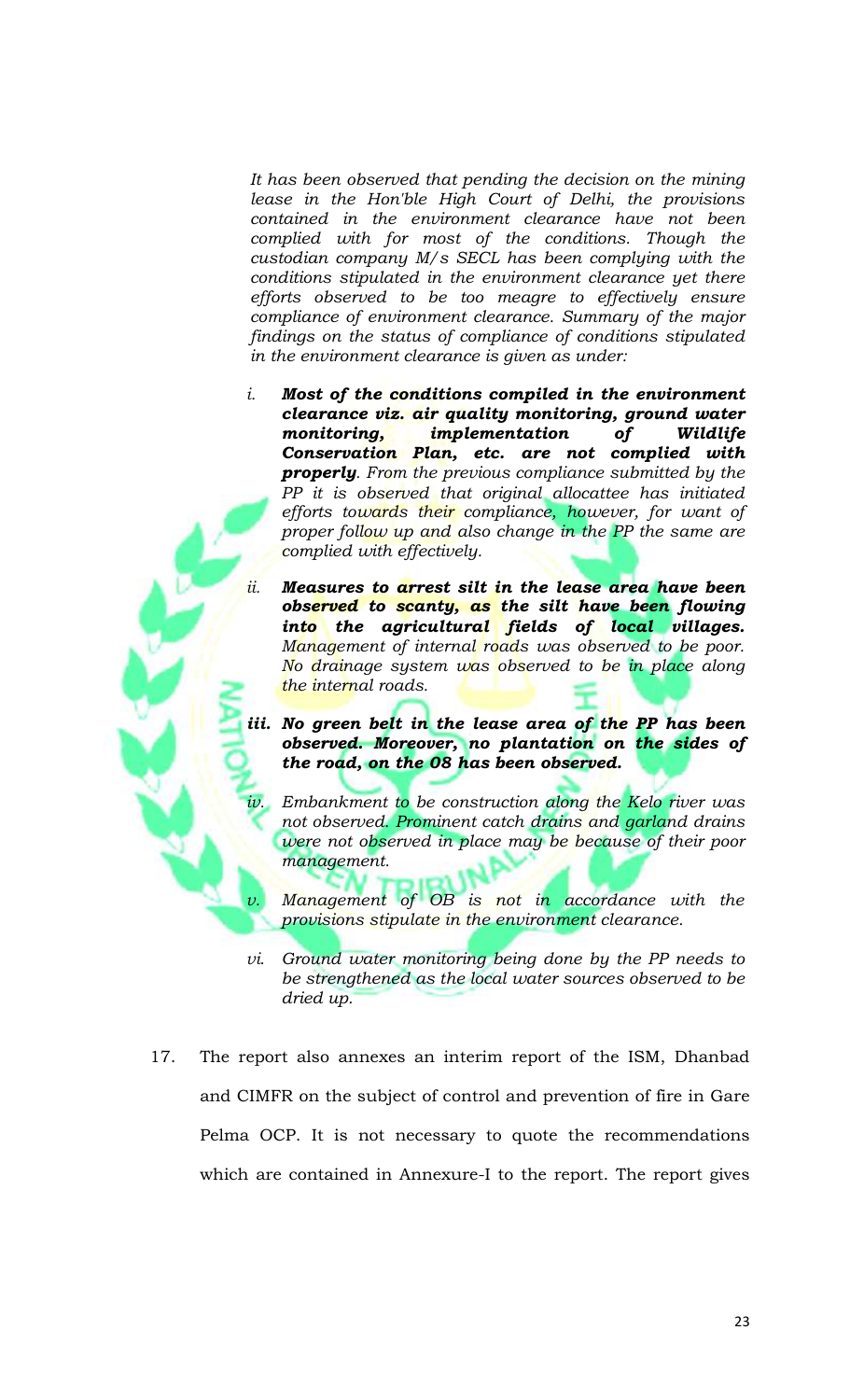detailed status of compliance of EC conditions in Annexure-IV in a

tabular form reproduced below:

| 66 | S. No.        | <b>Conditions stipulated</b>                                                                                                                                                                                                                                                                                                                                                                                                                                                                                                                                                                                                                                                                                                                                                                             | <b>Status of compliance</b>                                                                                                                                                                                                                                                                                                                                                                                                                                                                                                                                                                                                                                                                                                                                                                                                                                                                                                                                                                                                                                                                                                                                                                |
|----|---------------|----------------------------------------------------------------------------------------------------------------------------------------------------------------------------------------------------------------------------------------------------------------------------------------------------------------------------------------------------------------------------------------------------------------------------------------------------------------------------------------------------------------------------------------------------------------------------------------------------------------------------------------------------------------------------------------------------------------------------------------------------------------------------------------------------------|--------------------------------------------------------------------------------------------------------------------------------------------------------------------------------------------------------------------------------------------------------------------------------------------------------------------------------------------------------------------------------------------------------------------------------------------------------------------------------------------------------------------------------------------------------------------------------------------------------------------------------------------------------------------------------------------------------------------------------------------------------------------------------------------------------------------------------------------------------------------------------------------------------------------------------------------------------------------------------------------------------------------------------------------------------------------------------------------------------------------------------------------------------------------------------------------|
|    |               | A. Specific conditions                                                                                                                                                                                                                                                                                                                                                                                                                                                                                                                                                                                                                                                                                                                                                                                   |                                                                                                                                                                                                                                                                                                                                                                                                                                                                                                                                                                                                                                                                                                                                                                                                                                                                                                                                                                                                                                                                                                                                                                                            |
|    | (i)           | Maximum production by opencast<br>mining shall not exceed 6.25 MTPA<br>and that by underground mining shall<br>exceed 0.75<br>MTPA.<br><b>The</b><br>not<br>maximum combined production at any<br>given time shall not exceed 6.25<br>MTPA from both opencast<br>and<br>underground mining.                                                                                                                                                                                                                                                                                                                                                                                                                                                                                                              | Being complied with<br>The PP has mentioned the production<br>is going on from Opencast mine. UG<br>mining has not yet started.<br>The<br>representative has also informed that<br>at present the maximum production<br>realized is approximately<br>4.5<br>million tones.                                                                                                                                                                                                                                                                                                                                                                                                                                                                                                                                                                                                                                                                                                                                                                                                                                                                                                                 |
|    | (ii)          | <b>The</b><br>operations shall<br>mining<br>be<br>opencast during the first 34 years<br>and underground mining shall begin<br>from the 3 <sup>rd</sup> year and continue until<br>the end of mine life.                                                                                                                                                                                                                                                                                                                                                                                                                                                                                                                                                                                                  | Being complied with<br>Mining operations,<br>by the original<br>PP, have been started in the year<br>2012. Based on the information<br>provided by the PP, it is observed that<br>original PP has already started<br>construction of incline for underground<br>mining and incline upto a length of<br>meters has already<br>800<br>been<br>constructed out of the total length                                                                                                                                                                                                                                                                                                                                                                                                                                                                                                                                                                                                                                                                                                                                                                                                            |
|    |               |                                                                                                                                                                                                                                                                                                                                                                                                                                                                                                                                                                                                                                                                                                                                                                                                          | required of 1200 meters.                                                                                                                                                                                                                                                                                                                                                                                                                                                                                                                                                                                                                                                                                                                                                                                                                                                                                                                                                                                                                                                                                                                                                                   |
|    | (iii)<br>(iv) | <b>Before</b> starting<br>underground<br>mining, the void shall be properly<br>backfilled, stabilized and reclamation<br>undertaken. Sufficient parting shall<br>be maintained between the bottom<br>most OC seam and top most UG<br>seam.<br>Diversion of Bendra Nala flowing                                                                                                                                                                                                                                                                                                                                                                                                                                                                                                                           | Not complied with<br>Thought the UG mining has not been<br>started yet the incline over a length<br>of 800 meters has already been<br>constructed by the PP. Nothing has<br>been reported on reclamation of<br>void.<br>Not complied with                                                                                                                                                                                                                                                                                                                                                                                                                                                                                                                                                                                                                                                                                                                                                                                                                                                                                                                                                  |
|    |               | through the ML area for a total<br>length of<br>$1230$ $m$<br>shall be<br>undertaken under the supervision of<br>Hasdeo Kacher Water Resource<br>Department (WRD), Silaspur. The<br>diversion channel of Sendra nala<br>shall follow the natural gradient and<br>join at the point of original exit at the<br>ML boundary in its original course, so<br>that the downstream users of Sandra<br>Nala are not affected due to the<br>proposed diversion. Monitoring of<br>water quality of River Kelo and<br>Sendra<br>Nala<br>upstream<br>and<br>downstream of the mine shall be<br>monitored as per General Standards<br>prescribed under EPA Rules, 1986<br>and data thereon uploaded regularly<br>on the company website and also<br>furnished as part of the Compliance<br>Report to MOEF RO, Bhopal. | Theoriginal PPi.e. M/s<br>Jindal<br>Power Limitedhas<br>reported<br>compliance as not applicable. While<br>custodian company i.e. M/s SECL<br>has reported that no diversion of<br>Nala has been done so far.<br>From the compliance report submitted<br>in the past in the year 2015, it was<br>observed that permission has been<br>obtained by the PP from the Water<br>Resource Department, Government of<br>Chhattisgarh, MoEF&CC, New Delhi<br>and<br>Chhattisgarh<br>Environment<br>Conservation Board for diversion of<br>Nala<br>Bendra<br>on<br>4.04.2011,<br>12.06.2012<br>28,01.2013,<br>and<br>respectively.<br>It is also informed by<br>the PP that said Nala will be diverted<br>under the supervision of Hasdeo<br>Kacher Water Respurce Department,<br>obtaining approval of<br>after<br>the<br>diversion plan<br>which<br>has<br>been<br>submitted<br>the<br>concerned<br>to<br>Department on 7.12.2013. No updated<br>status of the proposal for diversion of<br>Nala has been reported by the PP.<br>It is also informed by the PP that IIT<br>Kanpur has<br>been<br>engaged<br>for<br>monitoring of water quality report of<br>River Kelo and Bendra Nala. A copy of |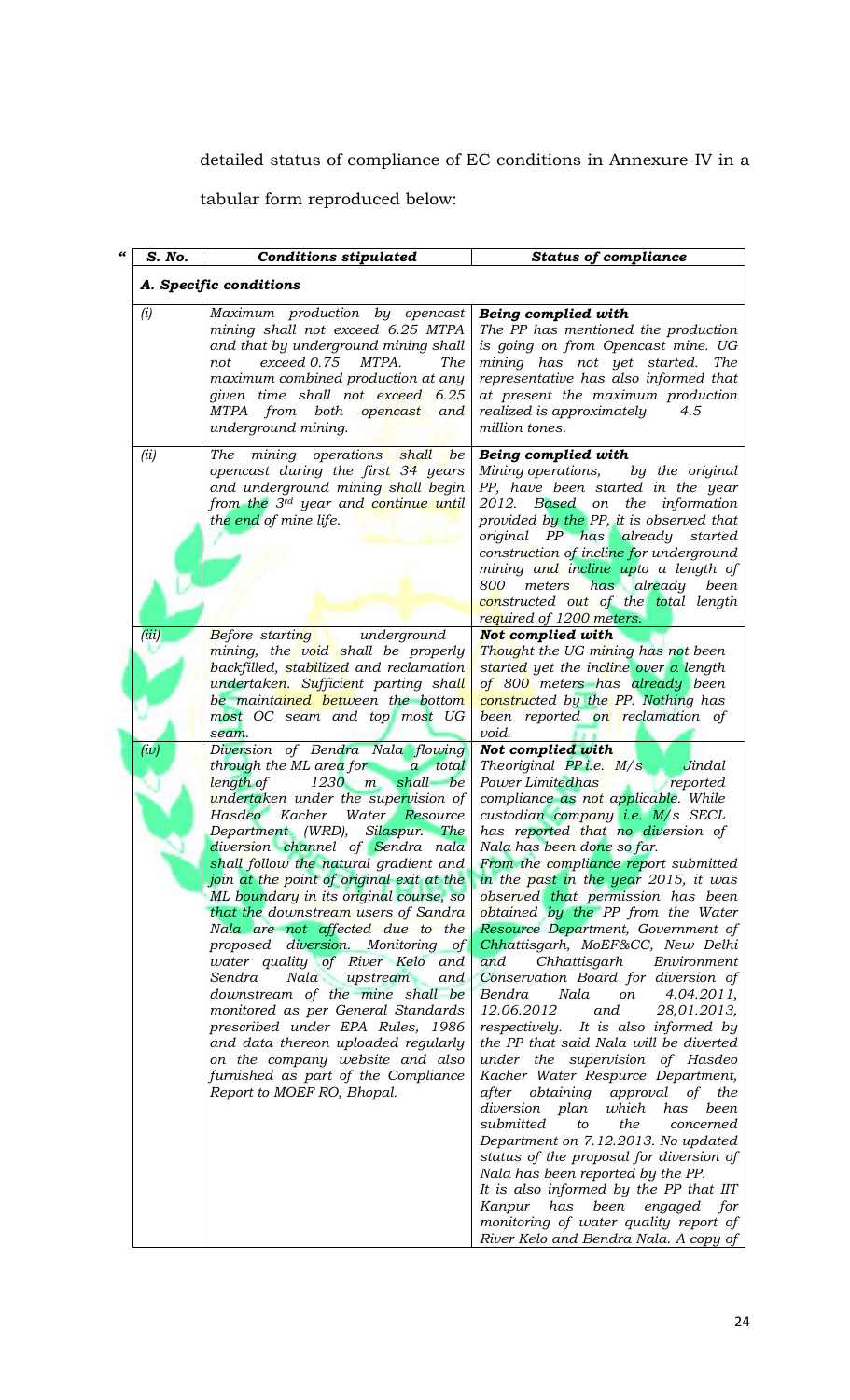|       |                                           | the report pertaining to the year 2014                |
|-------|-------------------------------------------|-------------------------------------------------------|
|       |                                           | has been submitted. No updated                        |
|       |                                           | reports on the water quality. From the                |
|       |                                           | examination of the report pertaining to               |
|       |                                           | the year 2014, all the attributes                     |
|       |                                           | pertaining to the water quality have                  |
|       |                                           |                                                       |
|       |                                           | within permissible<br>been reported                   |
|       |                                           | limits. However, no updated water                     |
|       |                                           | quality report<br>has<br>been<br>made                 |
|       |                                           | available by the PP.                                  |
|       |                                           | The local villagers and representatives               |
|       |                                           | of local NGP have reported that water                 |
|       |                                           | sources in the region have become                     |
|       |                                           | contaminated especially Bendra Nala,                  |
|       |                                           |                                                       |
|       |                                           | Kharra nallah and Kelo river. It is                   |
|       |                                           | informed by the villagers that water                  |
|       |                                           | laden with coal dust from the CHP                     |
|       |                                           | and mining leases of the PP is                        |
|       |                                           | discharged into the Nallah resulting                  |
|       |                                           | into its contamination.                               |
|       |                                           | It is observed that no efforts so far                 |
|       |                                           | have been made by the PP for                          |
|       |                                           |                                                       |
|       |                                           | diversion of Nala. The custodian PP                   |
|       |                                           | has informed that necessary action in                 |
|       |                                           | compliance to this condition shall be                 |
|       |                                           | undertaken in due course.                             |
| (v)   | Mining shall be carried out as per        | Not complied with                                     |
|       | statute at a safe distance from River     | The original PP i.e. M/s Jindal Power                 |
|       | Kelo. The embankment of 5 Km length       | Limited has reported compliance as                    |
|       | being constructed between River Kelo      | applicable. While custodian<br>not                    |
|       | and the ML boundary shall be at least     | company i.e. M/s SECL has reported                    |
|       |                                           |                                                       |
|       | 6m higher than the HFL of River Kelo.     | that mining is carried out at safe                    |
|       |                                           | distance of 2.6 km from the river Kelo.               |
|       |                                           | The original PP in its compliance report              |
|       |                                           | submitted in the year 2015 has                        |
|       |                                           | reported that mining is being carried                 |
|       |                                           | distance<br>out<br>at<br>safe<br>$\mathfrak a$<br>and |
|       |                                           | embracement of sufficient length and                  |
|       |                                           | height will be constructed between the                |
|       |                                           | River Kelo and ML boundary.                           |
|       |                                           | However, during the spot inspection                   |
|       |                                           | no embankment was observed along                      |
|       |                                           |                                                       |
|       |                                           | the boundary of the ML with the river                 |
|       |                                           | Kelo as stipulated in the instant                     |
|       |                                           | condition.                                            |
| (vi)  | The proponent shall strengthen the        | Not complied with                                     |
|       | embankment along<br>the diverted          | The original PP i.e, M/s Jindal Power                 |
|       | stretch of the Bendra Nala and along      | Limited has reported compliance as                    |
|       | River Kelo adjoining the boundary of      | not applicable.<br>While<br>custodian                 |
|       | the mine using large boulders in wire     | company i.e. M/s SECL has reported                    |
|       | mesh along diverted Bendra nala and       | that mining is carried out at safe                    |
|       | then along the eastern bank of Kelo       | distance of 2.6 km from the river Kelo.               |
|       | river and grouting of weak portions of    | No such structures were observed                      |
|       | the embankment to protect the mine        | along the boundary of the ML                          |
|       |                                           |                                                       |
|       | from flooding. The slope of the           | coinciding with the river Kelo.                       |
|       | embankment towards the river shall        |                                                       |
|       | at least 1:3 for stability and shall be   |                                                       |
|       | stabilized with plantation<br>using       |                                                       |
|       | native species selected from the study    |                                                       |
|       | area.                                     |                                                       |
| (vii) | Top soil shall be stored in the           | Not complied with                                     |
|       | earmarked area and used for green         | No<br>separate area earmarked for                     |
|       | belt<br>development<br>and<br>for         | storage of top soil has been observed.                |
|       | plantation/reclamation within a year      | Further, no green belt development                    |
|       |                                           |                                                       |
|       | generation.<br>belt<br>of<br>its<br>Green | of plantation<br>programmes<br>were                   |
|       | development shall<br>be<br>completed      | observed in the mining lease area of                  |
|       | within the first 3 years of mining        | the PP. No efforts were observed                      |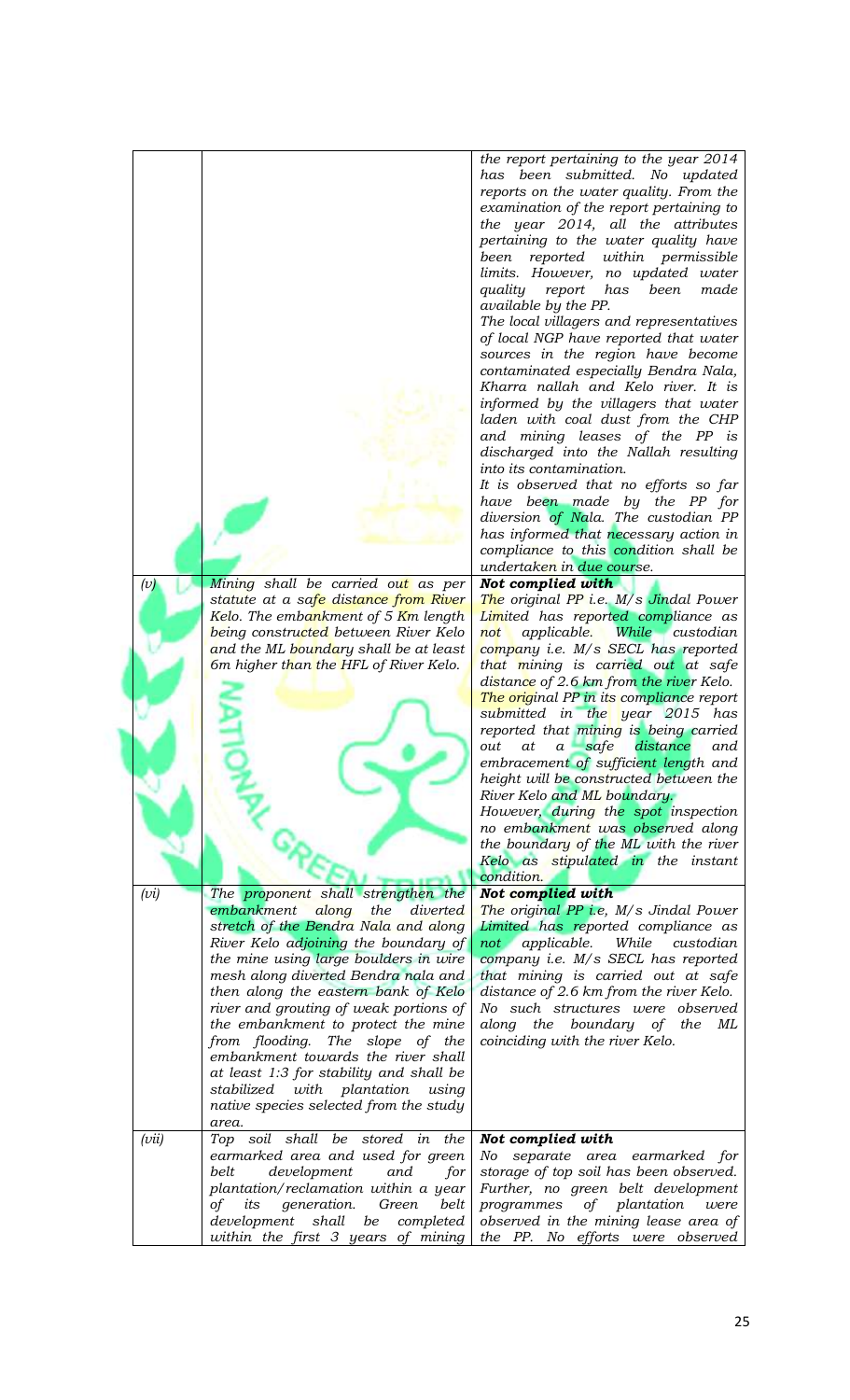|        | operation.                                                               | towards the development of green<br>belt. The custodian PP has initiated, in<br>the year 2016, plantation programme<br>in consultation with the Chhattisgarh<br>Vikas<br>Nigam. However,<br>Van<br>no<br>protection measures to ensure survival<br>of the plantation were observed at the<br>plantation site. Further, the area used<br>for plantation so far is negligible than<br>the actual area available for carrying<br>out plantation. Blank space in the<br>mining lease, road side plantation, etc.<br>be<br>for<br>massive<br>should<br>taken<br>plantation. The custodian PP has been<br>advised to strengthen the plantation<br>drive for green belt development and<br>to incorporate appropriate protection<br>employing fulltime<br>measures<br>by<br>watchman |
|--------|--------------------------------------------------------------------------|-------------------------------------------------------------------------------------------------------------------------------------------------------------------------------------------------------------------------------------------------------------------------------------------------------------------------------------------------------------------------------------------------------------------------------------------------------------------------------------------------------------------------------------------------------------------------------------------------------------------------------------------------------------------------------------------------------------------------------------------------------------------------------|
| (viii) | OB shall be stacked at earmarked                                         | <b>Partially complied with</b>                                                                                                                                                                                                                                                                                                                                                                                                                                                                                                                                                                                                                                                                                                                                                |
|        | external 08 dumpsites of 48.40 ha                                        | The custodian PP has informed that                                                                                                                                                                                                                                                                                                                                                                                                                                                                                                                                                                                                                                                                                                                                            |
|        | within ML area. The maximum height                                       | OB is being stacked at designated                                                                                                                                                                                                                                                                                                                                                                                                                                                                                                                                                                                                                                                                                                                                             |
|        | of the external 08 dump shall not                                        | sites. It was observed provisions                                                                                                                                                                                                                                                                                                                                                                                                                                                                                                                                                                                                                                                                                                                                             |
|        | exceed 60m. The ultimate slope of the                                    | contained in the conditions have been                                                                                                                                                                                                                                                                                                                                                                                                                                                                                                                                                                                                                                                                                                                                         |
|        | dump shall not exceed 28°. Monitoring                                    | compiled fully as the slope of the 08                                                                                                                                                                                                                                                                                                                                                                                                                                                                                                                                                                                                                                                                                                                                         |
|        | and<br>management<br>of<br>existing                                      | was observed to be more than 280. No                                                                                                                                                                                                                                                                                                                                                                                                                                                                                                                                                                                                                                                                                                                                          |
|        | reclaimed dumpsites shall continue                                       | dumping site has been observed to be                                                                                                                                                                                                                                                                                                                                                                                                                                                                                                                                                                                                                                                                                                                                          |
|        | until the vegetation becomes self-                                       | reclaimed with plantation <i>i.e.</i> OB no                                                                                                                                                                                                                                                                                                                                                                                                                                                                                                                                                                                                                                                                                                                                   |
|        | sustaining. Compliance status shall                                      | plantation has been carried out on the                                                                                                                                                                                                                                                                                                                                                                                                                                                                                                                                                                                                                                                                                                                                        |
|        | be submitted to the<br>Ministry<br>οf                                    | OB.                                                                                                                                                                                                                                                                                                                                                                                                                                                                                                                                                                                                                                                                                                                                                                           |
|        | Environment & Forests<br>and<br>its                                      |                                                                                                                                                                                                                                                                                                                                                                                                                                                                                                                                                                                                                                                                                                                                                                               |
|        | Regional office located at Bhopal on<br>yearly basis                     |                                                                                                                                                                                                                                                                                                                                                                                                                                                                                                                                                                                                                                                                                                                                                                               |
| (ix)   | Catch drains and siltation ponds of                                      | <b>Partially complied with</b>                                                                                                                                                                                                                                                                                                                                                                                                                                                                                                                                                                                                                                                                                                                                                |
|        | size<br>be<br>appropriate<br>should                                      | The original PP i.e. $M/s$ Jindal Power                                                                                                                                                                                                                                                                                                                                                                                                                                                                                                                                                                                                                                                                                                                                       |
|        | constructed<br>silt<br>arrest<br>and<br>to                               | Limited has reported compliance as                                                                                                                                                                                                                                                                                                                                                                                                                                                                                                                                                                                                                                                                                                                                            |
|        | sediment flows from soil, OB and                                         | applicable.<br>While custodian<br>not                                                                                                                                                                                                                                                                                                                                                                                                                                                                                                                                                                                                                                                                                                                                         |
|        | mineral dumps. The water so                                              | company i.e. M/s SECL has reported                                                                                                                                                                                                                                                                                                                                                                                                                                                                                                                                                                                                                                                                                                                                            |
|        | utilized for<br>collected should be                                      | that Catch drains and siltation ponds                                                                                                                                                                                                                                                                                                                                                                                                                                                                                                                                                                                                                                                                                                                                         |
|        | watering the mine area, roads, green                                     | of appropriate<br>size<br>have<br>been                                                                                                                                                                                                                                                                                                                                                                                                                                                                                                                                                                                                                                                                                                                                        |
|        | belt development etc. The drains                                         | constructed to arrest silt and sediment                                                                                                                                                                                                                                                                                                                                                                                                                                                                                                                                                                                                                                                                                                                                       |
|        | should be regularly de-silted and                                        | flows from soil, OB and mineral                                                                                                                                                                                                                                                                                                                                                                                                                                                                                                                                                                                                                                                                                                                                               |
|        | maintained properly.                                                     | dumps.                                                                                                                                                                                                                                                                                                                                                                                                                                                                                                                                                                                                                                                                                                                                                                        |
|        |                                                                          | However, during inspection no catch<br>drain and siltation ponds<br>were                                                                                                                                                                                                                                                                                                                                                                                                                                                                                                                                                                                                                                                                                                      |
|        |                                                                          | observed the same appear to have                                                                                                                                                                                                                                                                                                                                                                                                                                                                                                                                                                                                                                                                                                                                              |
|        |                                                                          | been silted up for want of appropriate                                                                                                                                                                                                                                                                                                                                                                                                                                                                                                                                                                                                                                                                                                                                        |
|        |                                                                          | management practices. Conservation                                                                                                                                                                                                                                                                                                                                                                                                                                                                                                                                                                                                                                                                                                                                            |
|        |                                                                          | measures to arrest silt and other                                                                                                                                                                                                                                                                                                                                                                                                                                                                                                                                                                                                                                                                                                                                             |
|        |                                                                          | material from the lease were observed                                                                                                                                                                                                                                                                                                                                                                                                                                                                                                                                                                                                                                                                                                                                         |
|        |                                                                          | to be poor and needs<br>be<br>to                                                                                                                                                                                                                                                                                                                                                                                                                                                                                                                                                                                                                                                                                                                                              |
|        |                                                                          | strengthened by the PP.                                                                                                                                                                                                                                                                                                                                                                                                                                                                                                                                                                                                                                                                                                                                                       |
| (x)    | Garland drains (size, gradient and                                       | <b>Partially complied with</b>                                                                                                                                                                                                                                                                                                                                                                                                                                                                                                                                                                                                                                                                                                                                                |
|        | length) and sump capacity shall be<br>designed keeping 50% safety margin | The PP has reported that garland<br>$drain \quad 3 \quad x$<br>3 meters has been                                                                                                                                                                                                                                                                                                                                                                                                                                                                                                                                                                                                                                                                                              |
|        | over and above the peak sudden                                           | constructed.<br>However,<br>update<br>no                                                                                                                                                                                                                                                                                                                                                                                                                                                                                                                                                                                                                                                                                                                                      |
|        | rainfall and maximum discharge in                                        | details of the garland drain i.e. total                                                                                                                                                                                                                                                                                                                                                                                                                                                                                                                                                                                                                                                                                                                                       |
|        | the area adjoining the mine site.                                        | length and number of garland drains                                                                                                                                                                                                                                                                                                                                                                                                                                                                                                                                                                                                                                                                                                                                           |
|        | Sump capacity shall also provide                                         | constructed in the lease area could be                                                                                                                                                                                                                                                                                                                                                                                                                                                                                                                                                                                                                                                                                                                                        |
|        | adequate retention period to allow                                       | made available by the PP. Moreover,                                                                                                                                                                                                                                                                                                                                                                                                                                                                                                                                                                                                                                                                                                                                           |
|        | proper settling of silt material.                                        | certain OB were observed without any                                                                                                                                                                                                                                                                                                                                                                                                                                                                                                                                                                                                                                                                                                                                          |
|        |                                                                          | garland drain especially in the OB                                                                                                                                                                                                                                                                                                                                                                                                                                                                                                                                                                                                                                                                                                                                            |
|        |                                                                          | dumps located adjacent to the Bendra                                                                                                                                                                                                                                                                                                                                                                                                                                                                                                                                                                                                                                                                                                                                          |
|        |                                                                          | Nallah resulting into the flow of silt                                                                                                                                                                                                                                                                                                                                                                                                                                                                                                                                                                                                                                                                                                                                        |
|        |                                                                          | into the Bendra Nallah.                                                                                                                                                                                                                                                                                                                                                                                                                                                                                                                                                                                                                                                                                                                                                       |
| (xi)   | Dimension of the retaining wall at the                                   | <b>Partially complied with</b>                                                                                                                                                                                                                                                                                                                                                                                                                                                                                                                                                                                                                                                                                                                                                |
|        | toe of the dumps and 08 benches                                          | The PP has informed that toe wall of                                                                                                                                                                                                                                                                                                                                                                                                                                                                                                                                                                                                                                                                                                                                          |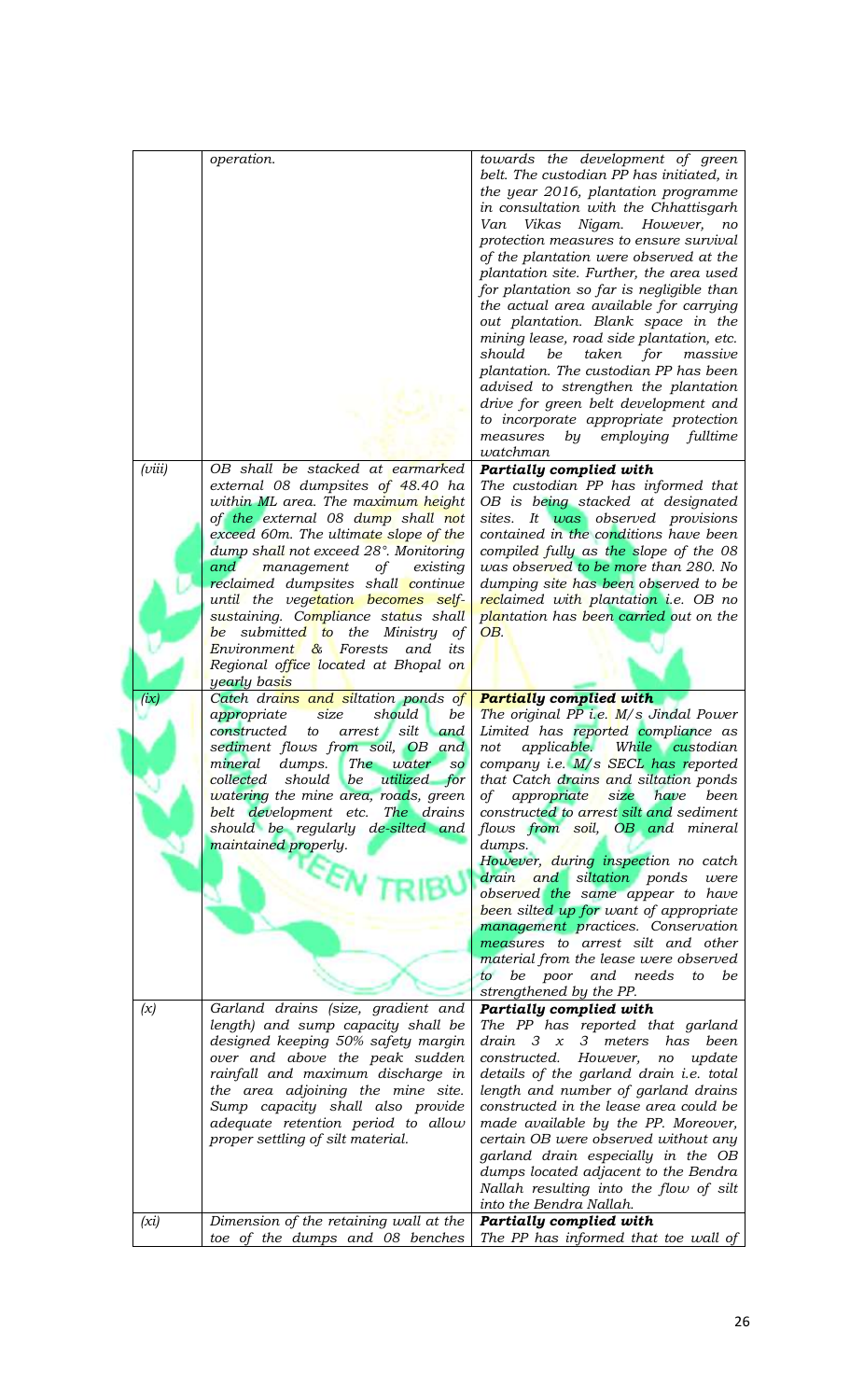|         | within the mine to check run-off and<br>siltation shall be based on the rainfall<br>data.                                                                                                                                                                                                                                                                                                                                                                                                                | appropriate<br>dimension<br>has<br>been<br>constructed around<br>OB<br>dumps<br>additionally plantation has also been<br>carried out on OB dump and its slope.<br>However, during spot inspection no<br>sign of plantations were observed on<br>the OB dump and slope.                         |
|---------|----------------------------------------------------------------------------------------------------------------------------------------------------------------------------------------------------------------------------------------------------------------------------------------------------------------------------------------------------------------------------------------------------------------------------------------------------------------------------------------------------------|------------------------------------------------------------------------------------------------------------------------------------------------------------------------------------------------------------------------------------------------------------------------------------------------|
| (xii)   | During underground mining, while<br>extracting panels in the lower seam,<br>all water bodies in the subsidence<br>area shall be drained. Dewatering of<br>the old goaves of the upper seam<br>shall be continued as long as the<br>lower seam is worked to prevent<br>accumulation of large water bodies<br>over working area. At the time of<br>depillaring, protective bunds and<br>garland drains shall be provided so<br>that no water from the surface enters<br>the subsidence area and the shaft. | The PP has not yet started UG mining.<br>It is observed that original PP has<br>already started construction of incline<br>for underground mining and incline<br>upto a length of 800 meters has<br>already been constructed out of the<br>total length required of 1200 meters.               |
| (xiii)  | Sufficient coal pillars shall be left<br>unextracted around<br>the airshaft<br>(within the subsidence influence area)<br>to protect from any damage from<br>subsidence, if any.                                                                                                                                                                                                                                                                                                                          |                                                                                                                                                                                                                                                                                                |
| (xiv)   | Solid barriers shall be left below<br>habitation, agriculture land,<br>roads<br>falling within the blocks to avoid<br>subsidence. No depillaring operation                                                                                                                                                                                                                                                                                                                                               |                                                                                                                                                                                                                                                                                                |
|         | shall be carried out below the roads<br>and habitation area found within the<br>lease. In case of subsidence, the land<br>shall be acquired and compensation<br>provided as per policy/rules.                                                                                                                                                                                                                                                                                                            |                                                                                                                                                                                                                                                                                                |
| (xv)    | Regular monitoring of subsidence<br>movement on the surface over and<br>around the working area and impact<br>on natural drainage pattern, water<br>bodies, vegetation, structure, roads,                                                                                                                                                                                                                                                                                                                |                                                                                                                                                                                                                                                                                                |
|         | and surroundings shall be continued<br>till movement ceases completely. In<br>case of observation of any high rate of<br>subsidence movement, appropriate<br>effective corrective measures shall be                                                                                                                                                                                                                                                                                                      |                                                                                                                                                                                                                                                                                                |
|         | taken to avoid loss of life and<br>material. Cracks shall be effectively<br>plugged with ballast and clayey<br>soil/suitable material.                                                                                                                                                                                                                                                                                                                                                                   |                                                                                                                                                                                                                                                                                                |
| (xvi)   | Crushers<br>at the CHP<br>shall<br>be<br>operated with high efficiency bag<br>filters/water sprinkling system shall<br>be provided to check<br>fugitive<br>emissions from crushing operations,<br>which shall be<br>conveyor system<br>closed,<br>haulage<br>roads,<br>transfer<br>points, etc.                                                                                                                                                                                                          | The PP has not yet installed Crushers<br>and CHP in the mine area. However,<br>CHP of the original allottee in the area<br>outside the lease, where all the<br>activities related to the CHP are being<br>performed by the PP.                                                                 |
| (xvii)  | Drills shall be wet operated only                                                                                                                                                                                                                                                                                                                                                                                                                                                                        | Being complied with<br>The PP has informed that the drills are<br>wet operated.                                                                                                                                                                                                                |
| (xviii) | Controlled blasting shall be practiced<br>with use of delay detonators and only<br>daytime.<br>The<br>mitigative<br>during<br>measures for control of ground<br>vibrations and to arrest the fly rocks<br>and boulders shall be implemented.                                                                                                                                                                                                                                                             | Partially compiled with<br>The PP has informed<br>that<br>the<br>controlled blasting is being practiced<br>by the User Agency.<br>However, during the spot inspection it<br>observed<br>that<br>adequate<br>was<br>mitigative measures for control of<br>ground vibrations need to be taken by |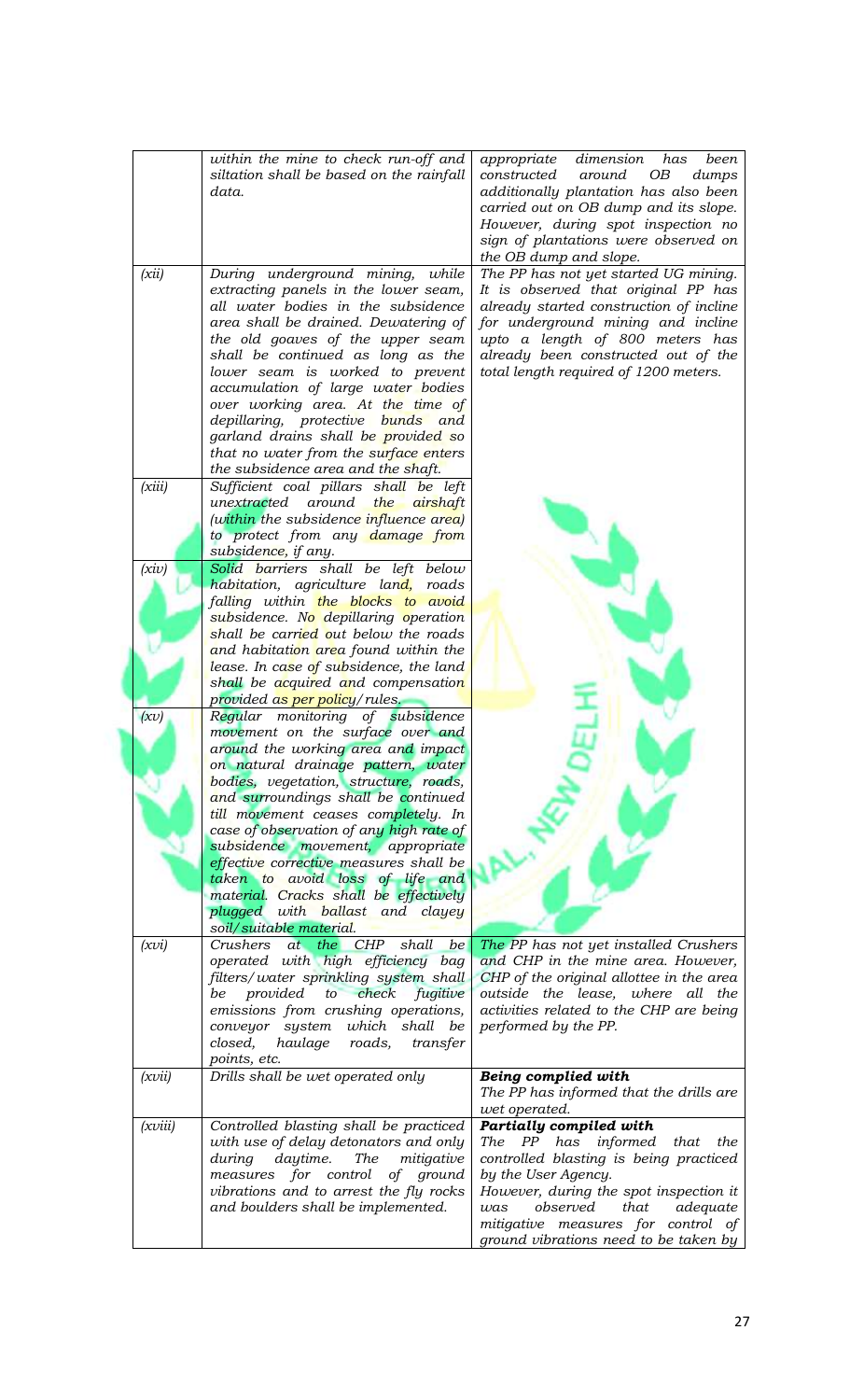|                           |                                                                                                                                                                                                                                                                                                          | the PP. Prominent ground vibration<br>even at a distance of approx 1 km<br>was felt during the inspection. The<br>villagers of Kosampalli and Sarasmal<br>village have also reported that ground<br>vibration due to blasting are felt even<br>in their village settlement resulting<br>into development of cracks in the<br>walls of their houses and nearby<br>earth/rock surface due to blasting.<br>The user agency needs to resort to<br>more controlled blasting practices by<br>adopting good blasting designs using<br>appropriate charging and firing to<br>ground<br>keep<br>the<br>virbration<br>at<br>minimum level. The User Agency has<br>also been advised to explore the<br>possibility of surface miners to avoid<br>likely damage to nearby settlement. |
|---------------------------|----------------------------------------------------------------------------------------------------------------------------------------------------------------------------------------------------------------------------------------------------------------------------------------------------------|---------------------------------------------------------------------------------------------------------------------------------------------------------------------------------------------------------------------------------------------------------------------------------------------------------------------------------------------------------------------------------------------------------------------------------------------------------------------------------------------------------------------------------------------------------------------------------------------------------------------------------------------------------------------------------------------------------------------------------------------------------------------------|
| (xix)                     | (18,000)<br>TPD)<br>shall<br>Coal<br>be<br>transported from the mine by 7-km<br>long piped conveyors only to the<br>linked power plant located at the<br>distance of 9 km.                                                                                                                               | Not complied with<br>It was observed that coal is being<br>transported through trucks.                                                                                                                                                                                                                                                                                                                                                                                                                                                                                                                                                                                                                                                                                    |
| (xx)                      | The Washery unit shall be a zero-<br>discharge facility and no wastewater<br>shall be discharged from the Washery<br>the<br>drains/natural<br>into<br>water<br>courses. No groundwater shall be<br>for Washery operations.<br>used<br>Recycled water shall be used for                                   | The PP has not yet installed the coal<br>washery in the mine area. However,<br>CHP of the <i>original allottee</i> in the area<br>outside the lease, where all the<br>activities related to the CHP are being<br>performed by the PP.                                                                                                                                                                                                                                                                                                                                                                                                                                                                                                                                     |
|                           | development and maintenance of<br>green belt and in the plant operations.                                                                                                                                                                                                                                |                                                                                                                                                                                                                                                                                                                                                                                                                                                                                                                                                                                                                                                                                                                                                                           |
| (xxi)                     | The raw coal, washed coal and<br>middling and coal wastes (rejects)<br>shall<br>be<br>stacked properly at<br>earmarked<br>site(s)<br>within<br>sheds/stockyards fitted with wind<br>breakers/shields.<br>Adequate<br>measures shall be taken to ensure<br>that the stored minerals do not catch<br>fire. |                                                                                                                                                                                                                                                                                                                                                                                                                                                                                                                                                                                                                                                                                                                                                                           |
| (xxi)                     | The proponent shall maintain proper<br>records of the ash content of raw<br>(ROM) coal, clean coal, middling and<br>coal rejects along with quantum of<br>raw coal obtained and washed and<br>dispatched every month and the<br>same shall be uploaded on<br>the<br>company website every month.         |                                                                                                                                                                                                                                                                                                                                                                                                                                                                                                                                                                                                                                                                                                                                                                           |
| (xxiii)                   | The entire quantity of clean coal shall<br>be transported by conveyor only to<br>the linked TPP located at a distance of<br>9 km from the mine.                                                                                                                                                          | Not complied with<br>It was observed that coal is being<br>transported through trucks.                                                                                                                                                                                                                                                                                                                                                                                                                                                                                                                                                                                                                                                                                    |
| (xxi)                     | All internal roads shall be concreted<br>or black topped and the approach<br>roads used for the project shall be<br>blacked topped. Facilities for parking<br>of trucks carrying raw coal from the<br>linked coalmine shall be carried<br>within the unit.                                               | Not complied with<br>Internal roads were observed to be as<br>kuchha roads.                                                                                                                                                                                                                                                                                                                                                                                                                                                                                                                                                                                                                                                                                               |
| $(x\mathbf{x}\mathbf{v})$ | The roads (internal $\prime$ approach $\prime$ and<br>roads used for the project) shall be<br>regularly cleaned with mechanical<br>sweepers and with water sprinklers.<br>A 3-tier avenue plantation shall be<br>developed along the major approach                                                      | Partially complied with<br>mechanical<br>No<br>sweepers<br>were<br>observed to be deployed for the<br>cleaning of internal road.<br>Water<br>sprinklers have been reported to be<br>deployed for cleaning. No<br>avenue                                                                                                                                                                                                                                                                                                                                                                                                                                                                                                                                                   |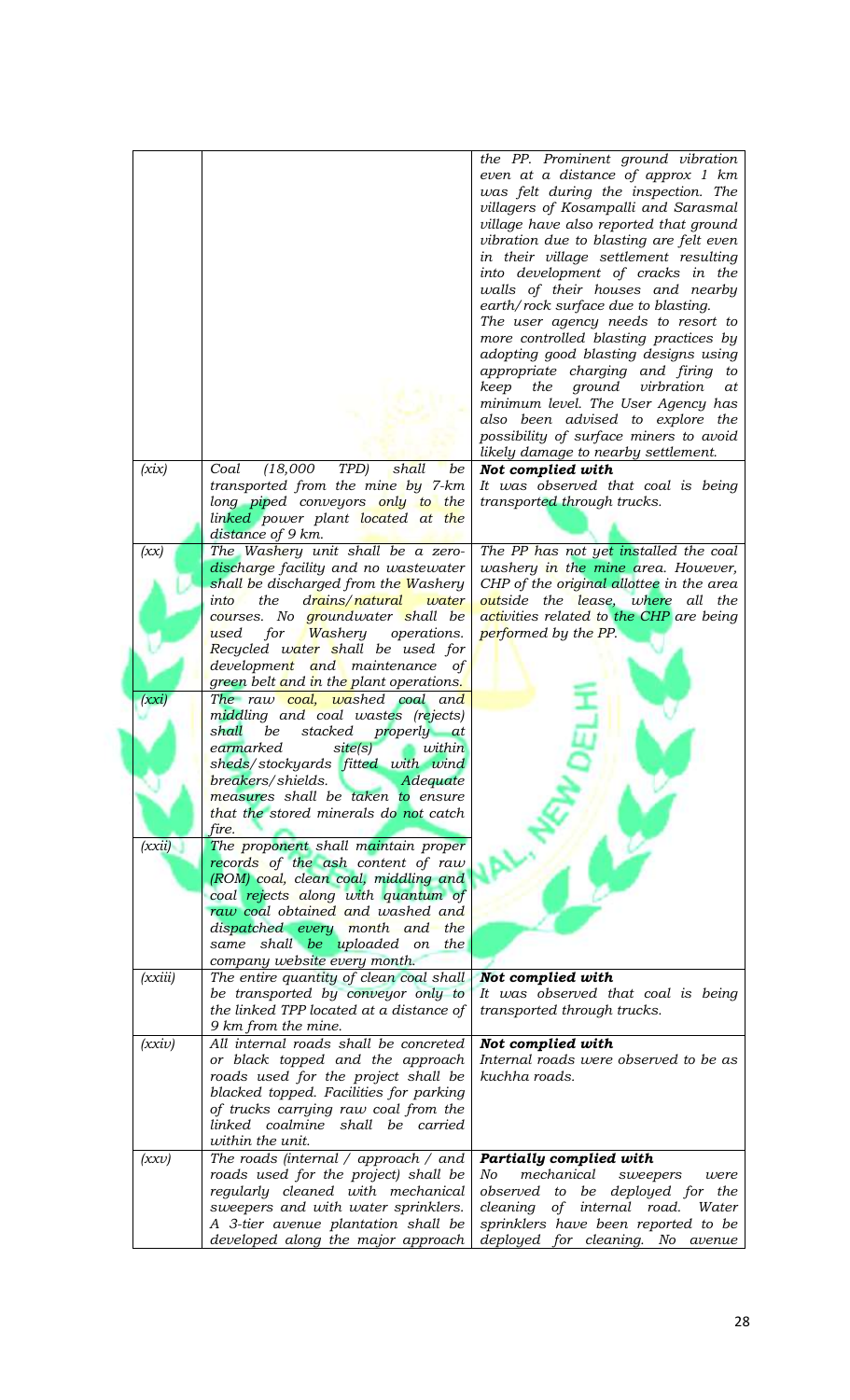|          | roads, internal roads and nearby<br>roads used by the company.                | plantations were<br>observed<br>to<br>be<br>raised by the PP.                    |
|----------|-------------------------------------------------------------------------------|----------------------------------------------------------------------------------|
| (xxvi)   | Green belt shall be developed along                                           | Not complied with                                                                |
|          | the areas such as the Washery unit,                                           | No green belt in any of the area of the                                          |
|          | crushing unit, and stockyards and at                                          | mining lease was observed during the                                             |
|          | transfer points.                                                              | inspection                                                                       |
| (xxvii)  | Hoppers of the coal crushing unit at<br>the crushing shed and Washery unit    | The PP has not yet installed the coal<br>washery in the mine area. However,      |
|          | shall be fitted with high efficiency bag                                      | CHP of the original allottee in the area                                         |
|          | filters/Dust extractors and mist spray                                        | outside the lease, where all the                                                 |
|          | water sprinkling system shall be                                              | activities related to the CHP are being                                          |
|          | installed and operated effectively at                                         | performed by the PP.                                                             |
|          | all times of operation to check fugitive                                      |                                                                                  |
|          | emissions from crushing operations,<br>transfer points of belt conveyor       |                                                                                  |
|          | systems which shall be closed and                                             |                                                                                  |
|          | from transportation roads.                                                    |                                                                                  |
| (xxviii) | The proponent shall ensure that coal                                          |                                                                                  |
|          | rejects of 1.76 MTPA such as stones,                                          |                                                                                  |
|          | shale and other wastes of an ash                                              |                                                                                  |
|          | content of 77% or more only shall be<br>dumped into the mine voids. Coal      |                                                                                  |
|          | rejects with an ash content of 76% or                                         |                                                                                  |
|          | less shall be fully utilized in TPP for                                       |                                                                                  |
|          | power generation.                                                             |                                                                                  |
| (xxix)   | An estimated 3.905 Mm3 5,07 MTPA)                                             | Not complied with                                                                |
|          | of fly ash from the power plant to be<br>accommodated in the mine, shall be   | Ash dump is not maintained in mine<br>area.                                      |
|          | dumped in the mine void in alternate                                          | As per the compliance reported by the                                            |
|          | layers of fly ash and 08 in the ratio of                                      | Original Alloteee in the year 2015,                                              |
|          | 25%:75% as per DGMS approval, after                                           | provision contained in the condition                                             |
|          | the initial row of $OB$ of not less than                                      | has been reported to be compiled with.                                           |
|          | 15m thickness to prevent dump<br><i>failures.</i>                             | However, during the spot inspection, it<br>was informed by the custodian PP that |
|          |                                                                               | no ash dumping in the mining area is                                             |
|          |                                                                               | being done.                                                                      |
| (XXX)    | Continuous monitoring of long-term                                            | Not complied with                                                                |
|          | impacts of dumping of flyash (for life<br>of the mine) and leaching 'of heavy | As per the compliance reported by the<br>Original Alloteee in the year 2015,     |
|          | metals on soil and water quality of                                           | provision contained in the condition                                             |
|          | the study area shall be undertaken                                            | has been reported to be compiled with.                                           |
|          | and the details of which shall be                                             | It was reported therein that IIT-                                                |
|          | submitted to the Central Ground<br>Water Board, SPCB and to the               | Kharagpur has been engaged for<br>monitoring of long term impacts of             |
|          | Regional Office of this Ministry at                                           | dumping of fly ash and leaching of the                                           |
|          | Bhopal as part of the compliance                                              | heavy metals on soil and water                                                   |
|          | monitoring<br>report.<br>Permanent                                            | quality in the area.                                                             |
|          | arrangements such as peizometers<br>shall be established in and around        | However, during the spot inspection, it<br>was informed by the custodian PP that |
|          | the mine area covering the potential                                          | no ash dumping in the mining area is                                             |
|          | impact zone for contamination of                                              | being done.                                                                      |
|          | heavy metals due to leachates from                                            |                                                                                  |
|          | the flyash and in case of increasing                                          |                                                                                  |
|          | levels of heavy metals detected in the<br>groundwater, further dumping of     |                                                                                  |
|          | flyash shall be stopped immediately.                                          |                                                                                  |
|          | Independent Third-Party monitoring of                                         |                                                                                  |
|          | the impacts of dumping of flyash shall                                        |                                                                                  |
|          | also be undertaken and reported to<br>the<br>regulatory authorities<br>and    |                                                                                  |
|          | uploaded on the company website.                                              |                                                                                  |
|          |                                                                               |                                                                                  |
|          | In case disposal of flyash into the                                           |                                                                                  |
|          | decoaled voids is not found to be an                                          |                                                                                  |
|          | environmentally suitable option, the<br>balance void shall be backfilled with |                                                                                  |
|          | only OB or converted into a water                                             |                                                                                  |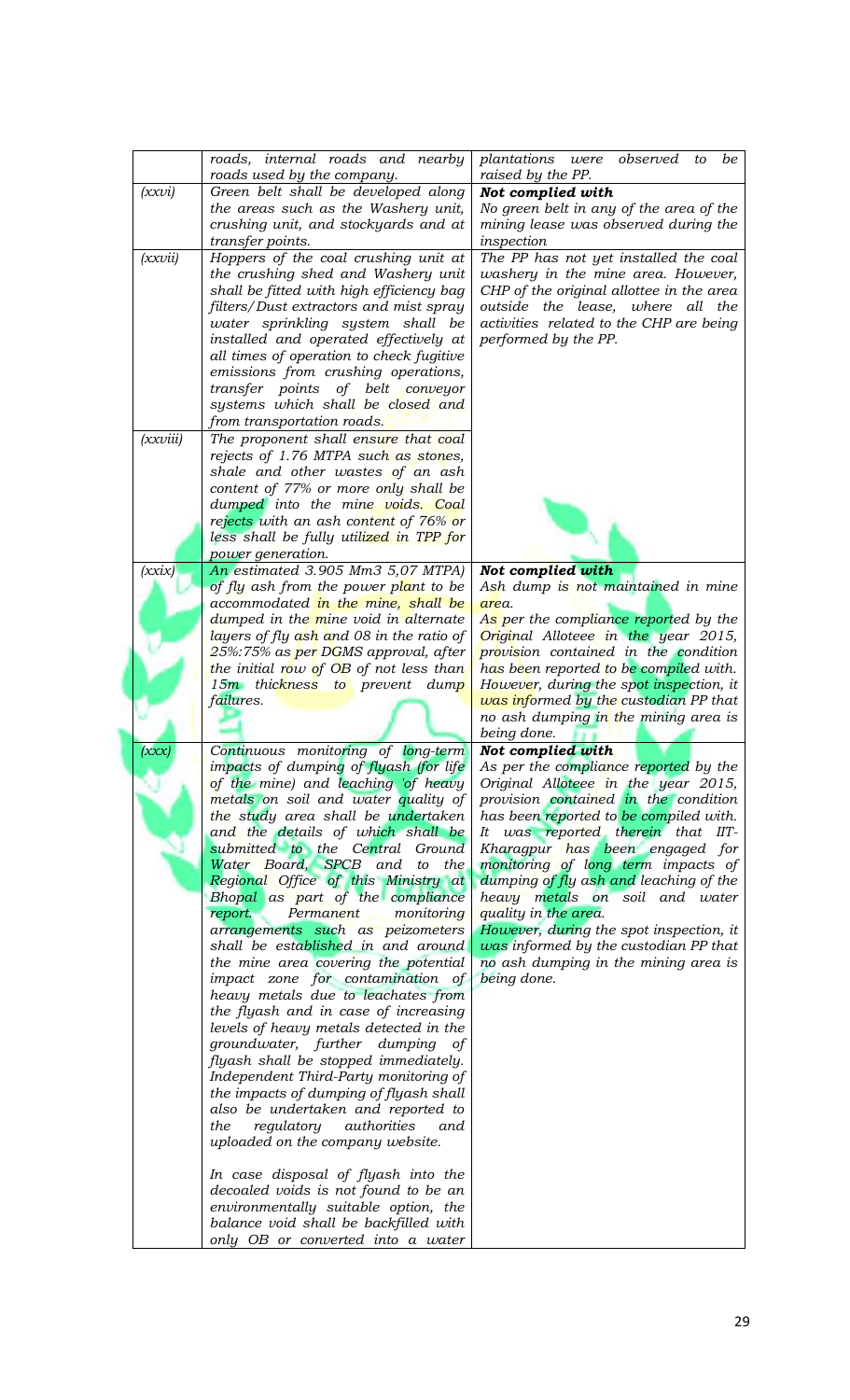|         | reservoir of a max. depth of 35m and                                            |                                                                                |
|---------|---------------------------------------------------------------------------------|--------------------------------------------------------------------------------|
|         | shall be gently sloped and the upper.                                           |                                                                                |
|         | benches of the reservoir shall be                                               |                                                                                |
|         | stabilised with plantation and the                                              |                                                                                |
|         | periphery of the                                                                |                                                                                |
|         | reservoir fenced.                                                               |                                                                                |
| (xxxi)  | Regular monitoring of groundwater                                               | <b>Partially complied with</b>                                                 |
|         | level and quality shall be carried out                                          |                                                                                |
|         |                                                                                 | It is reported by the custodian PP that                                        |
|         | by establishing a network of existing                                           | water quality is being monitored on                                            |
|         | wells<br>and<br>construction<br>of<br>new                                       | quarterly basis by the CMPDIL.                                                 |
|         | <b>The</b><br>piezometers.<br>monitoring<br>for                                 | The original allottee in its compliance                                        |
|         | quantity shall be done four times a                                             | report has earlier reported<br>that                                            |
|         | year in pre-monsoon (May), monsoon                                              | piezometers at three locations have                                            |
|         | (August), post-monsoon (November)                                               | established,<br>been<br>as<br>per<br>the                                       |
|         | and winter (January) seasons and for                                            | provisions contained in this condition.                                        |
|         | quality in May. Data thus collected                                             | It was also observed that water                                                |
|         | shall be submitted to the Ministry of                                           | specially<br>ponds<br>sources<br>and                                           |
|         | Environment & Forest and to the                                                 |                                                                                |
|         |                                                                                 | handpumps in the adjacent village of                                           |
|         | Pollution<br>Control<br>Central<br>Board                                        | Kosampalli and Sarasmal have been                                              |
|         | quarterly within<br>month<br>$\circ f$<br>one                                   | dried up. Two ponds, in the village of                                         |
|         | monitoring.                                                                     | Kosampalli and Sarasmal villages                                               |
|         |                                                                                 | have been observed to be dried up                                              |
|         |                                                                                 | resulting into the difficulty for villagers                                    |
|         |                                                                                 | to carry out activities dependent on                                           |
|         |                                                                                 | the village pond such as cattle rearing.                                       |
|         |                                                                                 | The villagers have also reported that                                          |
|         |                                                                                 | currently, handpumps in the village                                            |
|         |                                                                                 | meant for supplying drinking water                                             |
|         |                                                                                 |                                                                                |
|         |                                                                                 | have also been dried up and the                                                |
|         |                                                                                 | <i>villagers are now totally dependent on</i>                                  |
|         |                                                                                 | alternate<br>water<br>supply arranged                                          |
|         |                                                                                 | schemes<br>through<br>the<br>local<br>of                                       |
|         |                                                                                 | panchayat. In the event of power                                               |
|         |                                                                                 | <b>breakdown</b> , the drinking water supply                                   |
|         |                                                                                 | also ceases resulting into the drinking                                        |
|         |                                                                                 | <i>water crisis for villagers.</i>                                             |
|         |                                                                                 | The representative of CBO has also                                             |
|         |                                                                                 | informed that recently a situation                                             |
|         |                                                                                 | analysis of the impact of mining on                                            |
|         |                                                                                 | local resources was undertaken by the                                          |
|         |                                                                                 | independent experts. A copy of the                                             |
|         |                                                                                 |                                                                                |
|         |                                                                                 | report, as made available by the                                               |
|         |                                                                                 | representative of the NGO is enclosed.                                         |
|         |                                                                                 |                                                                                |
|         |                                                                                 | It is inter-alia mentioned in the report                                       |
|         |                                                                                 | that water resources of the region                                             |
|         |                                                                                 | have been contaminated and the                                                 |
|         |                                                                                 | underground water is not potable.                                              |
|         |                                                                                 | Out of the two ponds of the village,                                           |
|         |                                                                                 | one is located near the mining sump                                            |
|         |                                                                                 |                                                                                |
|         |                                                                                 | area which has adequate water to                                               |
|         |                                                                                 | meet the water requirement of the                                              |
|         |                                                                                 | area. The PP has been advised to fill                                          |
|         |                                                                                 | the pond of the village by using sump                                          |
|         |                                                                                 | water from the mining void as it may                                           |
|         |                                                                                 | re-charge the ground water resources                                           |
|         |                                                                                 | of the villages.                                                               |
| (xxxii) | As the entire mine water is proposed                                            | Not complied with                                                              |
|         | to be used for the mine-cum-Washery                                             | The PP has informed that ground                                                |
|         | operations, measures shall be taken                                             | water recharging<br>is<br>being<br>done                                        |
|         |                                                                                 | through water contained in quarry                                              |
|         | for recharging ground water in and                                              |                                                                                |
|         | around the mine in the study area                                               | sump, garland drain, and settling                                              |
|         | and for agricultural use. A Plan for                                            | ponds. However, the submissions                                                |
|         | water conservation and recharge                                                 | made by the PP are not tenable in                                              |
|         | measures of ground water along with                                             | view of the fact reported under the                                            |
|         | budgetary provisions be prepared                                                | compliance of conditions (xxxi).                                               |
|         | and implemented in consultation with<br>Central/State<br>Ground<br>the<br>Water | The matter regarding alleged impacts<br>of mining on local resources including |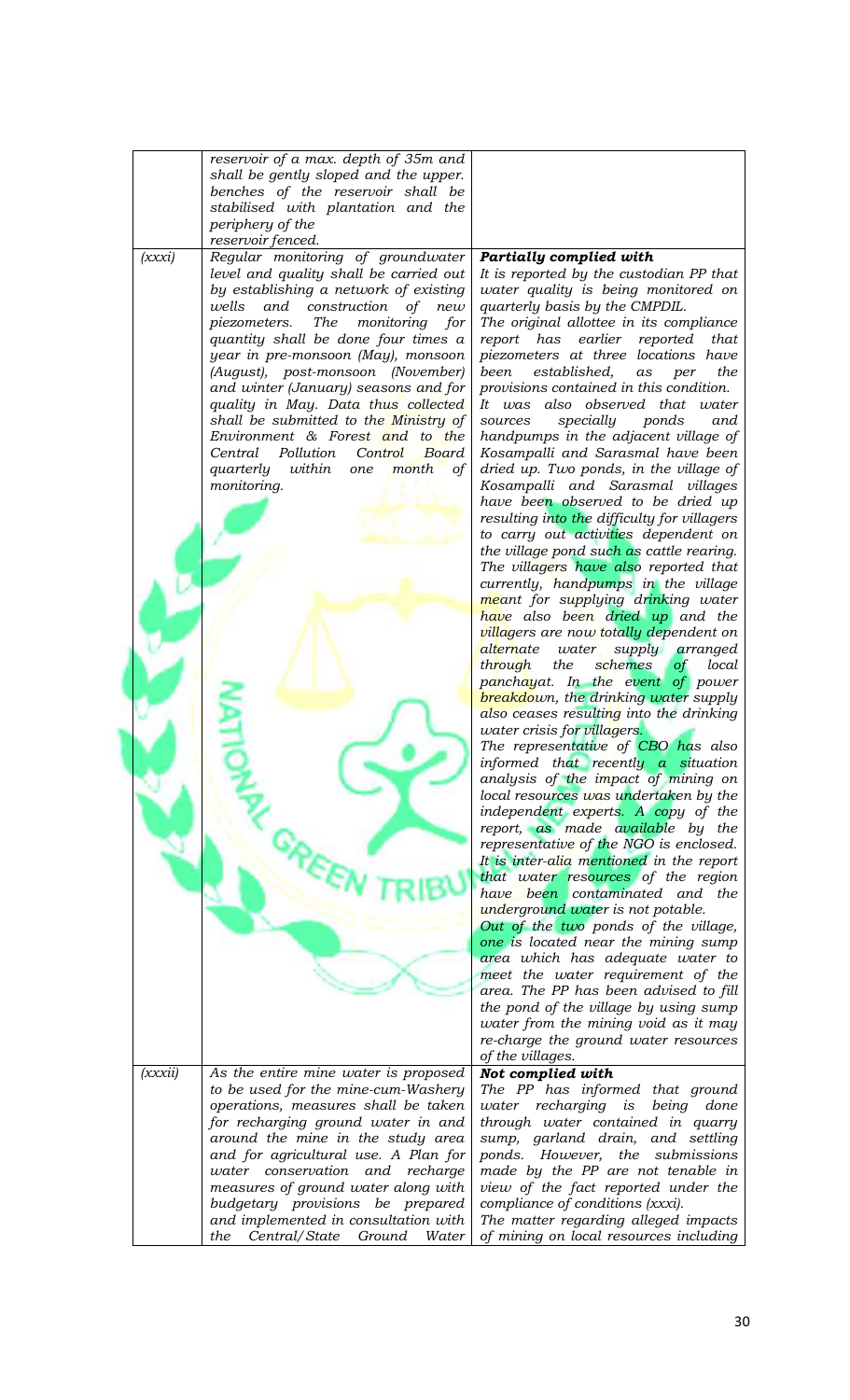|                     | Board to mitigate the adverse impact<br>of mining which may lead to depletion<br>of ground water in the area.<br>The Company shall put up artificial<br>groundwater recharge measures for<br>augmentation<br>of<br>groundwater<br>monitoring<br>resource in<br>case<br>οf<br>groundwater levels indicate decline of<br>water table. Any additional water<br>requirement for mining operation shall<br>be met from rainwater use only, The<br>project authorities shall meet water<br>requirement of nearby village(s) in<br>case the village wells go dry due to<br>dewatering of mine. It shall be<br>ensured that if the<br>river/nala<br>discharge of mine water takes place,<br>it shall be treated to conform to<br>prescribed<br>standards<br>before         | water is also under sub-judice under<br>the 0.A No. $319/2014$ pending before<br>the Hon'ble NGT, Bhopal.                                                                                                                                                                                                                                                                                                                                                                                                                                                                                                                                                                                                                                                                                                                                                                                                                                                                                                   |
|---------------------|--------------------------------------------------------------------------------------------------------------------------------------------------------------------------------------------------------------------------------------------------------------------------------------------------------------------------------------------------------------------------------------------------------------------------------------------------------------------------------------------------------------------------------------------------------------------------------------------------------------------------------------------------------------------------------------------------------------------------------------------------------------------|-------------------------------------------------------------------------------------------------------------------------------------------------------------------------------------------------------------------------------------------------------------------------------------------------------------------------------------------------------------------------------------------------------------------------------------------------------------------------------------------------------------------------------------------------------------------------------------------------------------------------------------------------------------------------------------------------------------------------------------------------------------------------------------------------------------------------------------------------------------------------------------------------------------------------------------------------------------------------------------------------------------|
| (xxxiii)<br>(xxxiv) | discharge.<br>ETP shall also be provided for<br>treatment of effluents from workshop,<br>CHP and an STP shall be provided in<br>the colony and the treated effluents<br>be used for green<br>shall<br>belt<br>development. Outflow of rainfall, if<br>any, from the mine shall<br>meet<br>prescribed norms and the water<br>quality of su <mark>ch discharge s</mark> hall be<br>monitored at the exit. points and<br>records maintained thereof and also<br>uploaded on the company website.<br>An afforestation plan covering an<br>area not less than 938 ha shall be<br>which<br>includes<br>implemented<br>backfilled area (833 ha) and are<br>originally covered by ext. OB dump<br>(48.20 ha), along ML boundary, green                                     | The PP has not yet installed the coal<br>washery in the mine area. However,<br>CHP of the <i>original</i> allottee in the area<br>outside the lease, where all the<br>activities related to the CHP are being<br>performed by the PP.<br>It was also observed that silt laden<br>with coal flows from the mining lease<br>to the surrounding agricultural fields<br>at certain points. The local villagers<br>have reported that due to flow of coal<br>silt<br>in their fields,<br>laden<br>the<br>productivity of agricultural crop is<br>diminishing. Poor management of<br>roads (without drainage system), OB<br>dumps, lack of plantations, etc were<br>observed to be reasons for outflow of<br>silt from the mining lease into the<br>agricultural fields and local nallah.<br>Not complied with<br>The custodian PP has informed that a<br>total of 68,100 plants have been<br>planted by the prior allottee over an<br>area of about 48 ha. However, during<br>inspection no plantation on the OB |
| (xxxv)              | belt, embankment (3D ha), along<br>roads<br>and<br><i>infrastructure</i> ;<br>undisturbed/vacant land by planting<br>native species such as Sal, Tendu,<br>Mahua, etc in consultation with the<br>local<br>DFO/Agriculture<br>Department/institution with the<br>relevant discipline. The density of the<br>trees shall be around 2500 plants per<br>ha.<br>Backfilling shall start by the 3rd year<br>of operations and completed by 34th<br>year with cessation of opencast<br>operations. Of the total excavated<br>area of 866.25 ha, about 833 ha shall<br>be backfilled and reclaimed with<br>plantation / afforestation by planting<br>native plant species in consultation<br>with<br>the<br>local<br>DFO/Agriculture<br>The density of the<br>Department. | area has been observed. There are<br>likely chances that for want<br>of<br>adequate<br>safety measures,<br>the<br>plantation of the PP have failed to<br>survive.<br><b>Partially Complied with</b><br>The backfilling is in process. No<br>prominent plantation in the lease area<br>has been observed to be undertaken<br>by the PP.                                                                                                                                                                                                                                                                                                                                                                                                                                                                                                                                                                                                                                                                      |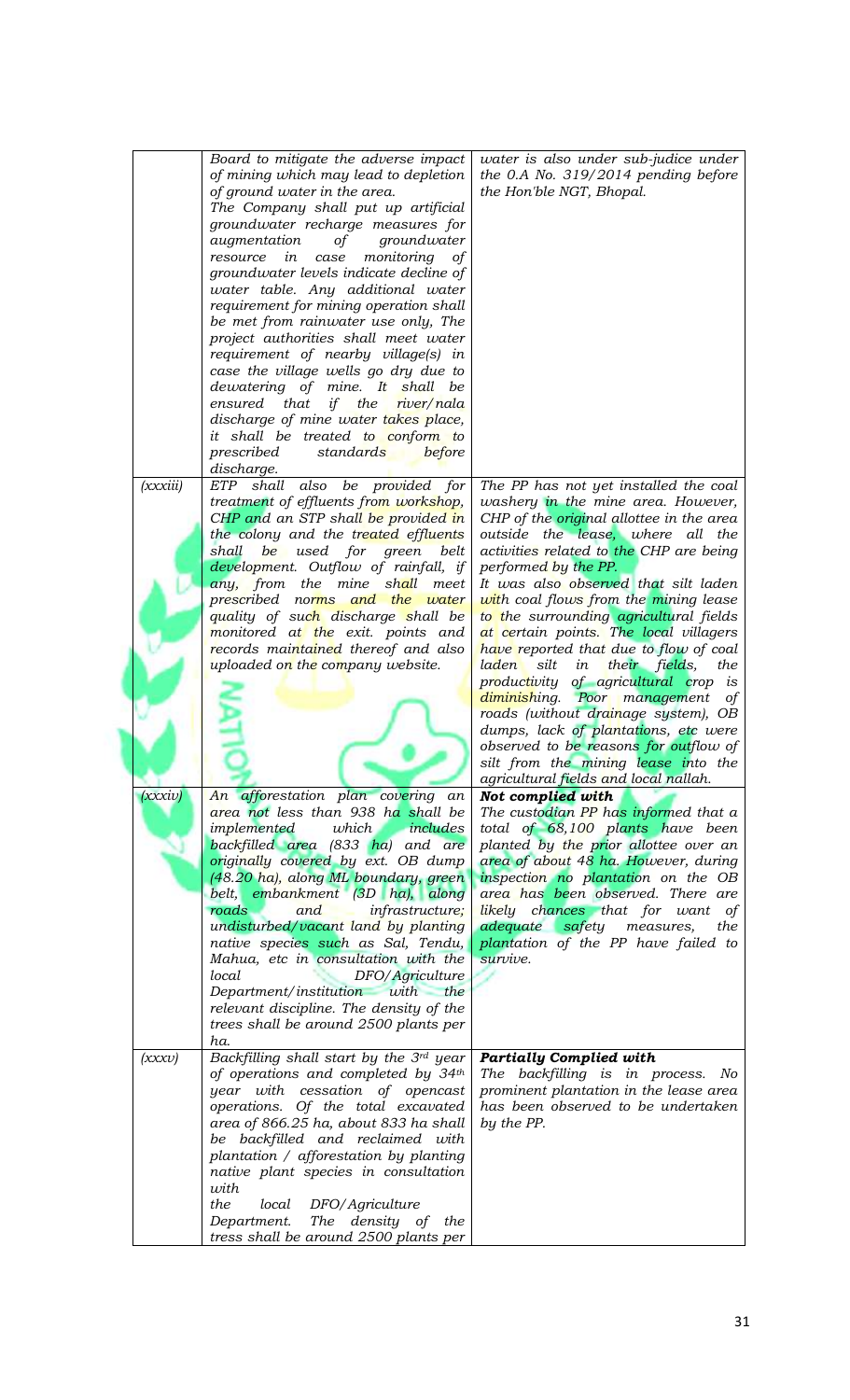|           | ha. The balance 30m of void shall be                                                |                                                                           |
|-----------|-------------------------------------------------------------------------------------|---------------------------------------------------------------------------|
|           | left as a water body and the upper                                                  |                                                                           |
|           | benches of the water body shall be                                                  |                                                                           |
|           | gently sloped and stabilized and                                                    |                                                                           |
|           | reclaimed with plantation.                                                          |                                                                           |
| (xxxvi)   | A programme for conservation of the                                                 | <b>Partially Complied with</b>                                            |
|           | wildlife particularly for the Indian<br>Elephant reported                           | It<br>$i\mathbf{s}$<br>reported that<br>$\alpha$<br>separate              |
|           | in<br>the<br>study<br>and<br>other<br>area<br>for                                   | Conservation management plant for<br>flora and fauna has been prepared by |
|           | endangered<br>and.<br>rare                                                          | previous allotee for their mining lease                                   |
|           | species/Schedule-I<br>fauna and                                                     | Gare $IV/6$ . It is also reported that                                    |
|           | endangered<br>tlora<br>and<br>species                                               | s the area is overlapping no separate                                     |
|           | of medicinal importance found in the                                                | Plan is required for $IV/2$ and $IV/3$ .                                  |
|           | study area shall be formulated and                                                  | However, no detail, about the financial                                   |
|           | implemented in consultation with the                                                | provisions, area proposed to<br>be                                        |
|           | Forest and Wildlife Departments in                                                  | covered and status of implementation                                      |
|           | the State Government. Separate funds<br>shall<br>be<br>earmarked<br>for             | of the Conservation Plan, has been<br>made available by the PP.           |
|           | implementation<br>of<br>the<br>various                                              |                                                                           |
|           | activities there under and the status.                                              |                                                                           |
|           | There of shall be regularly reported to                                             |                                                                           |
|           | this Ministry and the MoEF Regional                                                 |                                                                           |
|           | Office, Bhopal and also uploaded                                                    |                                                                           |
|           | on the                                                                              |                                                                           |
|           | company website.<br>The<br>project                                                  |                                                                           |
|           | authorities shall participate in a                                                  |                                                                           |
|           | Regional Action Plan of the State<br>Government for conservation of flora           |                                                                           |
|           | and fauna found within the study                                                    |                                                                           |
|           | area.                                                                               |                                                                           |
| (xxxvii)  | Besides, carrying out regular periodic                                              | Being complied with                                                       |
|           | health check up of their workers, 10%                                               | It is reported that periodic health                                       |
|           | of the workers identified<br>from                                                   | check up and training programmes                                          |
|           | workforce engaged in active                                                         | related to occupational health and                                        |
|           | mining operations shall be subjected<br>to health check up for occupational         | safety is organized.<br>However, no detail pertaining to the              |
|           | diseases and hearing impairment, if                                                 | health check up data maintained by                                        |
|           | any, through a recognised agency                                                    | the PP was made available by the PP.                                      |
|           | found in the district, and the results                                              |                                                                           |
|           | reported to this Ministry and to                                                    |                                                                           |
|           | DGMS.                                                                               |                                                                           |
| (xxxviii) | For monitoring land use pattern and                                                 | Not complied with                                                         |
|           | for post mining land use, a time series                                             | It is reported that land use pattern                                      |
|           | of land use maps, based on satellite<br>imagery (on a scale of 1: 5000) of the      | monitoring has been done using<br>satellite imagery for the year 2006     |
|           | core zone and buffer zone, from the                                                 | and 2010 and the same has been                                            |
|           | start of the project until end of mine                                              | submitted to the<br>MoEF&CC,                                              |
|           | life shall be prepared-once in 3 years                                              | Regional<br>Office. The                                                   |
|           | (for anyone particular season which is                                              | satellite imagery stated to be                                            |
|           | consistent in the time series), and the                                             | submitted has not been received by                                        |
|           | report submitted to MOEF and its                                                    | the Regional Office.                                                      |
|           | Regional Office at Bhopal.                                                          |                                                                           |
| (xxxix)   | Cost for environmental protection<br>measures shall be<br>not<br>less               | Partially complied with<br>Custodian PP has reported that cost of         |
|           | Rs<br>1451.97 lakhs (capital)<br>than                                               | environmental protection measure is                                       |
|           | including Rs 837.81 lakhs for the                                                   | only 17 Iakhs for the year 2015-16 for                                    |
|           | Washery and the annual recurring                                                    | mining.                                                                   |
|           | costs shall not be less than Rs.                                                    |                                                                           |
|           | 442.09 lakhs.                                                                       |                                                                           |
| (xi)      | activities<br><b>CSR</b><br><b>The</b><br>under<br>shall                            | Partially complied with                                                   |
|           | continue for life of the mine (41 years)<br>and a provision of Rs SIT of coal or Rs | The custodian PP has reported that<br>activities under the CSR have been  |
|           | 2.6 crores (whichever is higher)                                                    | started and various programmes have                                       |
|           | adjusted according to value of the                                                  | been initiated. However, details of                                       |
|           | rupee, shall be undertaken for the                                                  | programmes have not been submitted.                                       |
|           | villages in the study area until end of                                             |                                                                           |
|           | mine life. Details of village-wise                                                  |                                                                           |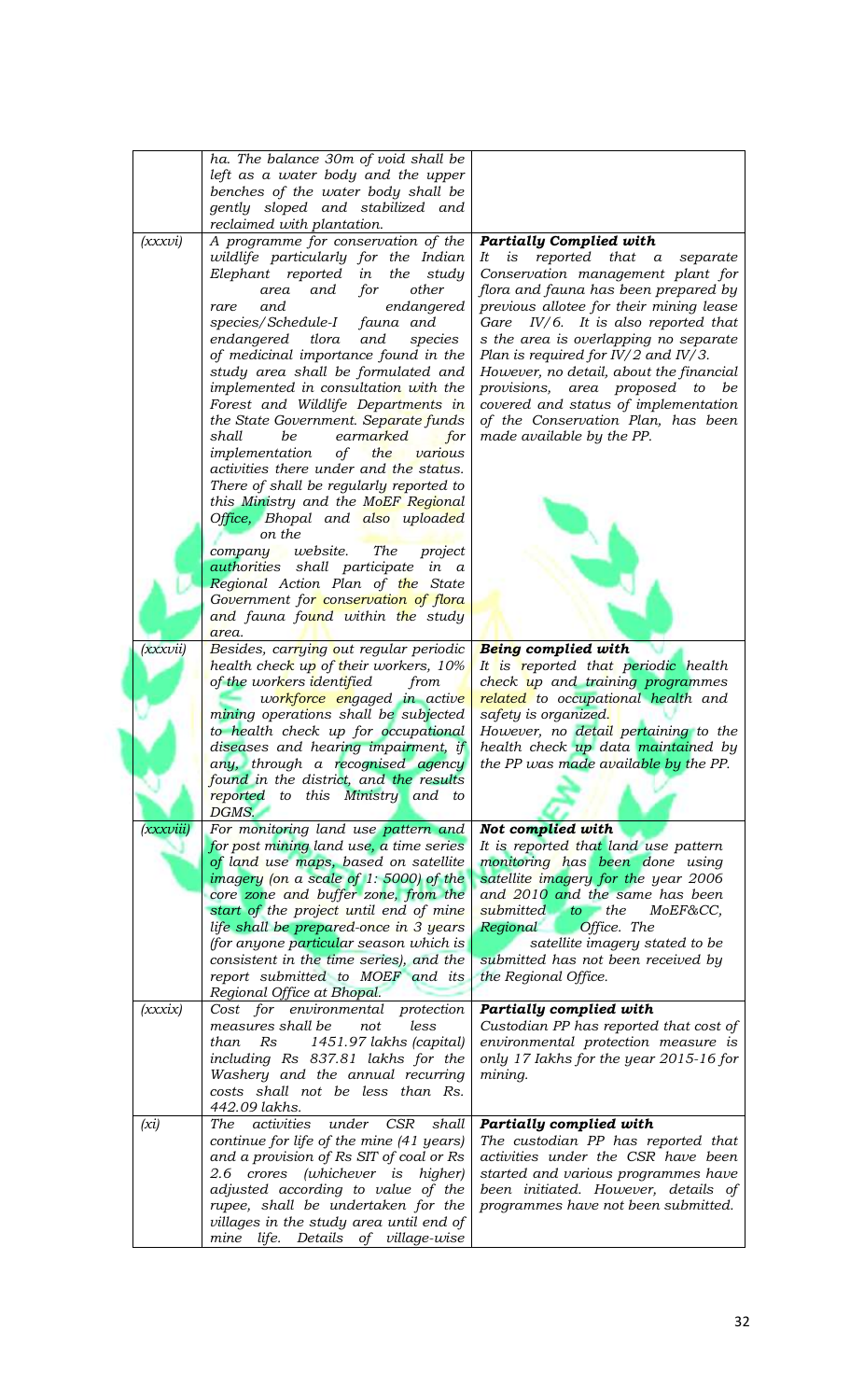|        | activities under CSR along with the                |                                        |
|--------|----------------------------------------------------|----------------------------------------|
|        | activities and budgetary provision                 |                                        |
|        |                                                    |                                        |
|        | shall be uploaded on the company                   |                                        |
|        | and the<br>status<br>of<br>its<br>website          |                                        |
|        | implementation<br>along<br>with                    |                                        |
|        |                                                    |                                        |
|        | expenditure thereon and also desired               |                                        |
|        | that<br>Third<br>party audit<br>$\alpha$<br>of     |                                        |
|        | implementation of CSR shall be done                |                                        |
|        |                                                    |                                        |
|        | periodically.                                      |                                        |
| (xii)  | A Final Mine Closure Plan along with               | Not complied with                      |
|        | details of Corpus Fund shall<br>be                 | The custodian PP has informed that     |
|        |                                                    |                                        |
|        | submitted<br>the<br>Ministry<br>of<br>to           | coal and OB production is going on     |
|        | Environment & Forests five year                    | thereby implying that final mine       |
|        | before mine closure for approval.                  | closure plan has not been prepared.    |
|        |                                                    |                                        |
|        | Habitat Restoration Plan of the mine               |                                        |
|        | area shall be carried out using a mix              |                                        |
|        | of native species found in the original            |                                        |
|        |                                                    |                                        |
|        | ecosystem, which were conserved in-                |                                        |
|        | situ and ex-situ in an identified area             |                                        |
|        | within the lease for reintroduction in             |                                        |
|        |                                                    |                                        |
|        | the mine during mine reclamation and               |                                        |
|        | at the post mining state for habitat               |                                        |
|        | restoration.                                       |                                        |
|        |                                                    |                                        |
| (xiii) | Corporate<br>Environment                           | <b>Being complied with</b>             |
|        | Responsibility:                                    | The both the PPs have reported the     |
|        | a) The Company shall have a well laid              | condition as complied with, However,   |
|        |                                                    |                                        |
|        | down Environment Policy approved                   | supporting documents have not been     |
|        | by the Board of Directors.                         | made available to the Regional Office. |
|        | The Environment Policy<br>shall<br>b)              |                                        |
|        |                                                    |                                        |
|        | prescribe for standard operating                   |                                        |
|        | process/procedures to bring into                   |                                        |
|        | <i>infringements</i><br>focus<br>any<br>$\sqrt{2}$ |                                        |
|        |                                                    |                                        |
|        | violation<br>the<br>deviation/<br>of               |                                        |
|        | environmental<br>forest<br>or                      |                                        |
|        | norms/conditions.                                  |                                        |
|        | $c)$ The<br>hierarchical system                    |                                        |
|        | <b>or</b>                                          |                                        |
|        | Administrative Order<br>$\circ f$<br>the           |                                        |
|        | with<br>company to deal                            |                                        |
|        | environmental issues and for                       |                                        |
|        |                                                    |                                        |
|        | ensuring compliance with<br>the                    |                                        |
|        | environmental clearance conditions                 |                                        |
|        | shall be furnished.                                |                                        |
|        |                                                    |                                        |
|        | To have proper checks<br>and<br>$\left( d\right)$  |                                        |
|        | balances, the company shall have                   |                                        |
|        | a well laid down system of                         |                                        |
|        |                                                    |                                        |
|        | reporting of non-compliances /                     |                                        |
|        | violations of environmental norms                  |                                        |
|        | to the Board of Directors of the                   |                                        |
|        | company and/or shareholders or                     |                                        |
|        |                                                    |                                        |
|        | stakeholders at large.                             |                                        |
|        | <b>B.</b> General conditions:                      |                                        |
| (i)    | No change in mining technology and                 | Being complied with                    |
|        |                                                    | The pp has agreed to consent with      |
|        |                                                    |                                        |
|        | scope of working shall be made                     |                                        |
|        | without prior approval of the Ministry             | this condition                         |
|        |                                                    |                                        |
|        | of environment and                                 |                                        |
| (ii)   | No change in the calendar plan                     | Being complied with                    |
|        | including excavation, quantum of                   | The pp has agreed to consent with      |
|        |                                                    | this condition                         |
|        | mineral coal and waste shall be                    |                                        |
|        | made.                                              |                                        |
| (iii)  | Four ambient air quality monitoring                | Being complied with                    |
|        | stations shall be established in the               | It was observed that 8 ambient air     |
|        |                                                    |                                        |
|        | core zone as well as in the buffer zone            | quality monitoring stations have been  |
|        | for monitoring PMIO, PM2,5, S02 and                | established (4 in core zone and 4 in   |
|        |                                                    | the                                    |
|        | NO <sub>n</sub> -Location of the stations shall be | the buffer zone) based on              |
|        | decided based on the meteorological                | meterological data and topographical   |
|        | data, topographical features and                   | features and the data is being         |
|        | environmentally and<br>ecologically                | submitted regularly to CECB and also   |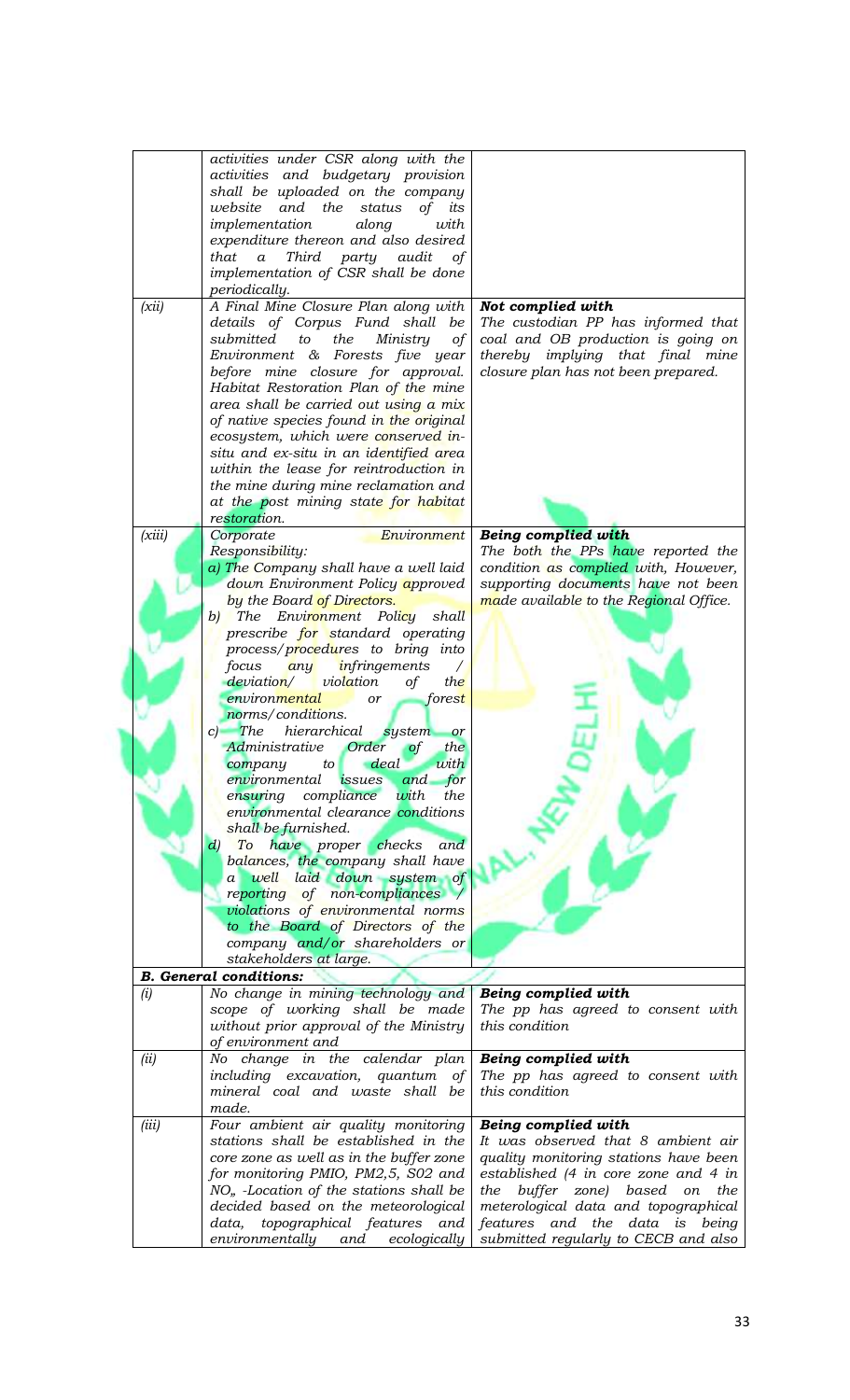|       | sensitive targets in consultation with<br>the State Pollution Control Board.<br>Monitoring of heavy metals such as<br>Hg, As, Ni, Cd, Cr, in PM10 and<br>PM2.5 etc. shall be carried out at<br>least once in a year. | to MoEF&CC, Bhopal.<br>Updated details of the data have<br>not been submitted.<br>The representative from a local<br>NGO has informed that set norms<br>for setting up of the air quality<br>monitoring stations in buffer zone<br>have not been followed. It was<br>informed that stations, in the buffer<br>zone (village), have been set up in<br>closed<br>enclosure<br><i>(inside</i> )<br>$\alpha$<br>house/room) instead of setting them<br>up in open area in buffer zone at an<br>elevated height of at least 1 meter.<br>It is also reported by the locals that<br>stations are set up on temporary basis<br>and data recorded does not reflect the<br>value of PM 2.5 mg. However, the<br>detail of the original PP as contained |
|-------|----------------------------------------------------------------------------------------------------------------------------------------------------------------------------------------------------------------------|---------------------------------------------------------------------------------------------------------------------------------------------------------------------------------------------------------------------------------------------------------------------------------------------------------------------------------------------------------------------------------------------------------------------------------------------------------------------------------------------------------------------------------------------------------------------------------------------------------------------------------------------------------------------------------------------------------------------------------------------|
|       |                                                                                                                                                                                                                      | in their compliance report submitted in                                                                                                                                                                                                                                                                                                                                                                                                                                                                                                                                                                                                                                                                                                     |
|       |                                                                                                                                                                                                                      | the<br>year 2015<br>contains<br>data                                                                                                                                                                                                                                                                                                                                                                                                                                                                                                                                                                                                                                                                                                        |
|       |                                                                                                                                                                                                                      | corresponding to PM 2.5 mg which                                                                                                                                                                                                                                                                                                                                                                                                                                                                                                                                                                                                                                                                                                            |
|       |                                                                                                                                                                                                                      | shows their concentration in the                                                                                                                                                                                                                                                                                                                                                                                                                                                                                                                                                                                                                                                                                                            |
|       |                                                                                                                                                                                                                      | atmosphere within the permissible                                                                                                                                                                                                                                                                                                                                                                                                                                                                                                                                                                                                                                                                                                           |
|       |                                                                                                                                                                                                                      | limits. Further, there is no recent data<br>made available by the PP for                                                                                                                                                                                                                                                                                                                                                                                                                                                                                                                                                                                                                                                                    |
|       |                                                                                                                                                                                                                      | monitoring of air quality.                                                                                                                                                                                                                                                                                                                                                                                                                                                                                                                                                                                                                                                                                                                  |
| (iv)  | Data on ambient air quality (PM10,                                                                                                                                                                                   | Partially complied with                                                                                                                                                                                                                                                                                                                                                                                                                                                                                                                                                                                                                                                                                                                     |
|       | PM2.5, S02 and NOx and heavy                                                                                                                                                                                         | It is reported that data is being                                                                                                                                                                                                                                                                                                                                                                                                                                                                                                                                                                                                                                                                                                           |
|       | metals such as Hg, As, Ni, Cr, etc)                                                                                                                                                                                  | submitted regularly to CECB and also                                                                                                                                                                                                                                                                                                                                                                                                                                                                                                                                                                                                                                                                                                        |
|       | and other monitoring data shall be                                                                                                                                                                                   | MoEF&CC,<br>Regional Office.<br>to                                                                                                                                                                                                                                                                                                                                                                                                                                                                                                                                                                                                                                                                                                          |
|       | regularly submitted to the Ministry                                                                                                                                                                                  | However, from the examination of the                                                                                                                                                                                                                                                                                                                                                                                                                                                                                                                                                                                                                                                                                                        |
|       | including its Regional Office at Bhopal                                                                                                                                                                              | compliance report it is observed that                                                                                                                                                                                                                                                                                                                                                                                                                                                                                                                                                                                                                                                                                                       |
|       | and to the State Pollution Control                                                                                                                                                                                   | no data has been made available to                                                                                                                                                                                                                                                                                                                                                                                                                                                                                                                                                                                                                                                                                                          |
|       | Board and the Central Pollution                                                                                                                                                                                      | the Regional Office after June, 2015.                                                                                                                                                                                                                                                                                                                                                                                                                                                                                                                                                                                                                                                                                                       |
|       | Control Board once in six months.                                                                                                                                                                                    |                                                                                                                                                                                                                                                                                                                                                                                                                                                                                                                                                                                                                                                                                                                                             |
|       | Random verification of samples<br>through analysis from independent                                                                                                                                                  |                                                                                                                                                                                                                                                                                                                                                                                                                                                                                                                                                                                                                                                                                                                                             |
|       | laboratories recognised under the EP                                                                                                                                                                                 |                                                                                                                                                                                                                                                                                                                                                                                                                                                                                                                                                                                                                                                                                                                                             |
|       | Rules, 1986 shall be furnished as                                                                                                                                                                                    |                                                                                                                                                                                                                                                                                                                                                                                                                                                                                                                                                                                                                                                                                                                                             |
|       | part of the compliance report.                                                                                                                                                                                       |                                                                                                                                                                                                                                                                                                                                                                                                                                                                                                                                                                                                                                                                                                                                             |
| (v)   | Fugitive dust<br>emissions (PM10,                                                                                                                                                                                    | <b>Partially complied with</b>                                                                                                                                                                                                                                                                                                                                                                                                                                                                                                                                                                                                                                                                                                              |
|       | PM2.5, and heavy metals such as Hg,                                                                                                                                                                                  | The fugitive dust emissions<br>are                                                                                                                                                                                                                                                                                                                                                                                                                                                                                                                                                                                                                                                                                                          |
|       | Pb, Cr, As, etc) from all the sources                                                                                                                                                                                | controlled by water spraying on haul                                                                                                                                                                                                                                                                                                                                                                                                                                                                                                                                                                                                                                                                                                        |
|       | controlled<br>shall<br>be<br>regularly                                                                                                                                                                               | roads.                                                                                                                                                                                                                                                                                                                                                                                                                                                                                                                                                                                                                                                                                                                                      |
|       | monitored<br>and<br>data<br>recorded                                                                                                                                                                                 | However, fugitive emission in the                                                                                                                                                                                                                                                                                                                                                                                                                                                                                                                                                                                                                                                                                                           |
|       | properly.<br>Water<br>spraying                                                                                                                                                                                       | lease is observed to be considerable                                                                                                                                                                                                                                                                                                                                                                                                                                                                                                                                                                                                                                                                                                        |
|       | arrangement on haul roads, wagon<br>loading, dump trucks (loading and                                                                                                                                                | for want of adequate preventive<br>measures. Water sprinklers, stated to                                                                                                                                                                                                                                                                                                                                                                                                                                                                                                                                                                                                                                                                    |
|       | unloading) points shall be provided                                                                                                                                                                                  | be employed for the purpose, is                                                                                                                                                                                                                                                                                                                                                                                                                                                                                                                                                                                                                                                                                                             |
|       | and properly maintained.                                                                                                                                                                                             | other<br>inadequate<br>as the<br>linked                                                                                                                                                                                                                                                                                                                                                                                                                                                                                                                                                                                                                                                                                                     |
|       |                                                                                                                                                                                                                      | mechanical<br>measures,<br>such<br>as                                                                                                                                                                                                                                                                                                                                                                                                                                                                                                                                                                                                                                                                                                       |
|       |                                                                                                                                                                                                                      | sweepers, proper drainage of the                                                                                                                                                                                                                                                                                                                                                                                                                                                                                                                                                                                                                                                                                                            |
|       |                                                                                                                                                                                                                      | road, concreting/ blacktopping of                                                                                                                                                                                                                                                                                                                                                                                                                                                                                                                                                                                                                                                                                                           |
|       |                                                                                                                                                                                                                      | internal roads have not been complied                                                                                                                                                                                                                                                                                                                                                                                                                                                                                                                                                                                                                                                                                                       |
|       |                                                                                                                                                                                                                      | with by the PP.                                                                                                                                                                                                                                                                                                                                                                                                                                                                                                                                                                                                                                                                                                                             |
| (vi)  | Adequate measures shall be taken for                                                                                                                                                                                 | Being complied with                                                                                                                                                                                                                                                                                                                                                                                                                                                                                                                                                                                                                                                                                                                         |
|       | control of noise levels below 85 dBA                                                                                                                                                                                 | It was informed that workers engaged                                                                                                                                                                                                                                                                                                                                                                                                                                                                                                                                                                                                                                                                                                        |
|       | in the work environment. Workers                                                                                                                                                                                     | in blasting and drilling operations are                                                                                                                                                                                                                                                                                                                                                                                                                                                                                                                                                                                                                                                                                                     |
|       | engaged in blasting and drilling<br>operations, operation of HEMM, etc                                                                                                                                               | provided with<br>ear muffs/plugs.<br>Delays, Relays, NONEL etc are used                                                                                                                                                                                                                                                                                                                                                                                                                                                                                                                                                                                                                                                                     |
|       | shall<br>be<br>with<br>provided<br>ear                                                                                                                                                                               | to control noise levels                                                                                                                                                                                                                                                                                                                                                                                                                                                                                                                                                                                                                                                                                                                     |
|       | plugs/muffs.                                                                                                                                                                                                         |                                                                                                                                                                                                                                                                                                                                                                                                                                                                                                                                                                                                                                                                                                                                             |
| (vii) | Industrial wastewater (workshop and                                                                                                                                                                                  | The PP has not yet installed the coal                                                                                                                                                                                                                                                                                                                                                                                                                                                                                                                                                                                                                                                                                                       |
|       | wastewater from the mine) shall be                                                                                                                                                                                   | washery in the mine area. However,                                                                                                                                                                                                                                                                                                                                                                                                                                                                                                                                                                                                                                                                                                          |
|       | properly collected, treated so as to                                                                                                                                                                                 | CHP of the original allottee in the area                                                                                                                                                                                                                                                                                                                                                                                                                                                                                                                                                                                                                                                                                                    |
|       | conform to the standards prescribed                                                                                                                                                                                  | outside the lease, where all the                                                                                                                                                                                                                                                                                                                                                                                                                                                                                                                                                                                                                                                                                                            |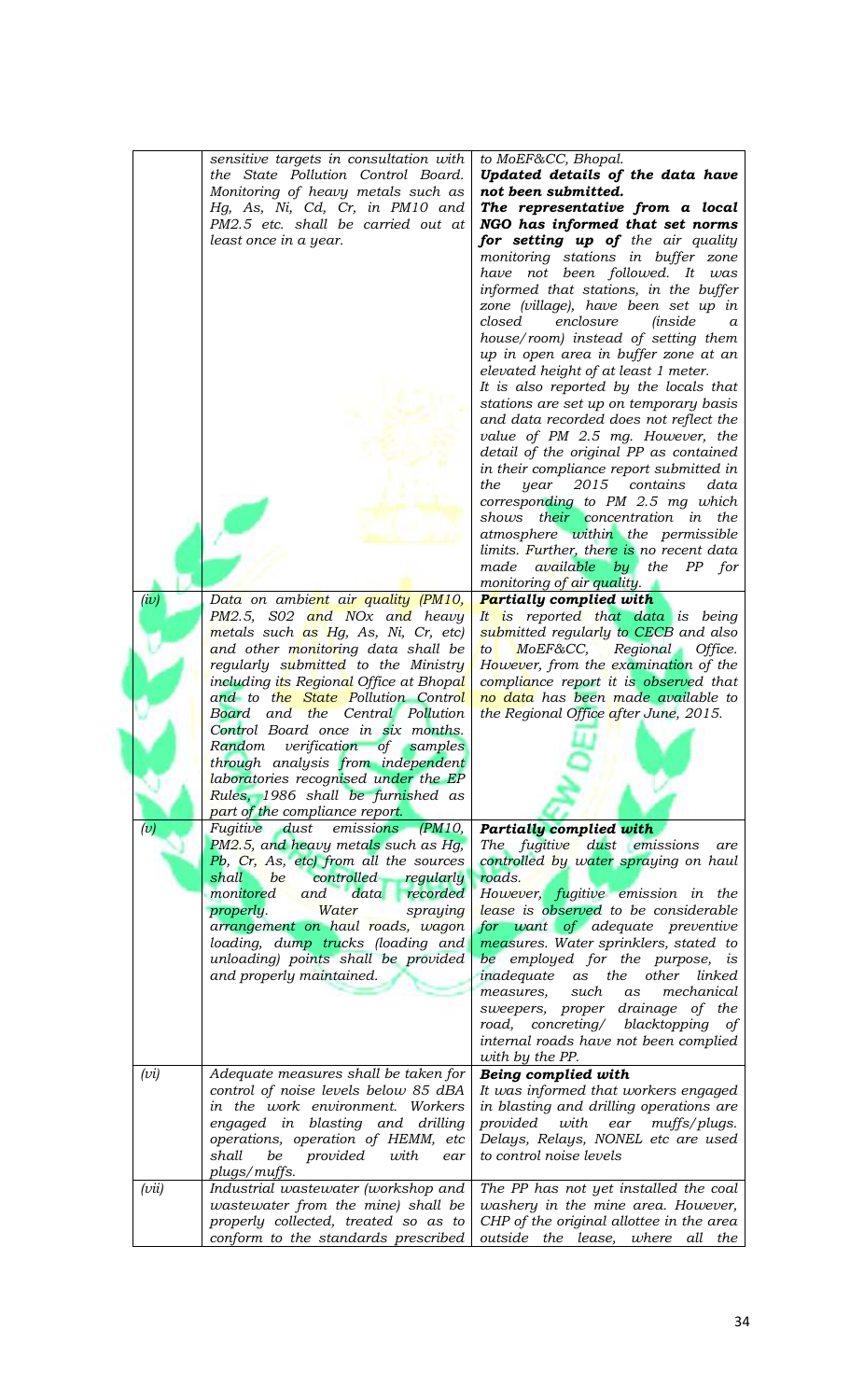|        | under GSR $422$ (E) dated rs" May                                                                             | activities related to the CHP are being                               |
|--------|---------------------------------------------------------------------------------------------------------------|-----------------------------------------------------------------------|
|        | 1993 and 31st December 1993 or as                                                                             | performed by the PP.                                                  |
|        | amended from time to time before                                                                              |                                                                       |
|        | discharge. Oil and grease trap shall<br>be installed before discharge of                                      |                                                                       |
|        | workshop effluents                                                                                            |                                                                       |
| (viii) | Vehicular emissions shall be kept                                                                             | Not compiled with                                                     |
|        | control<br>and<br>regularly<br>under                                                                          | The custodian PP has reported that                                    |
|        | monitored.                                                                                                    | condition will be complied with. No                                   |
|        |                                                                                                               | detail pertaining to the data on                                      |
|        |                                                                                                               | vehicular emission in the mining area<br>of the PP has been provided. |
| (ix)   | Environmental laboratory shall be                                                                             | Being compiled with                                                   |
|        | established with adequate number                                                                              | is<br>informed<br>that<br>It<br><b>CMPDIL</b>                         |
|        | and type of pollution monitoring and                                                                          | environment laboratory has<br>been                                    |
|        | analysis equipment in consultation                                                                            | hired from M/s SECL                                                   |
|        | with the State Pollution Control Board.                                                                       |                                                                       |
| (x)    | Personnel working in dusty areas<br>wear protective respiratory<br>shall                                      | Being compiled with<br>It was observed that dust mask, have           |
|        | devices and they shall also be                                                                                | been provided to persons engaged in                                   |
|        | provided with adequate training and                                                                           | dusty area.<br>Occupational health                                    |
|        | information on safety and health                                                                              | surveillance programme undertaken                                     |
|        | Occupati <mark>onal</mark><br>health<br>aspects.                                                              | periodically<br>to observe<br>any                                     |
|        | surveillance<br>the<br>programme<br>of                                                                        | contractions due to exposure to dust                                  |
|        | shall<br>be<br>workers<br>undertaken<br>periodically<br>observe<br>to<br>any                                  | and to take corrective measures.                                      |
|        | contractions due to exposure to dust                                                                          |                                                                       |
|        | and to take corrective measures, if                                                                           |                                                                       |
|        | needed.                                                                                                       |                                                                       |
| (xi)   | separate environmental<br>A                                                                                   | Not complied with                                                     |
|        | cell with<br>suitable<br>management                                                                           | separate<br>environmental<br>A                                        |
|        | qualified personnel shall be set up<br>Senior<br>under the control of a                                       | management cell is<br>not set up                                      |
|        | Executive, who will report directly to                                                                        |                                                                       |
|        | the Head of the                                                                                               |                                                                       |
|        | Company.                                                                                                      |                                                                       |
| (xii)  | earmarked<br>funds<br>The                                                                                     | for Not complied with                                                 |
|        | environmental protection measures The PP has not submitted year-wise<br>shall be kept in separate account and | expenditure details.                                                  |
|        | shall not be diverted for other                                                                               |                                                                       |
|        | purpose. Year-wise expenditure shall                                                                          |                                                                       |
|        | be reported to this Ministry and its                                                                          |                                                                       |
|        | Regional Office at Bhopal.                                                                                    |                                                                       |
| (xiii) | The Regional Office of this Ministry<br>located at Bhopal shall monitor                                       | <b>Being complied with</b>                                            |
|        | stipulated<br>compliance<br>$\circ f$<br>the                                                                  |                                                                       |
|        | conditions.<br>The <b>Project</b> authorities                                                                 |                                                                       |
|        | shall extend full cooperation to the                                                                          |                                                                       |
|        | office(s) of the Regional Office by                                                                           |                                                                       |
|        | furnishing<br>the<br>requisite<br>detail<br>information/monitoring reports.                                   |                                                                       |
| (xiv)  | A copy of the will be marked to                                                                               | Being complied with                                                   |
|        | concerned Panchayatl local NGO, if                                                                            | A copy of the EC letter has been                                      |
|        | any, from whom any suggestion                                                                                 | already<br>marked<br>to<br>concerned                                  |
|        | /representation has been received                                                                             | panchayat and a local NGO.                                            |
|        | while processing the proposal.                                                                                |                                                                       |
| (xv)   | State Pollution Control Board shall<br>display a copy of the clearance letter                                 | Being complied with<br>Pertains to CECB.                              |
|        | at the Regional Office,<br>District                                                                           |                                                                       |
|        | Industry Centre and Collector's Office                                                                        |                                                                       |
|        | / Tahsildar's Office for 30 days.                                                                             |                                                                       |
| (xvi)  | The Project authorities shall advertise                                                                       | Being complied with                                                   |
|        | at least in two local newspapers                                                                              | It is informed that the previous                                      |
|        | widely circulated around the project,                                                                         | allotee have published in two local<br>newspapers.                    |
|        |                                                                                                               |                                                                       |
|        | of which shall be in the<br>one<br>vernacular language of the locality                                        |                                                                       |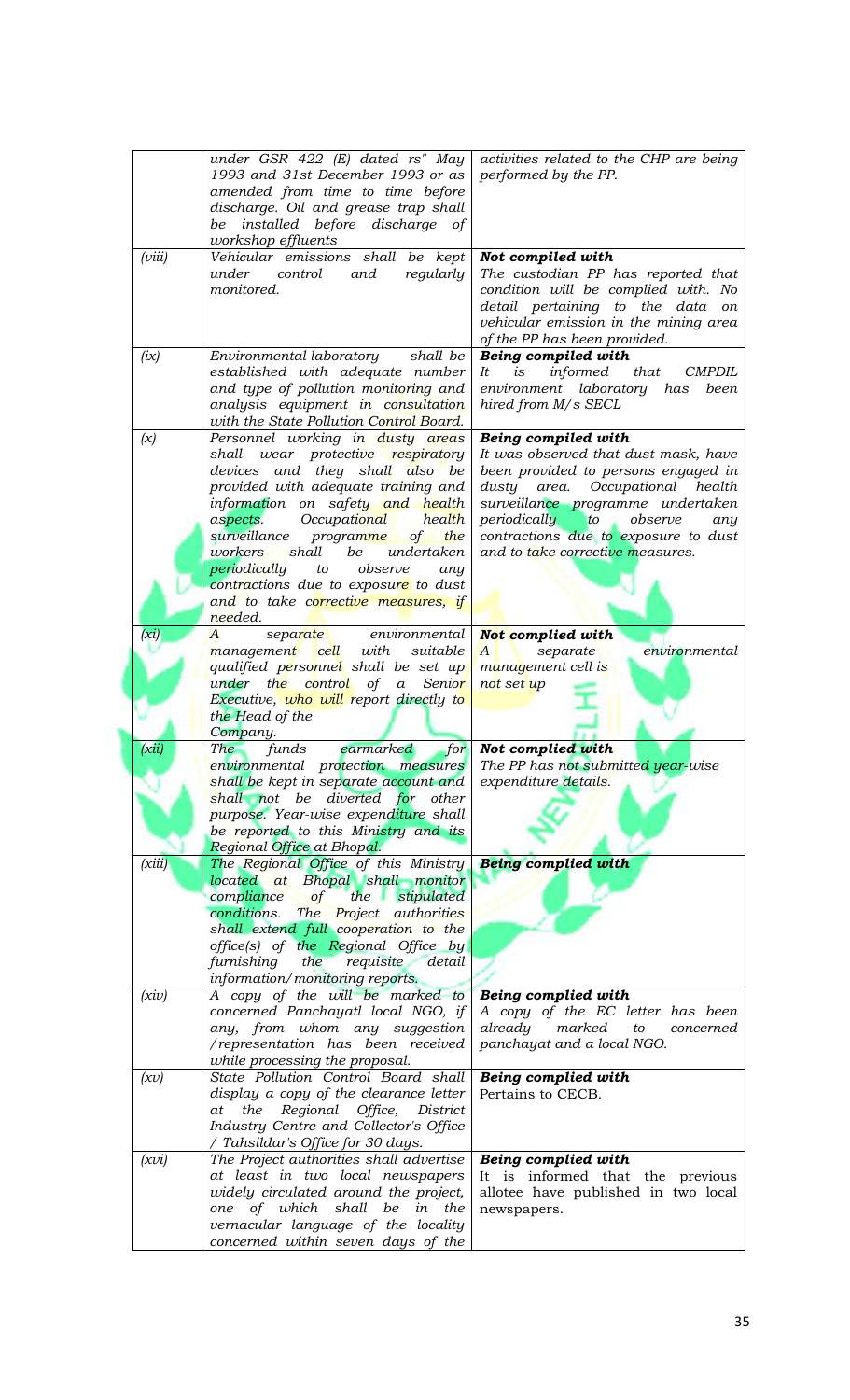|         | clearance letter informing that the                              |                                   |
|---------|------------------------------------------------------------------|-----------------------------------|
|         | been                                                             |                                   |
|         | project<br>has<br>accorded<br>environmental clearance and a copy |                                   |
|         |                                                                  |                                   |
|         | of the clearance letter is available                             |                                   |
|         | with the State Pollution control Board                           |                                   |
|         | and may also be seen at the website                              |                                   |
|         | of the ministry of Environment &                                 |                                   |
|         | Forests at http://envfor.nic.in.<br><i>The</i>                   |                                   |
|         | compliance status shall<br>also<br>be                            |                                   |
|         | uploaded by the project authorities in                           |                                   |
|         | their website and regularly updated                              |                                   |
|         | at least once in six months so as to                             |                                   |
|         | bring the same in the public domain.                             |                                   |
|         | The data shall also be displayed at                              |                                   |
|         | the entrance of the project premises                             |                                   |
|         | and mines office and in corporate                                |                                   |
|         | office.                                                          |                                   |
| (xvii)  | The Ministry or any other competent                              | The PP has agreed to consent with |
|         | authority may stipulate any further                              | this condition                    |
|         | condition for environmental protection.                          |                                   |
| (xviii) | Failure to comply with any of the                                | The PP has agreed to consent with |
|         | conditions mentioned above may                                   | this condition                    |
|         | result in withdrawal of this clearance                           |                                   |
|         | and attract the provisions of the                                |                                   |
|         | Environment (Protection) Act, 1986.                              |                                   |
| (xix)   | The above conditions will be enforced                            | The PP has agreed to consent with |
|         | inter-alia, under the provisions of the                          | this condition                    |
|         | Water<br>(Prevention & Control<br><b>of</b>                      |                                   |
|         | Act,<br>1974,<br>the<br>Pollution)<br>Air                        |                                   |
|         | (Prevention & Control of Pollution) Act                          |                                   |
|         | 1981, the Environment (Protection)                               |                                   |
|         | Act, 1986 and the Public Liability                               |                                   |
|         | Insurance Act, 1991 along with their                             |                                   |
|         | amendments<br>and<br>Rules.<br><i>The</i>                        |                                   |
|         | proponent shall ensure to undertake                              |                                   |
|         | and provide for the costs incurred for                           |                                   |
|         | taking up remedial measures in case                              |                                   |
|         | of soil contamination, contamination                             |                                   |
|         | of groundwater and surface water,                                |                                   |
|         | and occupational and other diseases                              |                                   |
|         | due to the mining operations.                                    |                                   |
|         |                                                                  |                                   |
|         | From the above following is observed:                            |                                   |

- *1. Conditions being complied with by the PP: Specific Conditions no. (i), (ii), (xvii), (xxxvii), (xiii) General conditions no: (i), (ii), (iii), (vi), (ix), (x), (xiii) to (xvi).*
- *2. Conditions being partially complied with by the PP: Specific condition; (viii), (ix), (x), (xi), (xviii), (xxv), (xxxi), (xxxv), (xxxvi), (xi) General conditions: (iv), (v)*
- **3.** *Conditions not complied with by the PP Specific condition: (iii) to (vii), (xii), (xix), (xxiii), (xxiv), (xxvi), (xxix), (xxx), (xxxii), (xxxiv), (xxxviii) General condition: (viii), (xi), (xii)."*
- 18. As already mentioned, further report dated 18.12.2017 was filed in pursuance of order of this Tribunal dated 18.04.2017 reiterating the above findings and the said report was duly accepted vide orders dated 31.07.2018 and 14.02.2019.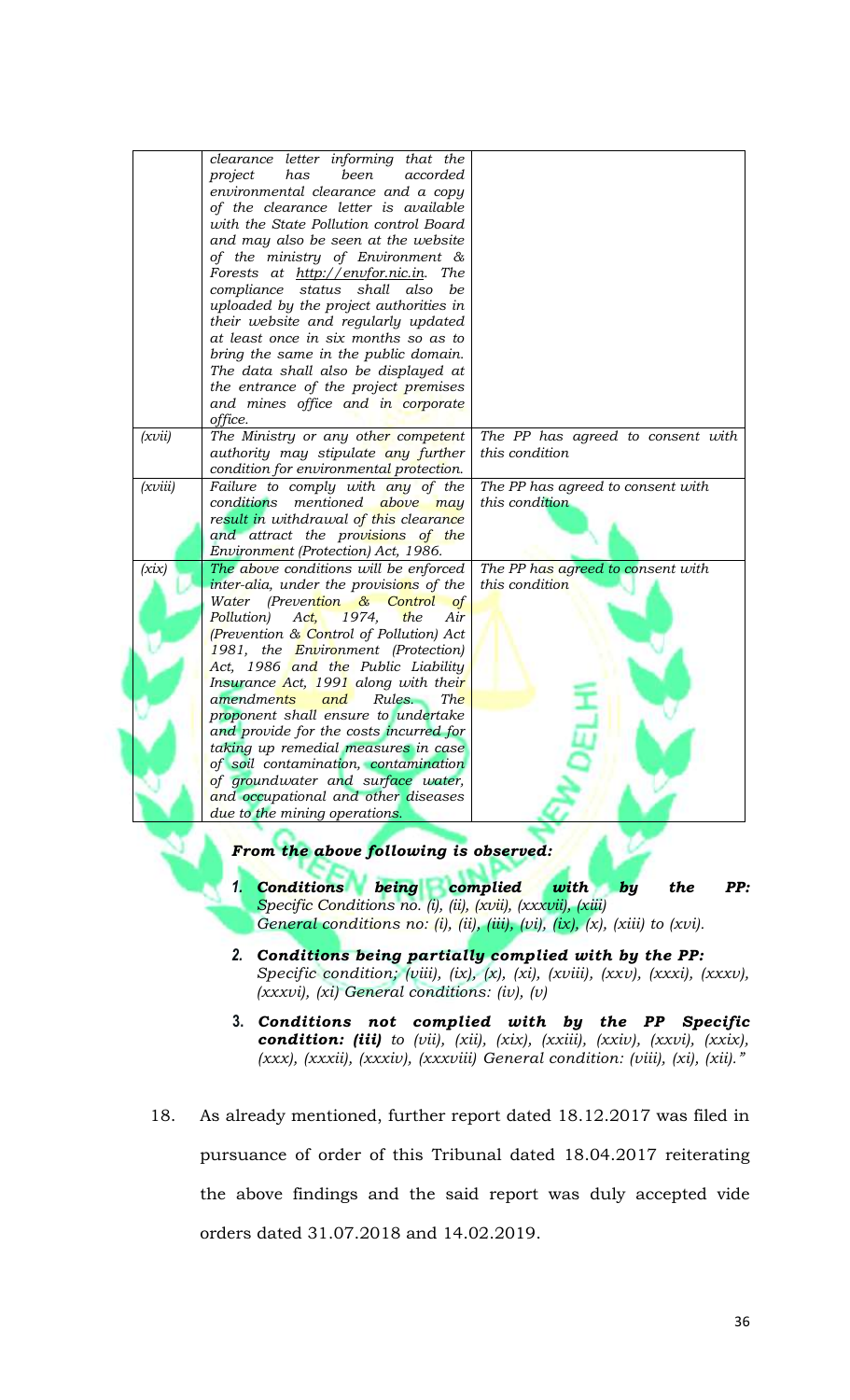19. We now deal with the objections of Respondent No. 4 (JPL) to the report dated 14.06.2019. First objection is that this Tribunal cannot go into the matter in view of judgment of the Hon'ble Supreme Court dated 24.09.2014 reported in *(2014) 9 SCC 614* dealing with the validity of allocation of coal blocks and payment of compensation for illegal mining. Further objection is that the matter is being dealt with by the Collector of the area under Section 21(5) of the Mines and Minerals (Development and Regulation) Act 1957 (MMDR Act). On merits, it is stated that there was no requirement for black topping of roads as black topping on internal roads is not advisable. Black topping of all approach roads was carried out which is shown by the work order and the earlier reply of the MoEF&CC which mentions that compliance has taken place. Respondent No. 4 has submitted photographs in support of claim that black topping of all approach roads was done. They have also submitted photographs of internal roads which have been properly maintained to prevent air pollution without doing black topping. It is submitted that these roads are haulage roads which are temporary in nature and are brought under excavation of minerals in due course. Only if these are permanent internal roads these need to be black topped as per condition in the E.C. With regard to excess mining, it is stated that the same is a question of fact to be verified after following due process, including giving of hearing to the affected party. The observations and findings of the Committee are based on non-application of mind. The Respondent No. 4 stopped mining after 31.03.2015 and the Committee now appointed has no means to verify the alleged violations which took place prior to 31.03.2015. Respondent No. 4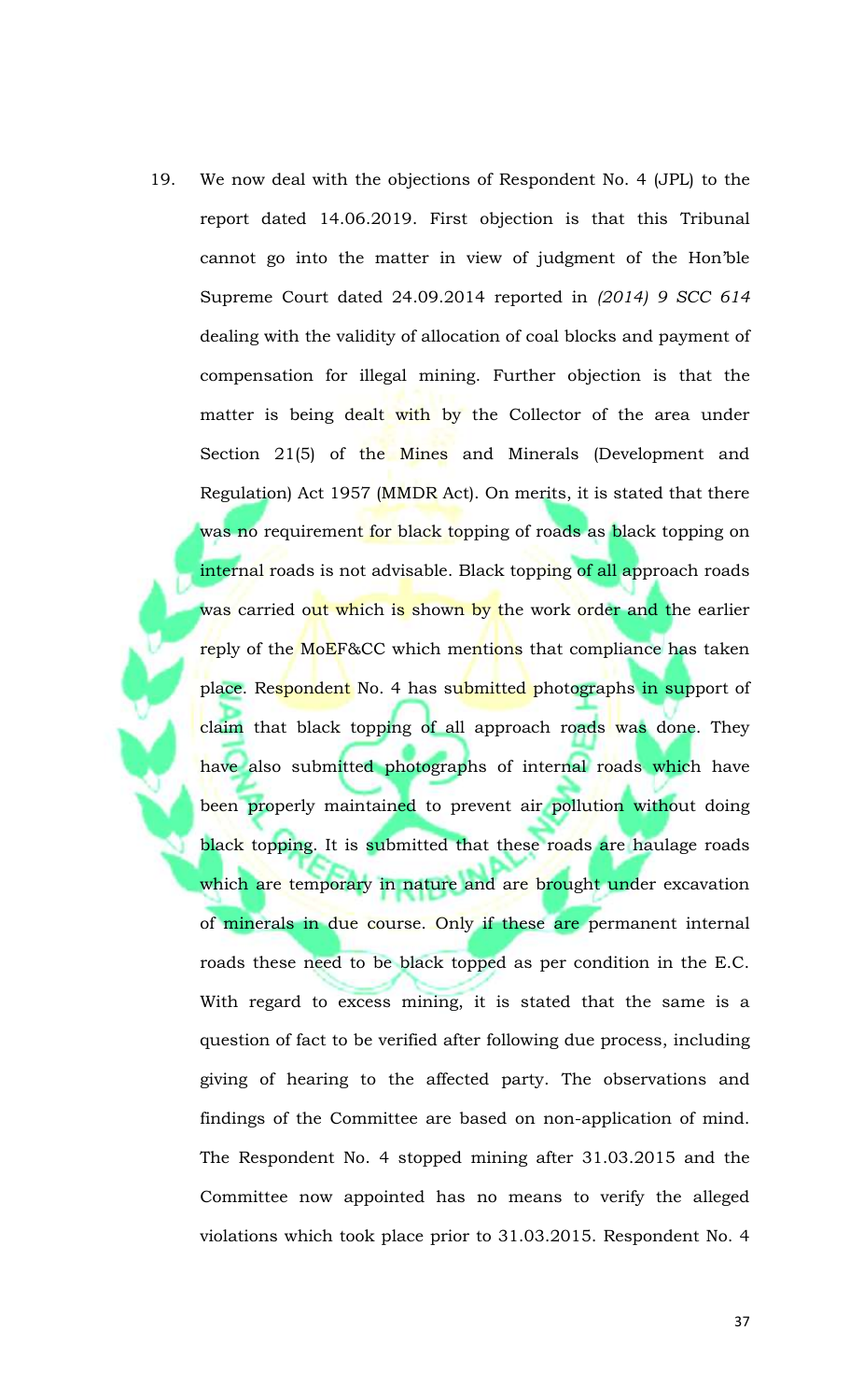duly deposited NPV and planted five lakh trees and any further compensation would amount to dual compensation for the same issue.

20. We do not find any merit in the objections. The judgment of the Hon'ble Supreme Court was only concerned with the legality of allotment of coal blocks and not compliance of environmental norms and binding EC conditions, in the course of executing the lease for mining and damage to the environment. The deposit of compensation in pursuance of judgment of the Hon'ble Supreme Court or deposit of NPV and compensatory afforestation are different issues. The compensation assessed by the Committee is for violations of environmental norms and EC conditions (including failure to develop green belt as required) which cannot be said to be covere<mark>d by the amounts earlier paid by Respondent No.</mark> 4. As already held by this Tribunal vide order dated 18.04.2017, JPL is liable for damage to the environment and public health by illegalities in mining in violation of environmental norms and EC conditions. There is no occasion to go behind the order dated 18.04.2017 which has already attained finality. Compensation which may have been paid by taking advantage of illegal allocation of coal blocks does not cover the illegal damage caused to the environment and public health. The Committee has meticulously gone into the questions based on earlier reports which have become final and were submitted after visiting the site on 23.12.2016. The general affidavit filed by the MoEF&CC that JPL was liable to comply with the EC conditions or had complied with the same cannot be taken as conclusive in view of report of the MoEF&CC, Nagpur itself based on site inspection dated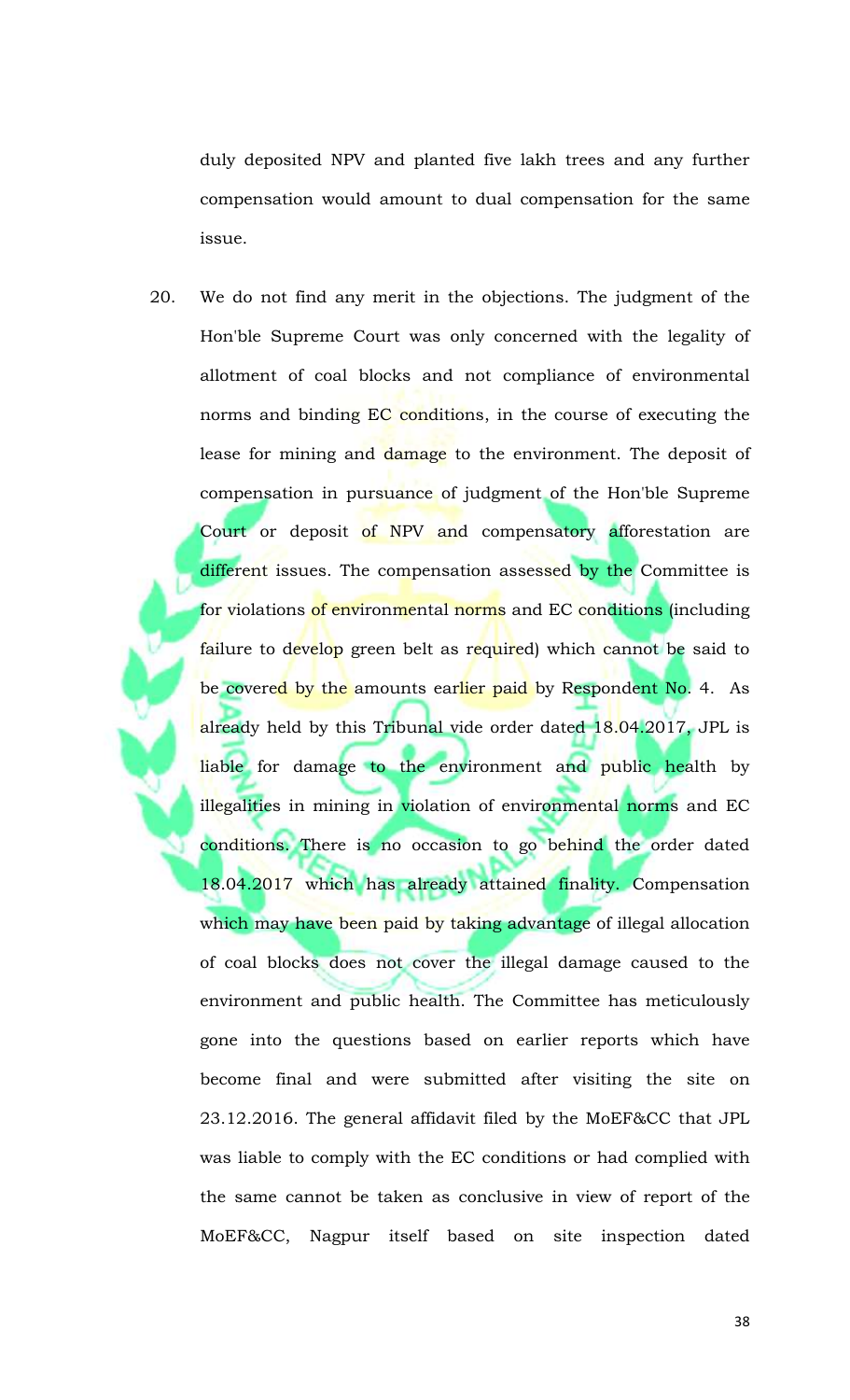23.12.2016 in pursuance of order of this Tribunal. Moreover, noncompliance of EC conditions has been duly established on the ground. Claim for compliance based only on black topping of internal roads cannot be treated as compliance of EC conditions. EC conditions do not make any distinction as is now sought to be made. The fact remains that absence of black topping did result in violation of environmental norms on the ground adversely affecting public health and the crops in the area. The work order or the photographs cannot be treated as compliance when violation of EC conditions relating to black topping was duly found on inspection in the year 2016 itself. Similar is the position with regard to the non-development of the green belt.

Plea that there is substantial compliance of condition of green bel<mark>t at certai</mark>n places and <mark>also on a</mark>ccount of planting of trees cannot be accepted. Absence of green belt as per EC conditions has been duly found at the time of site inspection. The said finding has already become final. It has also been found that violation of EC condition in this regard has resulted in damage to the environment.

Mere denial that there was no discharge of effluents cannot be enough when admittedly the mining covered coal washing which is inherently polluting activity. There is thus sufficient justification for the finding of damage to the eco-system.

Mere pendency of proceedings before the Collector on the subject of excessive mining cannot be a ground for this Tribunal not going into the issue under Section 15 of the NGT Act, 2010. The matter has already been considered for the last five years and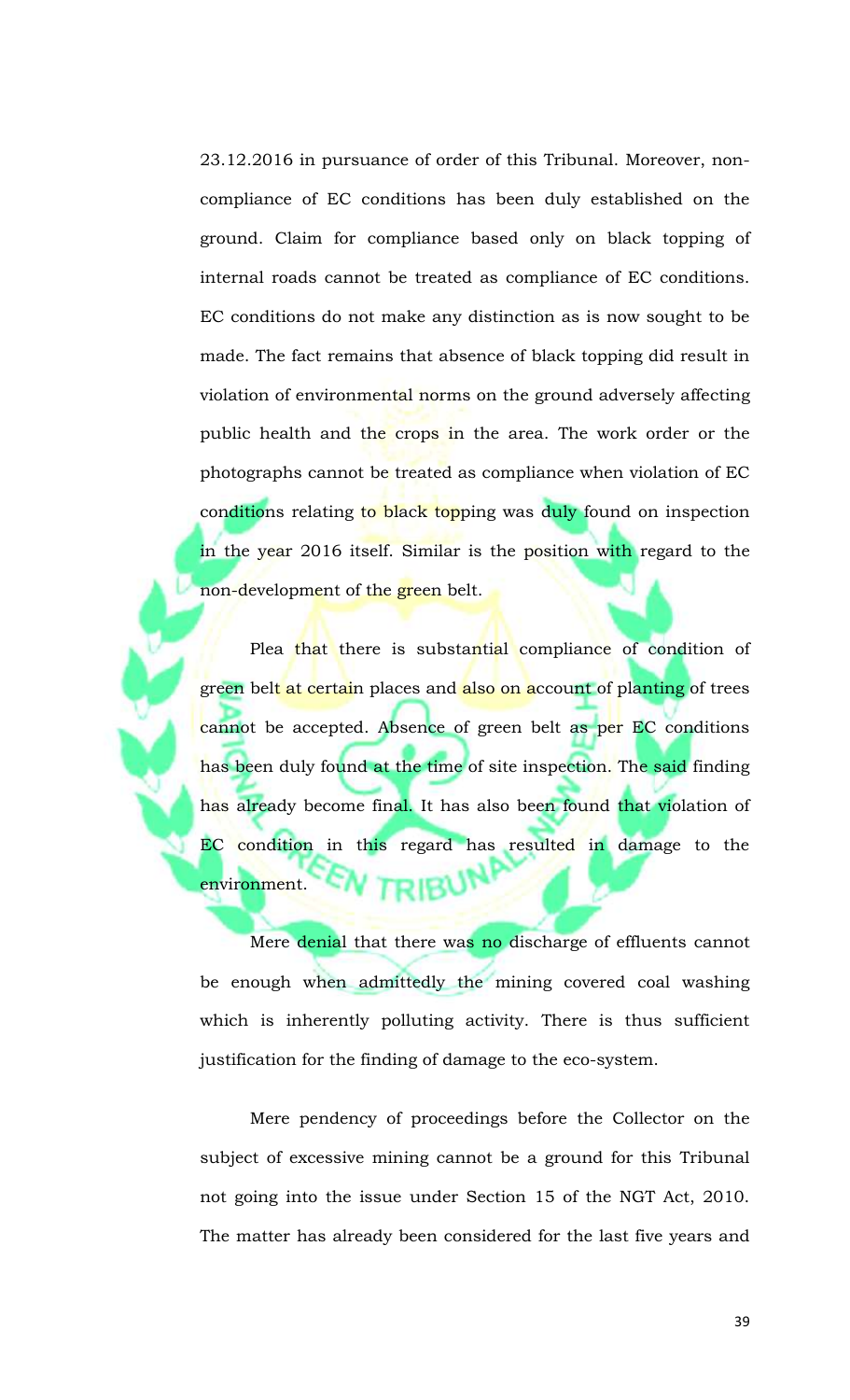fair opportunity has been given to all the parties. There are consistent reports, including the reports already accepted.

Accordingly, all the objections to the report dated 14.06.2019 are rejected. The report is accepted on the subject of assessment of compensation. Other suggestions will be subject to the direction that the amount assessed may be deposited by JPL and SECL with the CPCB within one month from today. The Chhattisgarh Environment Conservation Board (CECB) may prepare an action plan for utilizing the amount for environmental remediation and restoration of the area. The same may be examined by the Committee comprising Regional Office MoEF&CC, Nagpur; CPCB; District Collector, Raipur; Indian Institute of Forest Management, Bhopal and Indian School of Mines, Dhanbad. The Regional Office MoEF&CC, Nagpur and CPCB will be the nodal agencies for its compliance. CECB may assist the Committee.

District Collector, Raipur may prepare and implement R&R plan for the residents of surrounding villages. The cost may be charged to District Mineral Fund.

SECL may submit and implement time bound action plan (not more than 1 year) with pert chart for consideration of black top road (5.84 km) and development of green belt of 125 m width around the lease boundary. The State may oversee its implementation through District Collector, Raipur.

SECL may provide adequate health facilities to villagers affected by coal mining in accordance with Tribunal's order dated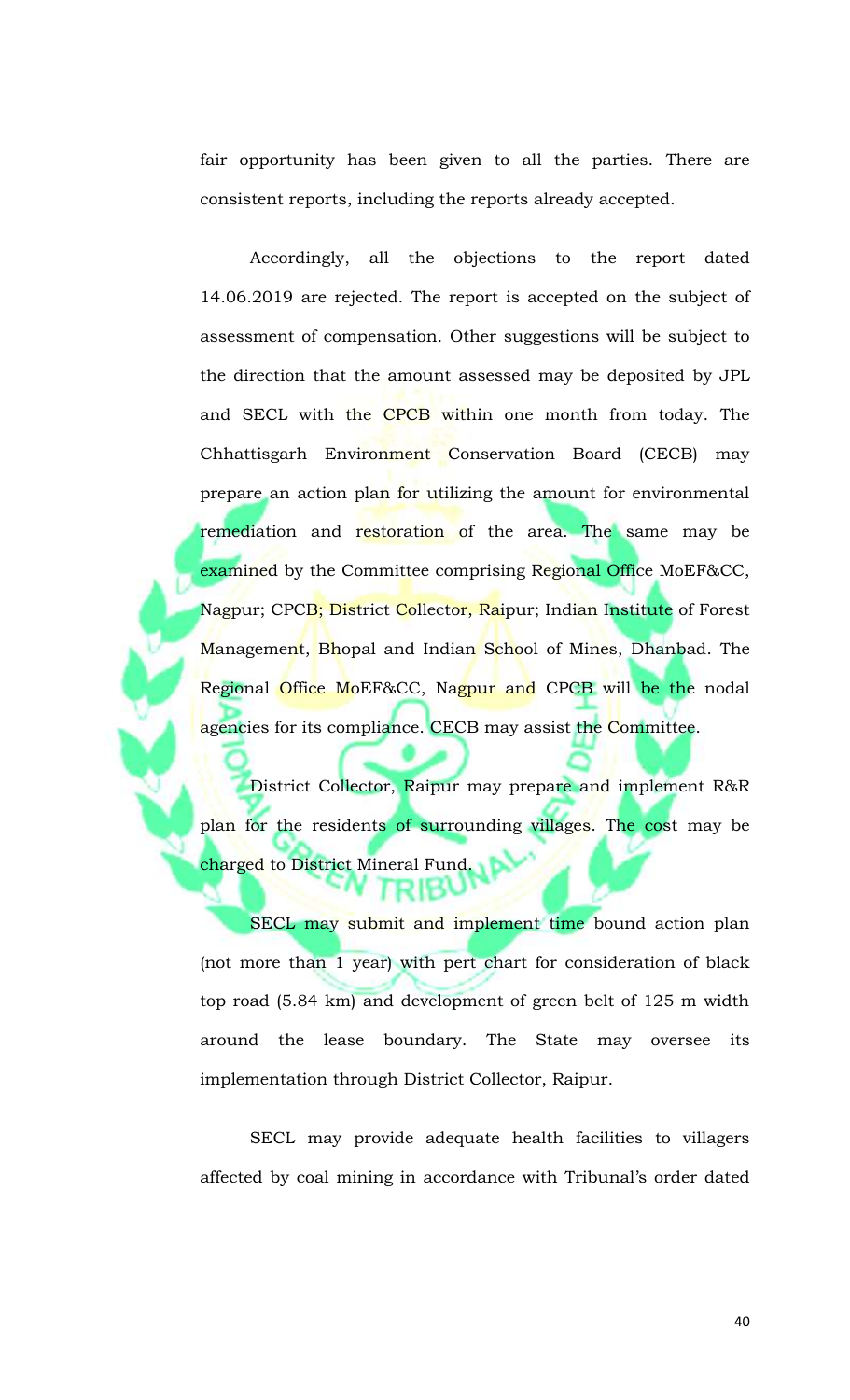14.02.2019. The District Collector, Raipur may oversee its implementation.

SECL may create artificial barriers of sufficient height within three months to minimize the impact of air pollution. The CECB may oversee its implementation.

CECB may install 12 CAAQMS instruments (03 in mining areas, 01 in affected villages and 08 in non-attainment cities with 07 years of operation and maintenance warranty with its connectivity to CPCB/CECB from consent funds of State Board.

The applicants are at liberty to give their suggestions, if any, to the CECB/Committee.

A further compliance report may be filed by the Committee before the next date by e-mail at [judicial-ngt@gov.in.](mailto:judicial-ngt@gov.in)

A copy of this order be sent to JPL, SECL, MoEF&CC, Nagpur, CPCB, District Collector, Raipur, Indian Institute of Forest Management, Bhopal, Indian School of Mines, Dhanbad and CECB by e-mail.

List again on 21.07.2020.

Adarsh Kumar Goel, CP

Dr. Nagin Nanda, EM

Siddhanta Das, EM

March 20, 2020 Original Application No. 200/2018